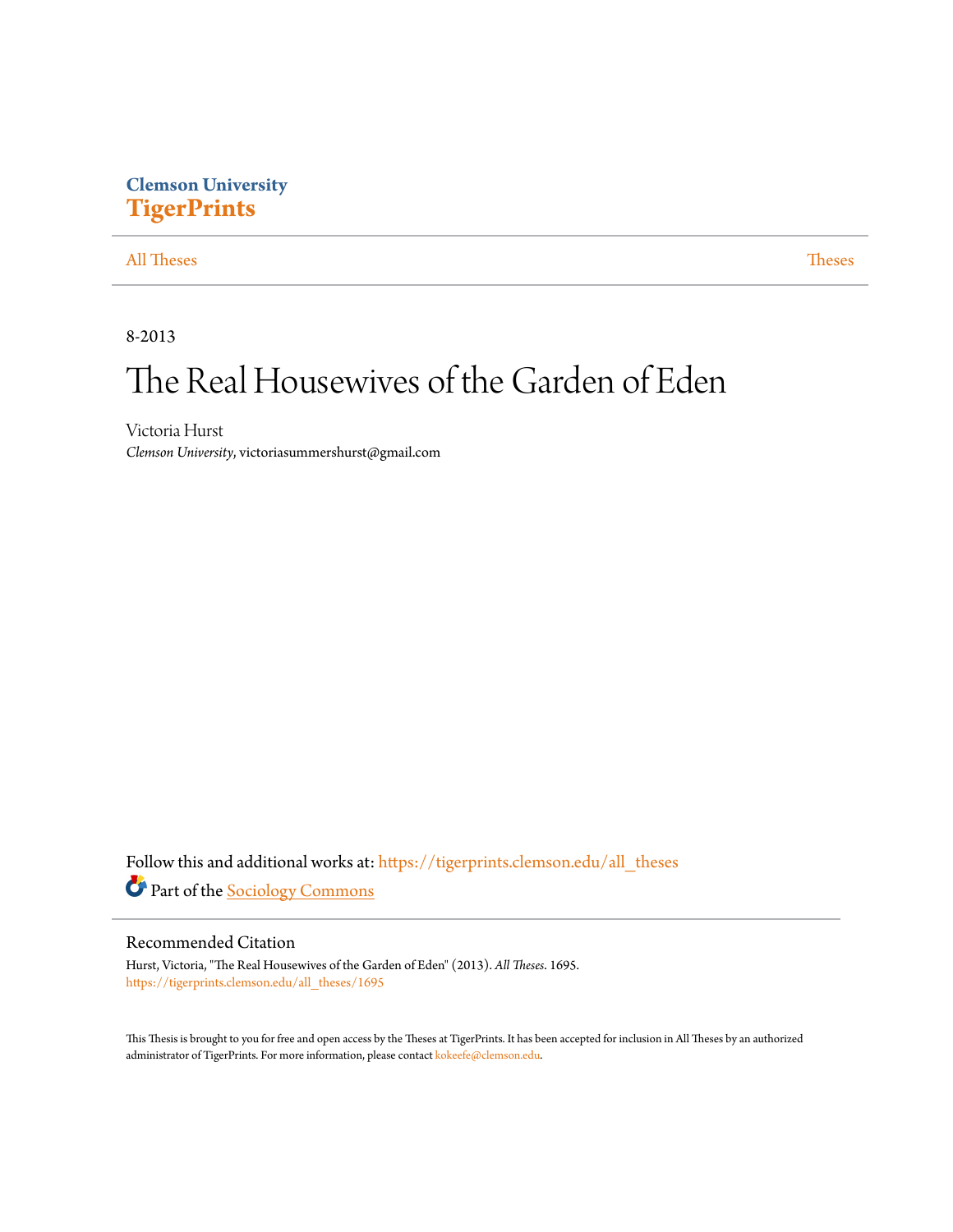## THE REAL HOUSEWIVES OF THE GARDEN OF EDEN

A Thesis Presented to the Graduate School of Clemson University

In Partial Fulfillment of the Requirements for the Degree Master of Arts English

> by Victoria Summers Hurst August 2013

Accepted by: Dr. Aga Skrodzka, Committee Chair Dr. Jonathan Beecher Field Dr. Sean Morey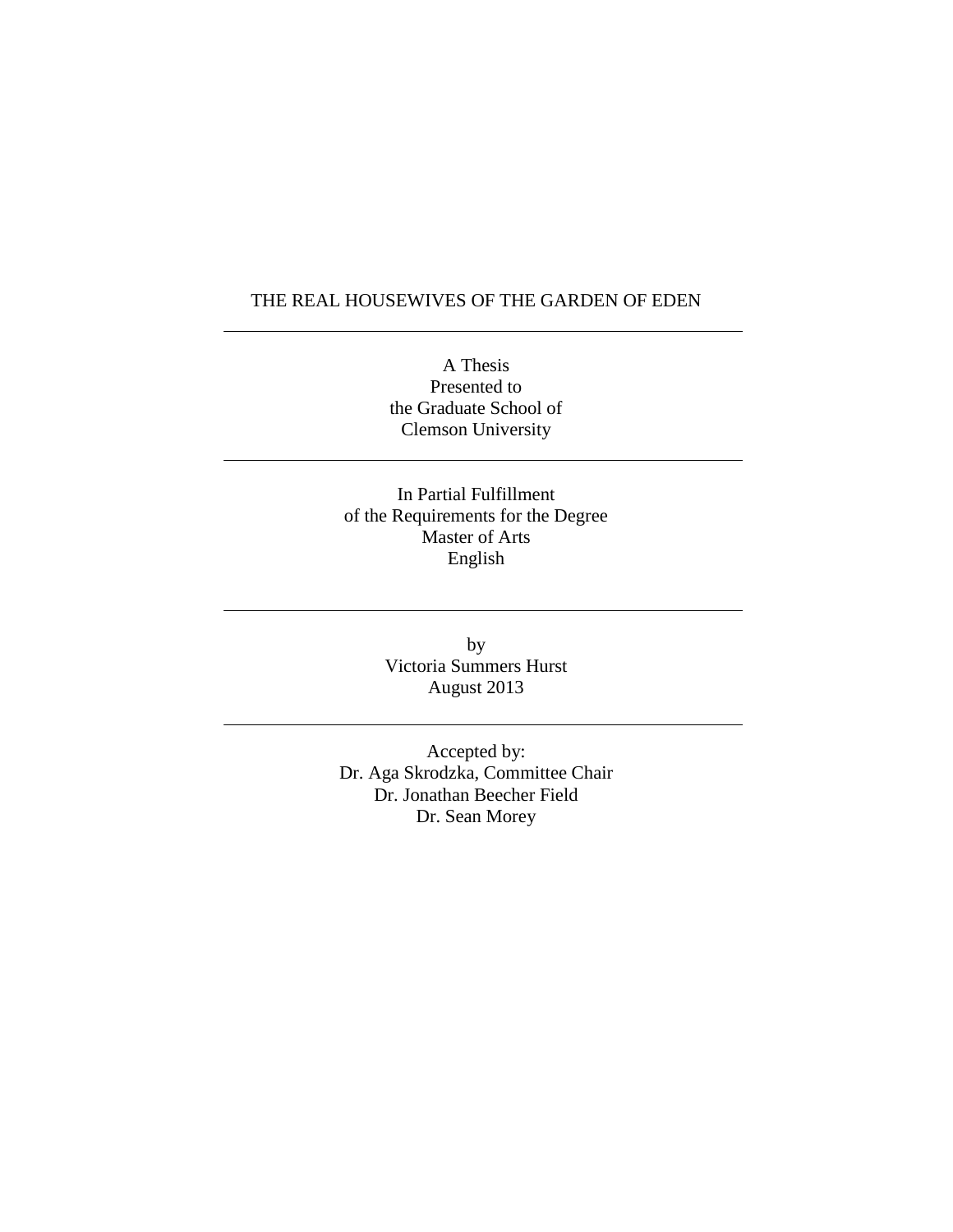### ABSTRACT

This essay focuses on a critical analysis of the reality television program *The Real Housewives*, using the biblical story of Eve to illuminate the ways in which myths of femininity are perpetuated and reimagined within popular culture. Bridging reality television scholarship with post biblical scholarship surrounding the figure of Eve, this essay seeks to approach how both mythology and spectacle intertwine within the mass consumed genre of reality television to reiterate and recreate notions of the eternal feminine in ways that disarm and disengage audiences' critical thinking and response to these representations. By focusing on conspicuous consumption and bodily alteration and adornment within *The Real Housewives*, this essay provides insight into how this show presents femininity as a continuous cycle of reaching for perfection and perpetually falling short due to the myth of inherently flawed femininity, which begins with Eve's story and can be carried forward to her modern counterpart, the real housewife.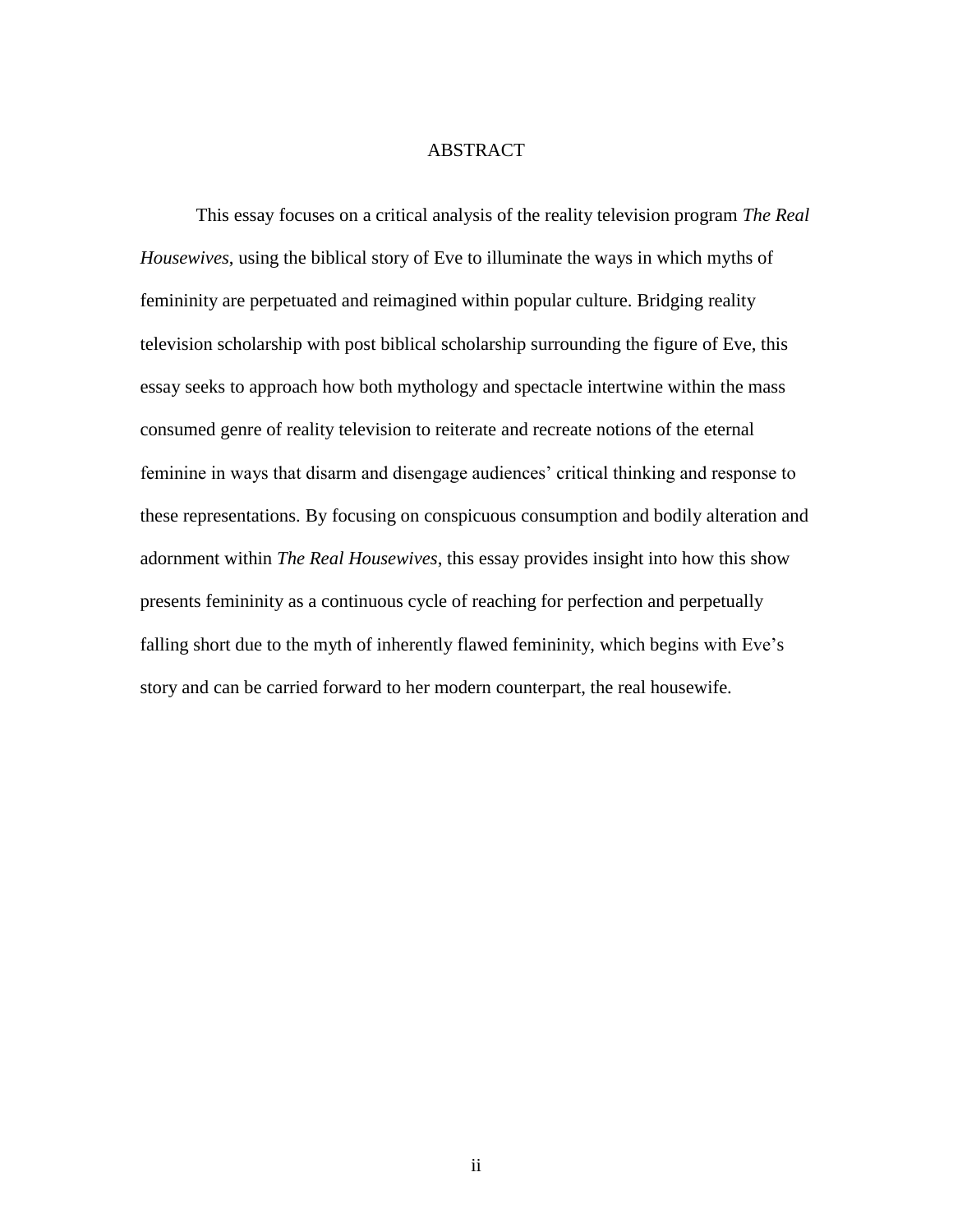# TABLE OF CONTENTS

|                |                                                   | Page |
|----------------|---------------------------------------------------|------|
|                |                                                   |      |
|                |                                                   |      |
| <b>CHAPTER</b> |                                                   |      |
| $\mathbf{I}$ . |                                                   |      |
| $\Pi$          |                                                   |      |
| Ш              |                                                   |      |
| $IV_{-}$       |                                                   |      |
| V.             |                                                   |      |
| VI.            | SHE WAS TEMPTED "THANKS TO THE VELVET, SILKS, AND |      |
| VII.           |                                                   |      |
|                |                                                   |      |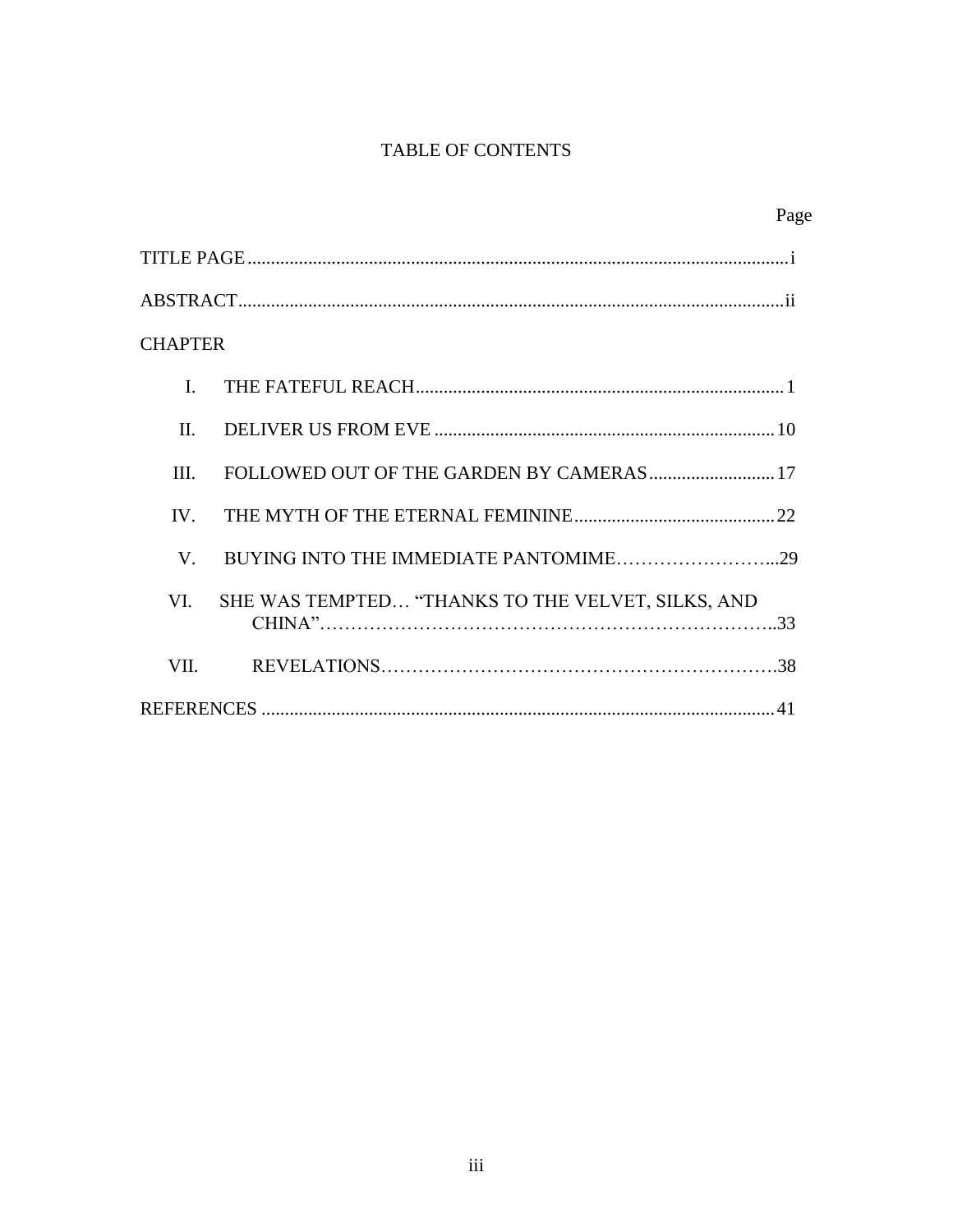#### CHAPTER ONE

#### THE FATEFUL REACH

#### *Adam named his wife Eve, because she would become the mother of all the living.* Genesis 3:20

*I was a child-star, but now my most important role is being a mother.* Kim Richards, *The Real Housewives of Beverly Hills*

In the beginning, there was Eve. Eve was made from Adam. She had a brief conversation with a snake one day, took a bite of a tempting fruit recommended by the snake, and kindly offered the delicious fruit to her mate. Somewhere during this brief passage in Genesis, women became responsible for all of humankind's problems and struggles, not to mention its proverbial fall from grace—eviction from the coveted, gated community. While close readings of these biblical passages may offer some room for a more reasonable interpretation of this creation story, it is the subsidiary cultural shockwave rather than the original text that leaves the influence of this story still reverberating within popular understandings of domestic gender roles. The biblical story, which will be contextualized in this discussion as Judeo-Christian creation myth, has provided explanation for women's place as second to man and as inherently and perpetually flawed.

Although myth might often be perceived as a form belonging to antiquity, modern cultures seem no less eager to understand themselves and others through stories that will offer tidy and totalizing rationalizations for the complexities of life's questions. However, in present culture, the media spectacle has subsumed ancient myth and stands in the place of traditional texts as the source for understanding and assurance of societal norms. This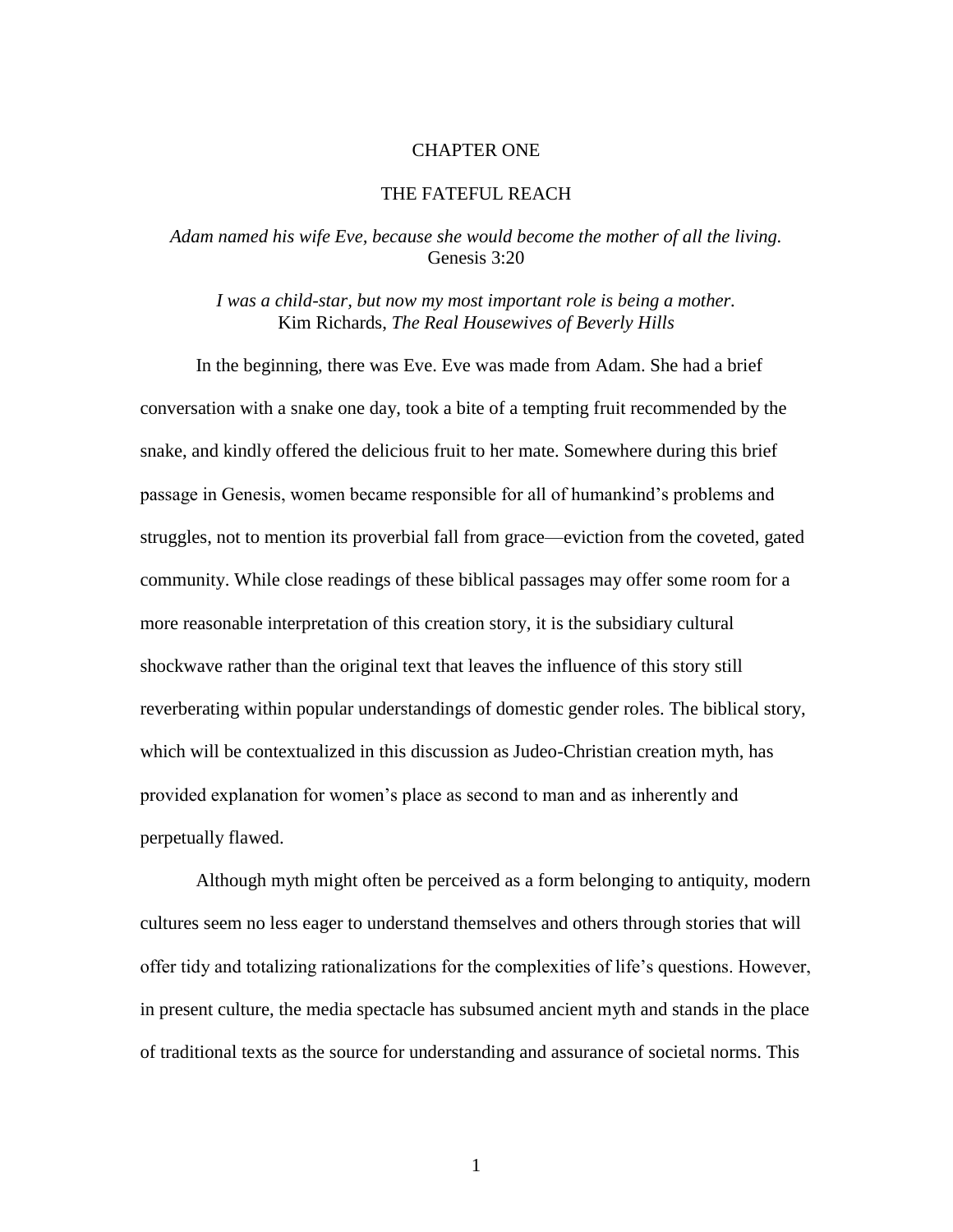is problematic in that popular television rarely represents stories of the mundane truth but rather succeeds in its exploitation of the spectacular and the dramatic. Fortunately, most people can understand that television is not reality. Unless of course, it is labeled as "reality television." Reality television is a genre that complicates viewers' interaction with the media spectacle. While the premise of fiction should keep most viewers at a critical distance from what they are watching, the premise of reality as the basis for the spectacle suggests that while viewers can suspend their analytical participation in viewing the programming, they must still acknowledge that elements of the story are true and therefore must purport something true in their portrayal. By focusing on real people and by implementing a documentary-style format, reality television is posited as presenting examples of culture that are intended to be understood as true. Susan J. Douglass addresses this genre in her work, *Enlightened Sexism*, exploring how "the news/documentary visual style is meant to stoke our confidence that the representations of many of the women are true, natural, genuine," while ignoring the fact that the editing of these shows leaves hours of footage on the cutting room floor (190). The shows are edited to appear as though they capture exactly what happens in the characters' lives, yet the shows are inevitably edited and re-cut to represent the producers' intended message. In her book *Reality Bites Back: The Troubling Truth about Guilty Pleasure TV*, media critic and journalist Jennifer Pozner addresses the ways in which this type of programming exploits and reinforces popular notions of femininity through its unique format. Pozner explains that while "many of us are aware that reality shows play fast and loose with context and editing ... [and while we know] they're at least somewhat 'fake,'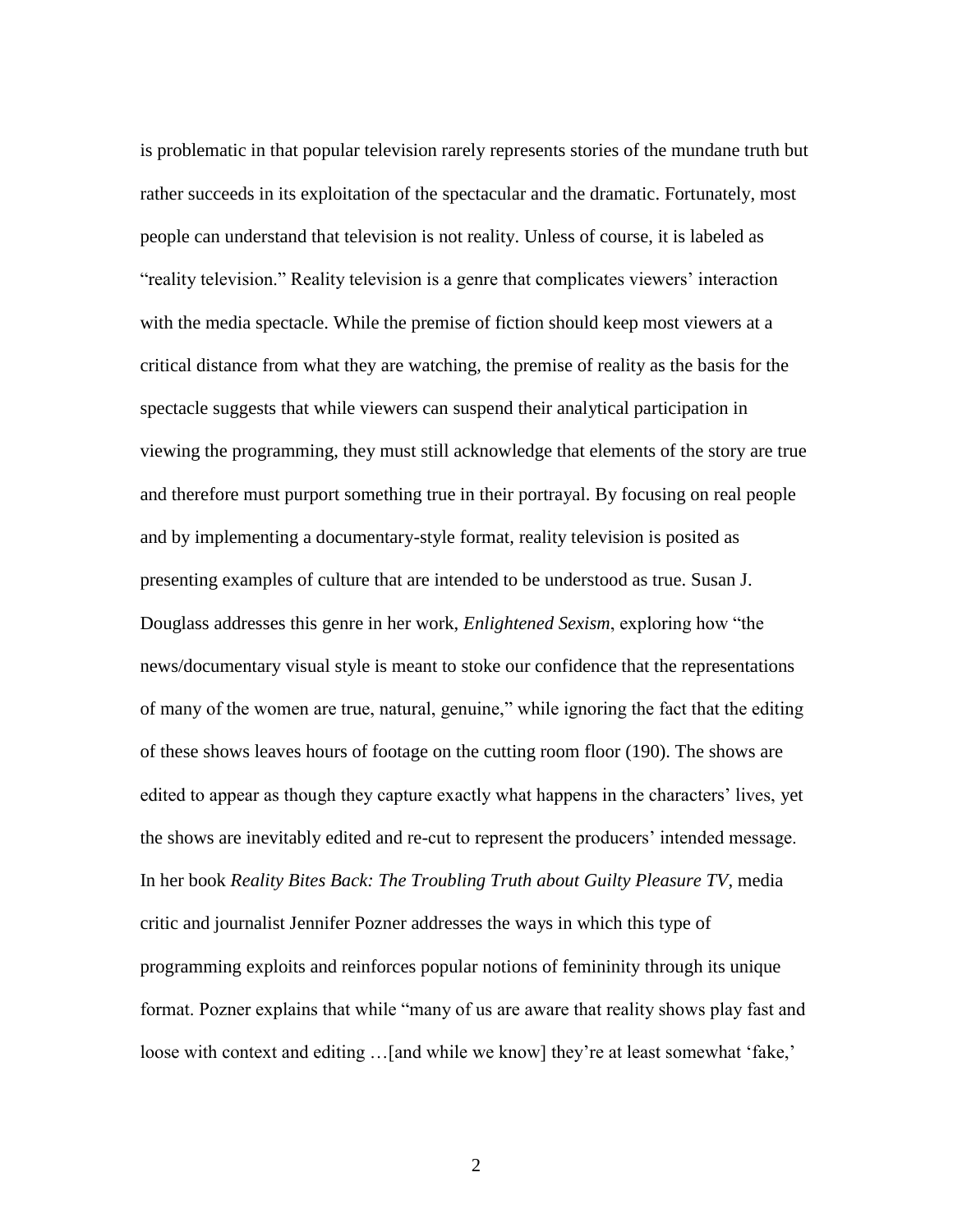that knowledge doesn't stop us from passing judgment about the behavior and personalities of people who appear on reality TV" (23). While the myth of Eve once served as the definitive reference for representations of the eternal feminine, the same story can now be found within modern, spectacular representations of the same figure.

One may question how the ancient story of Eve can still pervade current understandings of gender. From Douglas's perspective, women represented on television as pop-culture icons are still formed on classic stereotypes, yet there is an irony surrounding these characters and their representations that actually works to prevent viewers from drawing critical conclusions, thereby allowing them to dismiss the presence of these stereotypes or to view them as a necessary component within traditional narratives. The danger of "ironic sexism" (Douglas 191) lies in its ability to disseminate and perpetuate myths about gender norms while functioning under the assumption of relatively little responsibility for those claims. In her chapter "Reality Bites," Douglas explores how reality television, in particular, is able to successfully implement these myths as selling points for the shows and, in some cases, as the main plot point. When shows about or featuring women are presented as reality, the portrayals of these women can easily be accepted by viewers as truthful portrayals and accurate depictions, whereas a fictional show can more easily be marked by its intentional scripting of stereotypes. So while reality television does operate under a guise of truthful representation, as Douglas points out, these shows do not "only resurrect various sexist stereotypes, [they] also resurrect approval of them" (211). When shows are accepted as reality, viewers can more assuredly use these shows to draw conclusions about women's essential nature. To delve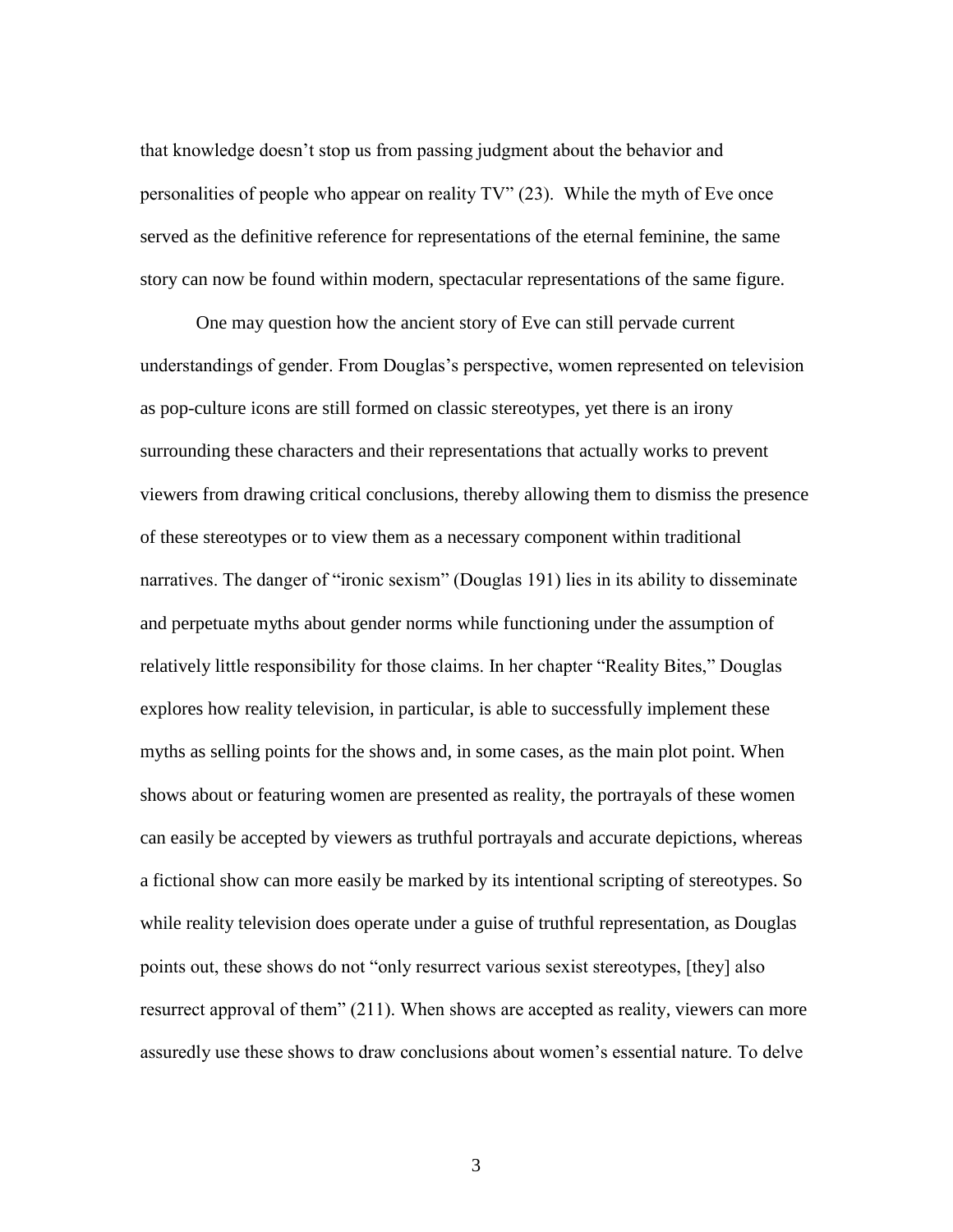further into how this genre creates a cultural impact, I will consult Mark Andrejevic's work, *Reality TV: The Work of Being Watched*. Andrejevic highlights how this genre not only generates cultural understanding of gender and class but also serves as a platform for lifestyle commerce, providing a focus on the ways in which these shows "offer to revitalize fictional formats by injecting them with elements of the real" (70). The irony surrounding this genre allows reality television to protect "artifice by exposing it" while also reflecting "the emerging reality of the interactive economy" (Andrejevic 16). By creating spectacular versions of the real and by capitalizing on the opportunities for marketing created by this spectacle, reality television prompts troubling responses from viewers not only in how they perceive the culture portrayed but also how they participate in consumerist behavior as a result of these portrayals. Thus, women are exposed to reifications of classic stereotypes as well as the ways in which they may seek to grasp at these representations through consumption in attempts to emulate what they find desirable within the spectacle. So while reality television may reside within the realm of spectacle, despite the realistic aspects of some of its material, the emulation of these shows creates a reality that is based, problematically, on spectacular representation. While Andrejevic points out that there is a vast range of material that can be classified as reality television, I will focus on a program that is particularly pertinent to how women see themselves and their options as consumers within the current social landscape.

*The Real Housewives* (TRH) franchise on the Bravo network offers viewers a look behind the gates of coveted communities to examples of the lives of the wealthy families who dwell inside. When the original *Real Housewives* program aired in 2006,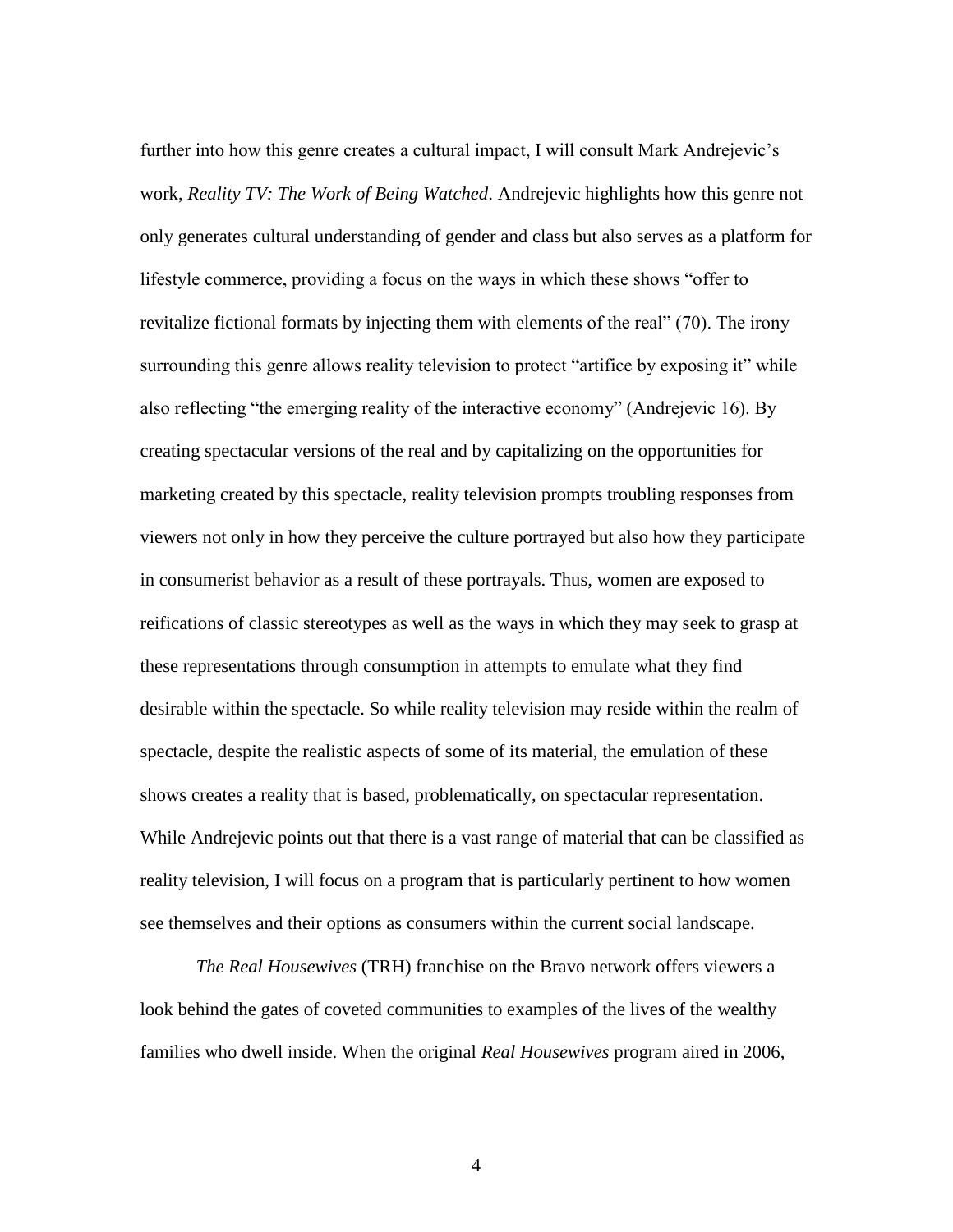*TRH of Orange County*, it began with a gate opening and an epigraph stating that "7 million families live in gated communities," providing no further explanation for what this means but suggesting that this show will allow a glimpse behind these gates. As the title suggests and the opening credits confirm, the focus is on the women in these families, who are presented as "real" and as "housewives," two monikers that will be analyzed here. The term "housewife" has evolved from its historical connotations of a meek woman spending her days in the kitchen and at the clothesline. The new housewife, according to Bravo, is a model of perfection not in her ability to submit to the service of others but in her ability to display the wealth that allows her to be excused from these traditional familial duties. As Pozner points out, "the *Real Housewives* are meant to illustrate [that] women with money … care more about implants, mansions, galas, and feuds than kids, husbands, families, and communities" (118). The particular ways in which wealth is most conspicuously displayed in each of the shows in this franchise include, of course, lavish homes, cars, and vacations, but what is constantly visible and possibly most impressive from viewing the shows is how the women use wealth to alter and attempt improvement of their bodies. In this way, women are still being portrayed as Eves who are bound to the maternal body and who must use that body to represent their femininity and their allegiance to it. TRH suggests, like Eve's story, that reaching beyond the confines of the maternal body is both punishable yet essential to fulfilling women's obligation to the eternal feminine. Eve was punished by being relegated to her maternal body, but the women on TRH showcase the need for women to continue this relegation of themselves and other women in order to maintain the status quo established by Eve's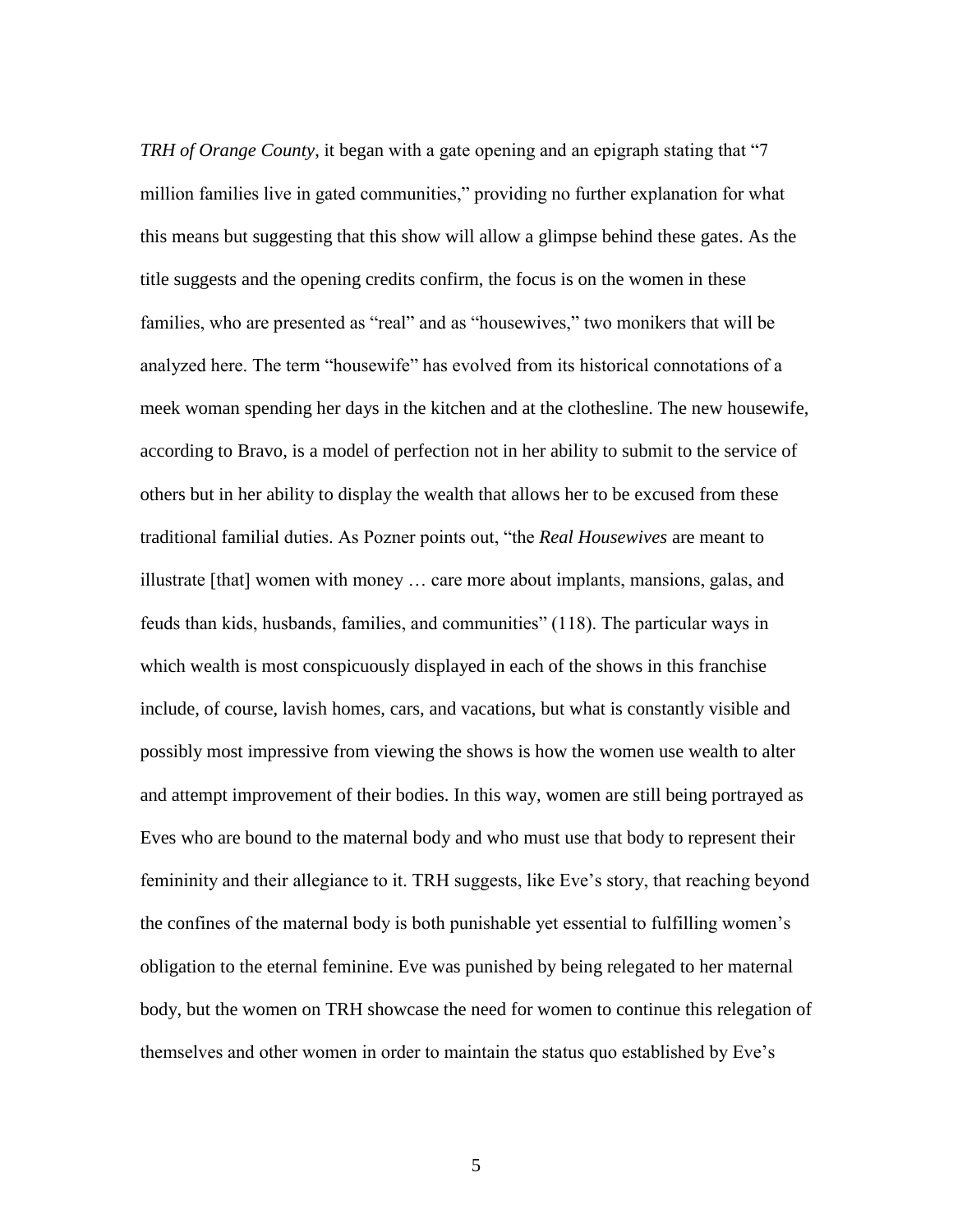punishment. To that end, the show focuses heavily on the expensive clothing, outrageous jewelry, and the most extreme display, the bodily alteration that seems to be taken for granted as part of this lifestyle. The real housewives constitute the same cultural figure as Eve in that they are used to exemplify how women must be bound to the maternal body and how they must work to perfect that body in attempts to buy back the original perfection stained by Eve's reach.

The postbiblical scholarship that has followed Eve's original story in Genesis came to define current cultural understanding of her, and TRH makes its own contribution to these myths surrounding ideas of essential femininity. Much as Eve has come to stand for the essential nature of all women, women on reality television also serve as the ultimate representations of feminine roles within American culture. It is not that Eve is no longer a force of her own within current understandings of gender, because she is still very much a presence, but as the media spectacle subsumes the role of more traditional forms of myth, its representations start to incorporate those traditional understandings and spin them to viewers in new ways. TRH franchise presents a fresh version of the Eve myth in that it depends on the assumption that the average female viewer, like Eve, is reaching for something that is either unattainable or deceptive in its destructive consequences, something beyond the restriction of the maternal body. However, the show also serves to confirm, like Eve's story, that in reaching for the mythical perfection offered, women will inevitably fall short and will need to recognize their original place as social subordinates, retreating to the eternal feminine as their only true option. Pozner writes, "the reality TV landscape paints [women] as failures in the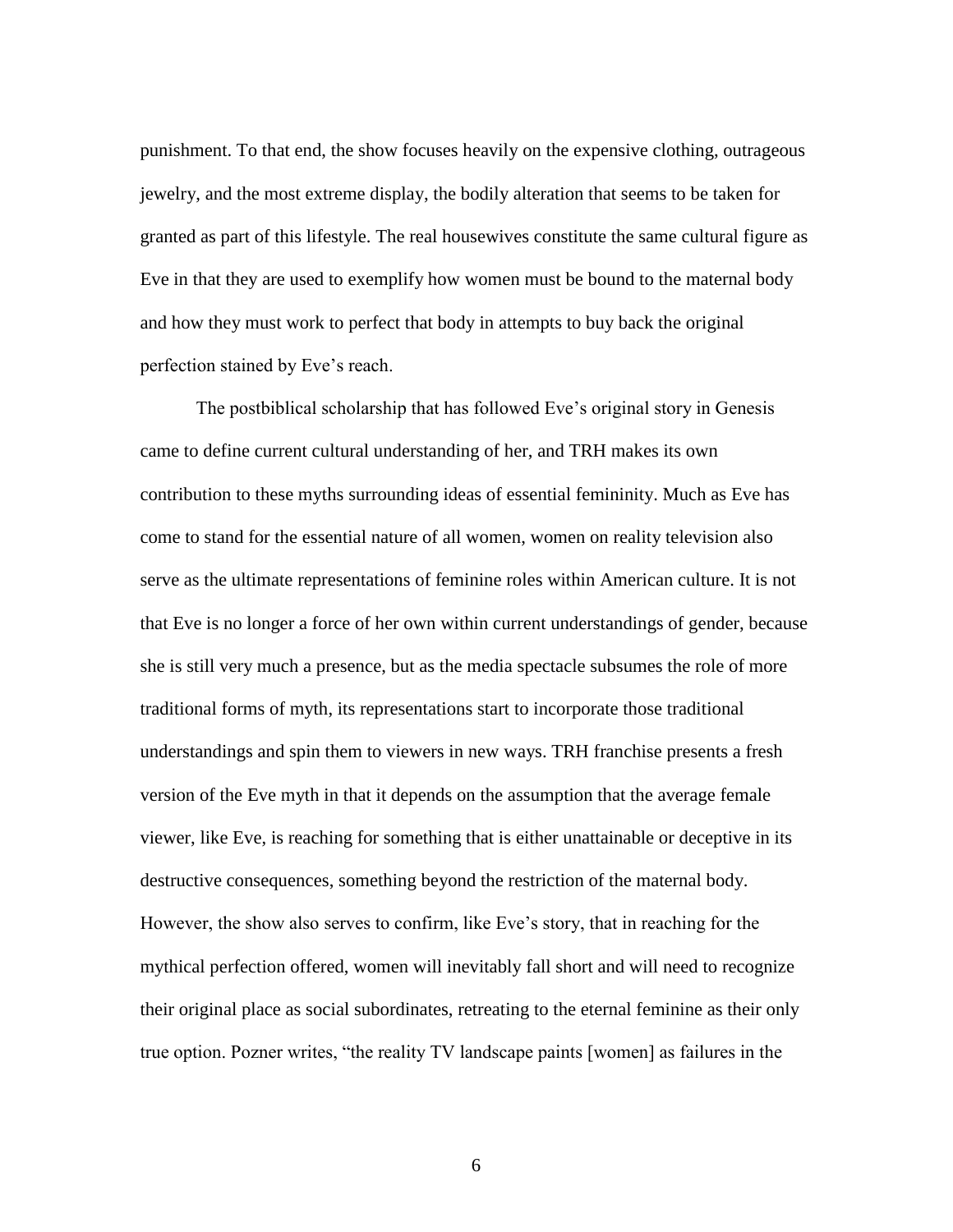domestic domain that we're supposed to believe is our sole responsibility," (119), so women can glean from these shows that while they may be inherently flawed, there are solutions available for purchase. The show offers women this tempting fruit, suggesting a sort of knowledge that can be gained through consumption as well as allegiance to their preordained role as housewife. Thus, female viewers may eventually come to simulate what they see on the show in attempts to avoid becoming an Eve, perhaps not realizing that this is exactly the trap that this show sets. Guy Debord explores the idea of this "false choice" in his work *The Society of the Spectacle*, pointing out how "competing yet mutually reinforcing spectacles" juxtaposed with "roles—for the most part signified and embodied in objects" creates a cycle of reaching for ideals that cannot be met along with an endless need to continue this reach, despite its futility.

To further illuminate the basis of the stereotypes that are pertinent to this discussion of female gender roles, I will refer to Simone De Beauvoir, who offers the terminology of the "eternal feminine" in her comprehensive work on women's cultural roles, *The Second Sex*. De Beauvoir compares the classification of women as a gender to ways that certain ethnicities have become stereotyped, such as "the black soul" or "the Jewish character," (12) and suggests that while these stereotypes can be overcome or denied, these groups of people are still framed in ways that restrict and dictate how they are to be viewed by themselves and by societies at large. The notion of the eternal feminine suggests that there is an essentialized entity of a "true woman" and that challenges to this notion can result in women who become displaced from the popularly accepted essential nature of their gender. The eternal feminine, for De Beauvoir,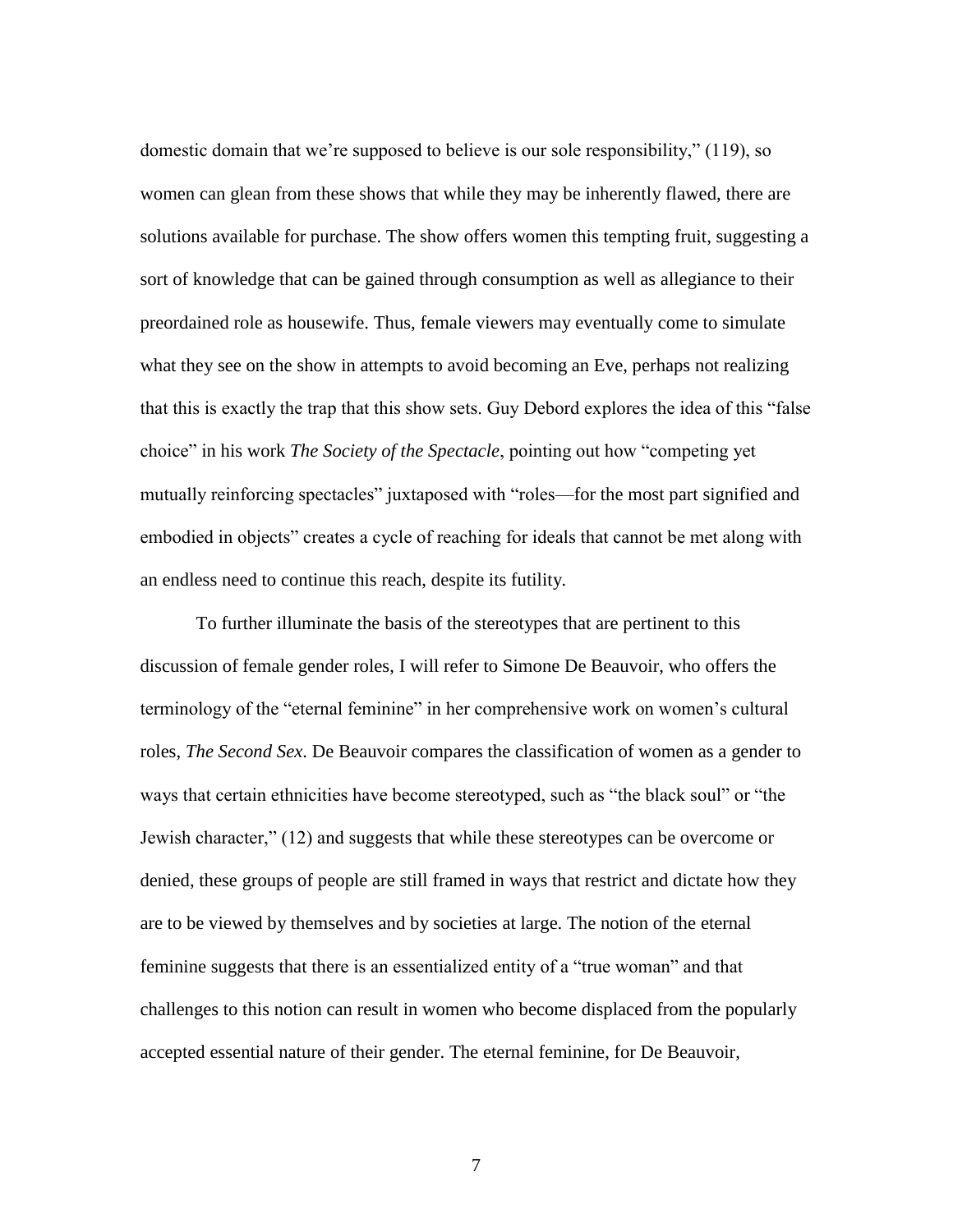represents women's aspirations to present themselves as "frivolous, infantile, irresponsible, the woman subjugated to man" (12). This standard of femininity, which can be traced back to Eve and forward to shows such as *The Real Housewives*, negates attempts at individual recognition of one's place within society and instead suggests that *all* women must adhere to a universal set of characteristics to be recognized as women; they must all continue to seek an ideal that is not concrete but, rather, spectacular. Furthermore, as De Beauvoir iterates, women are bound by the notion of the eternal feminine to nature as reproductive bodies, separating them from the realm of intellectual and spiritual existence that was presumably sacrificed by Eve in her attempts to reach for knowledge that ultimately led to her complete and radical embodiment in pain and suffering. Like Eve, who was punished for this reach, so are the real housewives presented for scrutiny as continued representations of inherent female flaws and as a modern interpretation of the eternal feminine.

Eve's reach for knowledge resulted in punishment specific to her bodily duties: "with painful labor you will give birth to children … your husband will rule over you" (Genesis 3:16). In the narratives formed around TRH, the idea of bodily relegation diverges from the purpose of motherhood and childbearing and instead reveals the ways in which the modern housewife uses consumption to punish her body or at least to suggest its inherent imperfection and need for perpetual improvement. Lee and Moscowitz note how in these shows, "money destroys, rather than enables, selfawareness, friendship, … and competent mothering," (65). Rather than money allowing these women power and access to a gender-neutral realm, it instead becomes the snake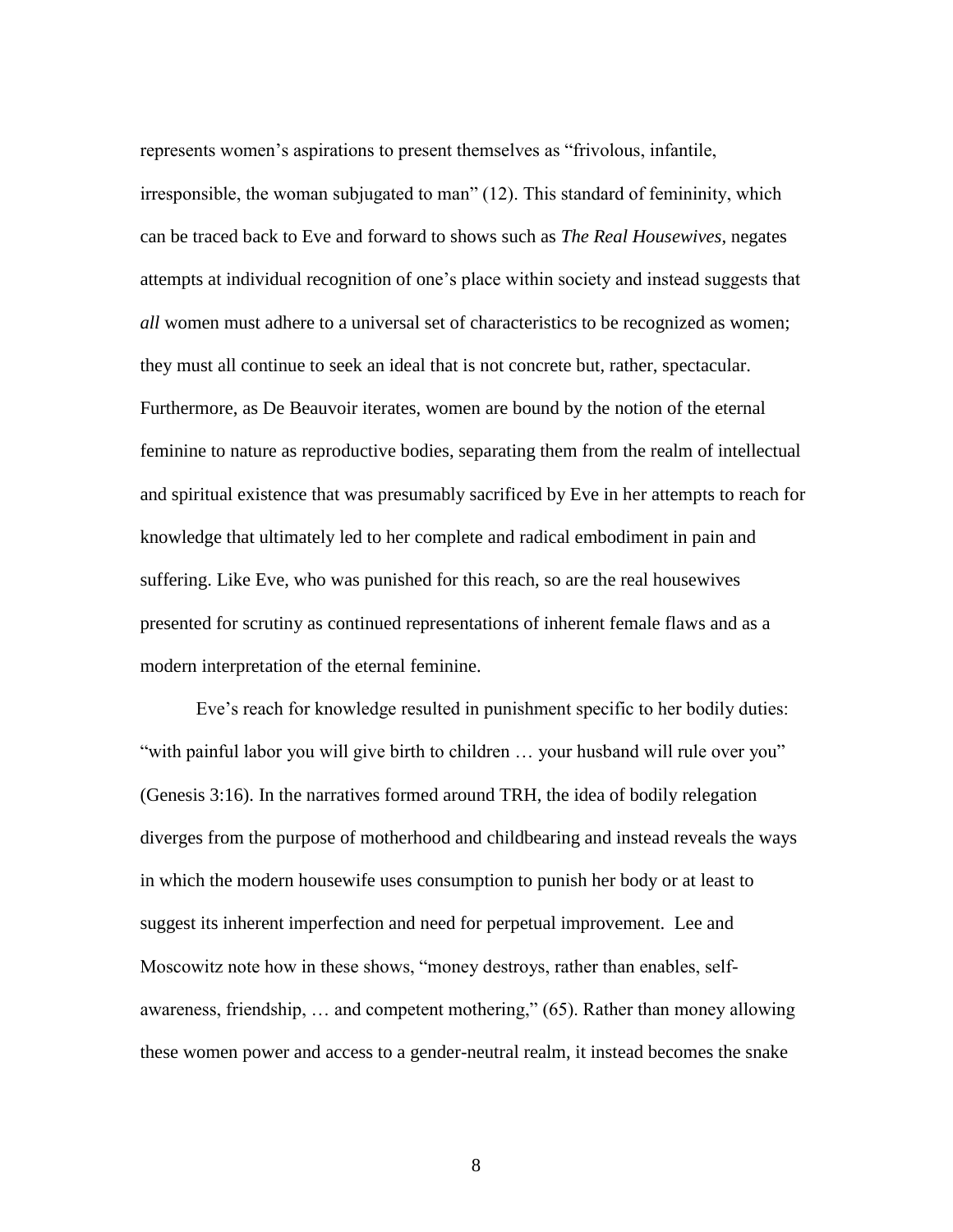that suggests women keep reaching for an ideal that results only in further scrutiny. *The Real Housewives* franchise is the front-runner among reality television programming in providing new myths of the eternal feminine. By displaying a version of American culture in which women must be recognized as housewives, despite other personal or professional achievements, and in which their worth is tied directly to their role as reproductive or ornamental bodies, this show continues to peddle these notions of femininity in varied and problematic ways.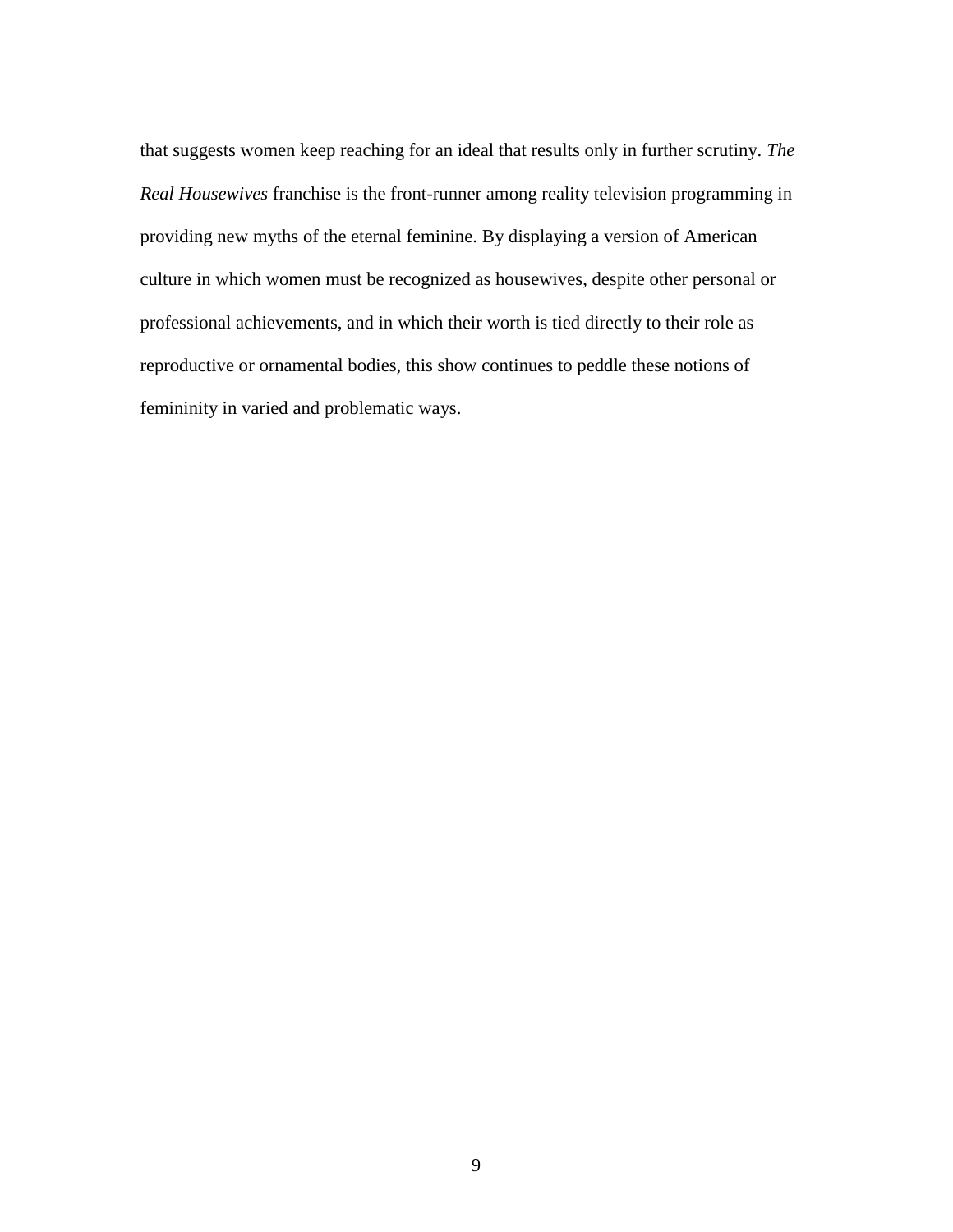#### CHAPTER TWO

#### DELIVER US FROM EVE

*And do you not know that you are [each] an Eve? The sentence of God on this sex of yours lives in this age: the guilt must of necessity live too. You are the devil*'*s gateway: you are the unsealer of the forbidden tree . . .*  Tertullian: 3rd Century CE

From the earliest biblical scholarship, Eve's story, which receives little space or recurring consideration in the Bible itself, becomes an important point of conversation in that it fulfills the necessity of explaining the question of woman's otherness to man.

Opposition is, of course, an inevitable social reality, so it is not necessarily the opposition itself that is problematic, but rather how the stories, myths, and histories surrounding the opposition come to power in popular thought and how those thoughts become manifest in popular actions and habits regarding gender. Ascribing such qualities to all women, as early biblical scholar Tertullian does, allows a power to men, in this case supposedly supported by biblical law, to put certain parameters on femininity and the duties and burdens of women, parameters which become indisputable. Those who sought justification for patriarchy "found ammunition in the legends of Eve and Pandora" (De

Beauvoir 11), and it is apparent by these myths' reigning stronghold on popular culture

that they are still very much present in modern understandings of gender. In Tertullian's writings in *On the Apparel of Women*, he addresses their adornment, suggesting, it seems, that regardless of bodily ornaments or enhancements, women remain unable to shed the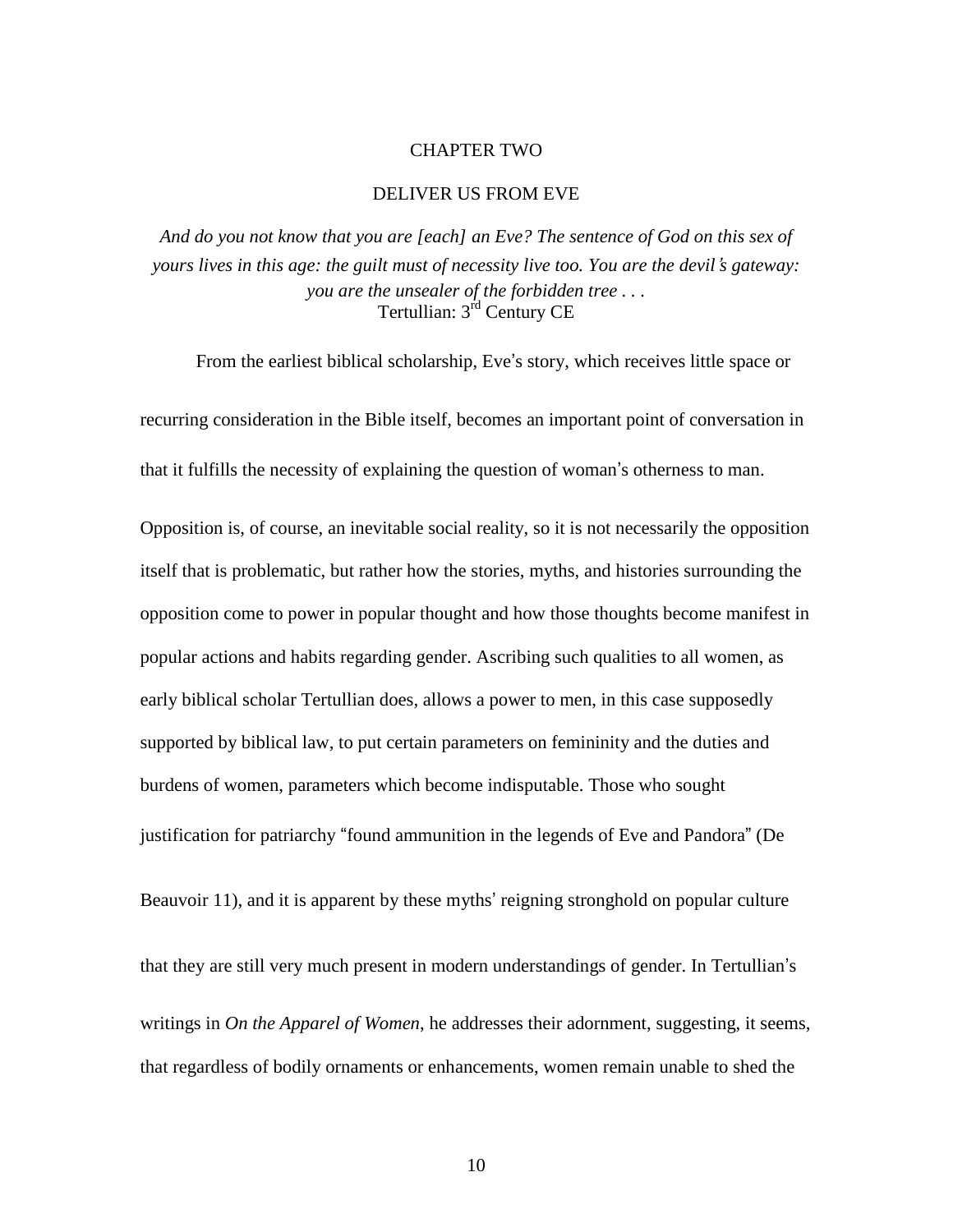transgressions of the first woman. He references pearls, onyx, and gold, and writes, "Eve, expelled from paradise, (Eve) already dead, would also have coveted these things, I imagine! No more, then, ought she now to crave, or be acquainted with (if she desires to live again), what, when she was living, she had neither had nor known" (quoted from *Early Christian Writings*). Tertullian's theories of women culminate in the notion that regardless of attempts at improvement or salvation, the sex will be forever imprisoned within their sinful bodies, which no amount of jewels can liberate or cleanse. While this conspicuous display of wealth or material objects is deemed necessary, it does not serve to redeem or improve women's social status or to elevate them beyond their abject maternal bodies.

Historically, readings of Eve have ended in the same conclusion: women are inherently naive, untrustworthy, and in need of male guidance to avoid causing harm to all of humanity. This has proved a convenient reading to those who would seek to justify societies in which women exist as an underclass, preordained to serve men as only and exclusively mothers and wives. Early biblical scholars such as Tertullian notoriously took contextually vague passages from scripture to augment and then re-use as a bolster for popular myths about gender, among other issues that were seen as requiring political control. In Genesis, what could have originally been considered a commonplace, conflictbased creation story, suggesting the necessity of action and consequence, instead becomes justification and fact for patriarchal social ordinances that rely exclusively on male interpretations of gender as represented in scripture. Regardless of the vague nature of the Genesis story itself, the subsequent texts that were distributed and made available,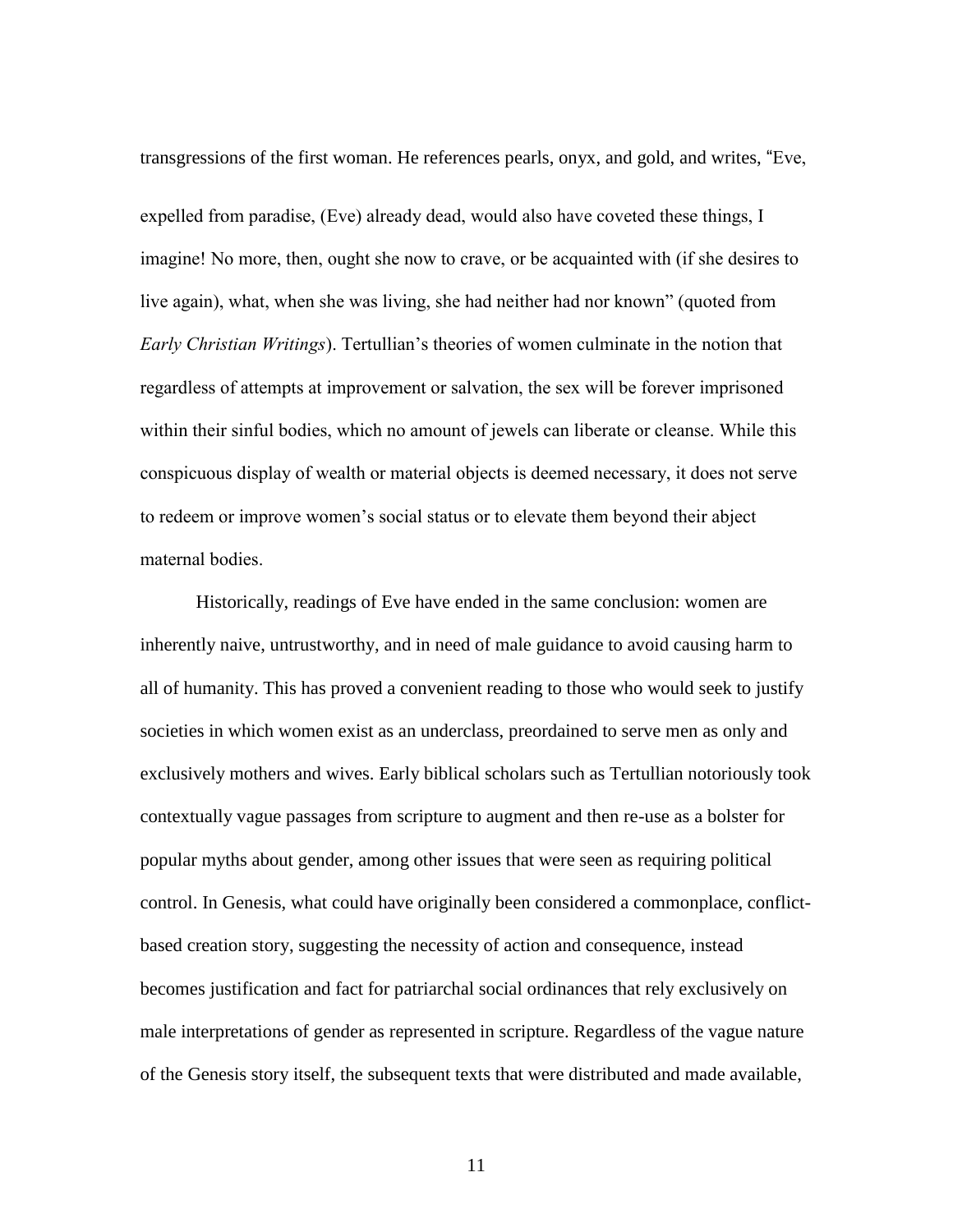that were made popular, were the ones that created impression and influence. In *Rediscovering Eve: Ancient Israelite Women in Context*, Carol Meyers acknowledges the ways in which original contexts are important to an interpretation of a text but also how popular representations or recreations come to stand in for and replace original sentiments with more pointed ones. She notes how "interpretive concept[s] became so

familiar that [their] absence from the Genesis story itself goes unnoticed" (Meyers 63).

One of the most popular interpretations of Eve's story comes in the form of John Milton's *Paradise Lost*, which has come to offer an in-depth and widely referenced interpretation of the original Genesis text. This poem's popularity and resounding presence within the study of literature contributes to understandings of the story of Eve and serves to highlight her otherness to man. Although, as Lee Morrissey points out, this text offers plenty of opportunities to view Eve's actions as an exercise in subjectivity rather than an indication of her subordination. But, in response, one can look to Deborah Rooke's feminist theological insight, which addresses, again, how outcome trumps intention: "The point seems to be that regardless of whether the snake and the woman were right, their ideas about how reality could be were different from how God wanted it to be. They are scapegoated and 'otherized' in order to protect the line of communication between God and Man, since this is the channel via which God's patriarchal norm is maintained" (171). So, as women have struggled to gain equality on a social level, popular myths of femininity have served as unvanquished proof that regardless of societal progress, women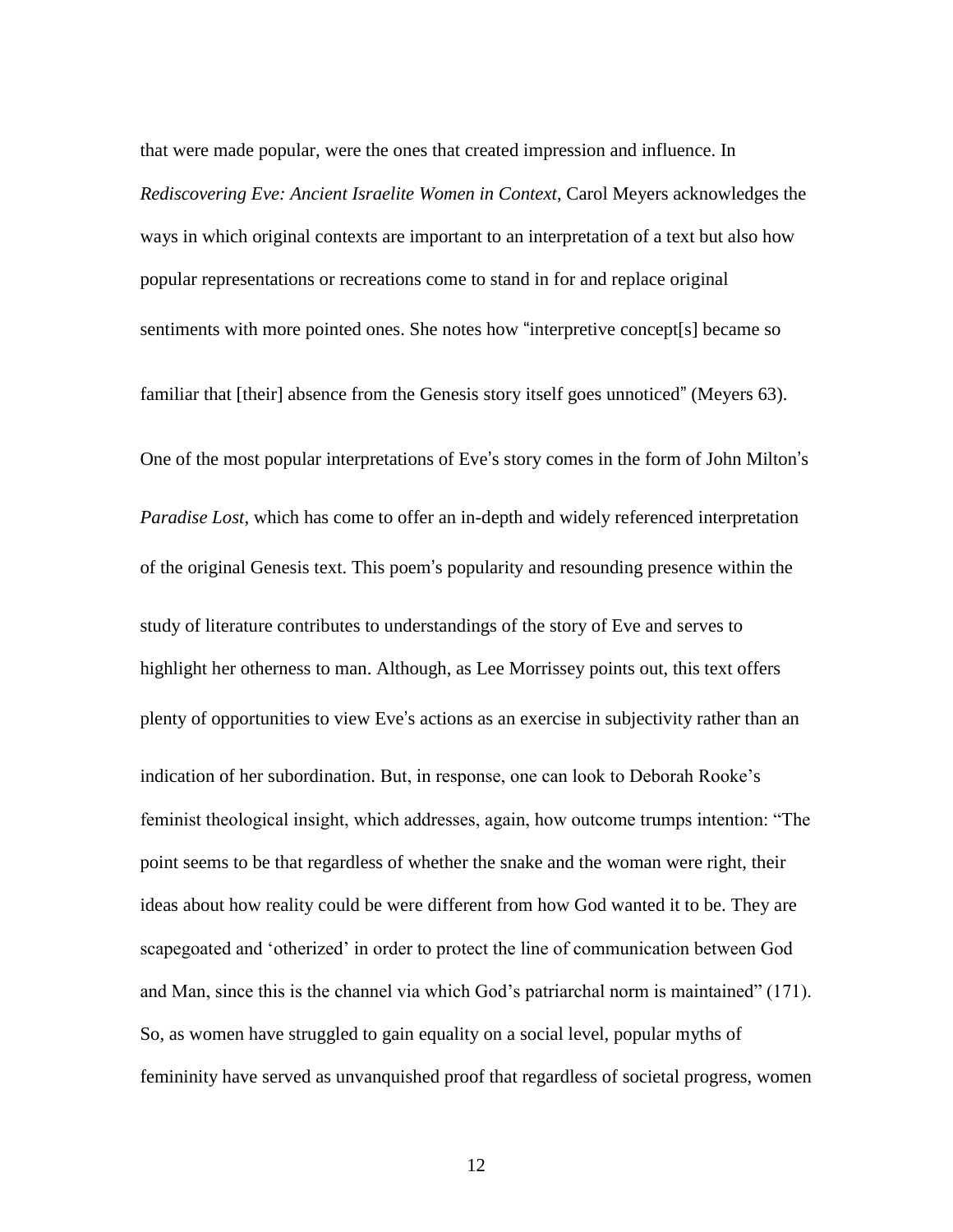are destined by God and by His followers to be second rate and inferior. Purporting the Bible as indisputable truth, or as reality, only serves to strengthen these assumptions and render them indisputable. There are some, however, who would read Eve's story as one of liberation and independence for woman. After all, she is defying the mysteriously absent patriarch figure in an attempt for greater knowledge and personal improvement; some might see this as an act of courage or daring on her part, a leap of faith, rather than a leap from it.

Unfortunately, the story remains largely regarded as a way to explain humans'

earthly misery and also the reasons that women must be kept in a certain social sphere. In her comprehensive overview of the presence of this story within popular culture, Theresa Sanders grapples with many practical questions about Eve and Adam and what they may have been intended to represent along with what they have actually come to represent within cultural understandings of gender. From classic to contemporary films, television series, books, cartoons, and radio shows, the world's first couple is a go-to for genderbased humor, both unmistakable in their respective representations. Sanders includes in her review the Creation Museum in Kentucky, where those seeking to visit a "realistic" interpretation of the Garden of Eden can find it, complete with displays of dinosaurs existing alongside man and other creative explanations for how science and the truth of the Bible are indisputably one in the same. After viewing a diorama of the traditional bible story in the Garden, visitors will view a film further explaining that Jesus, the son of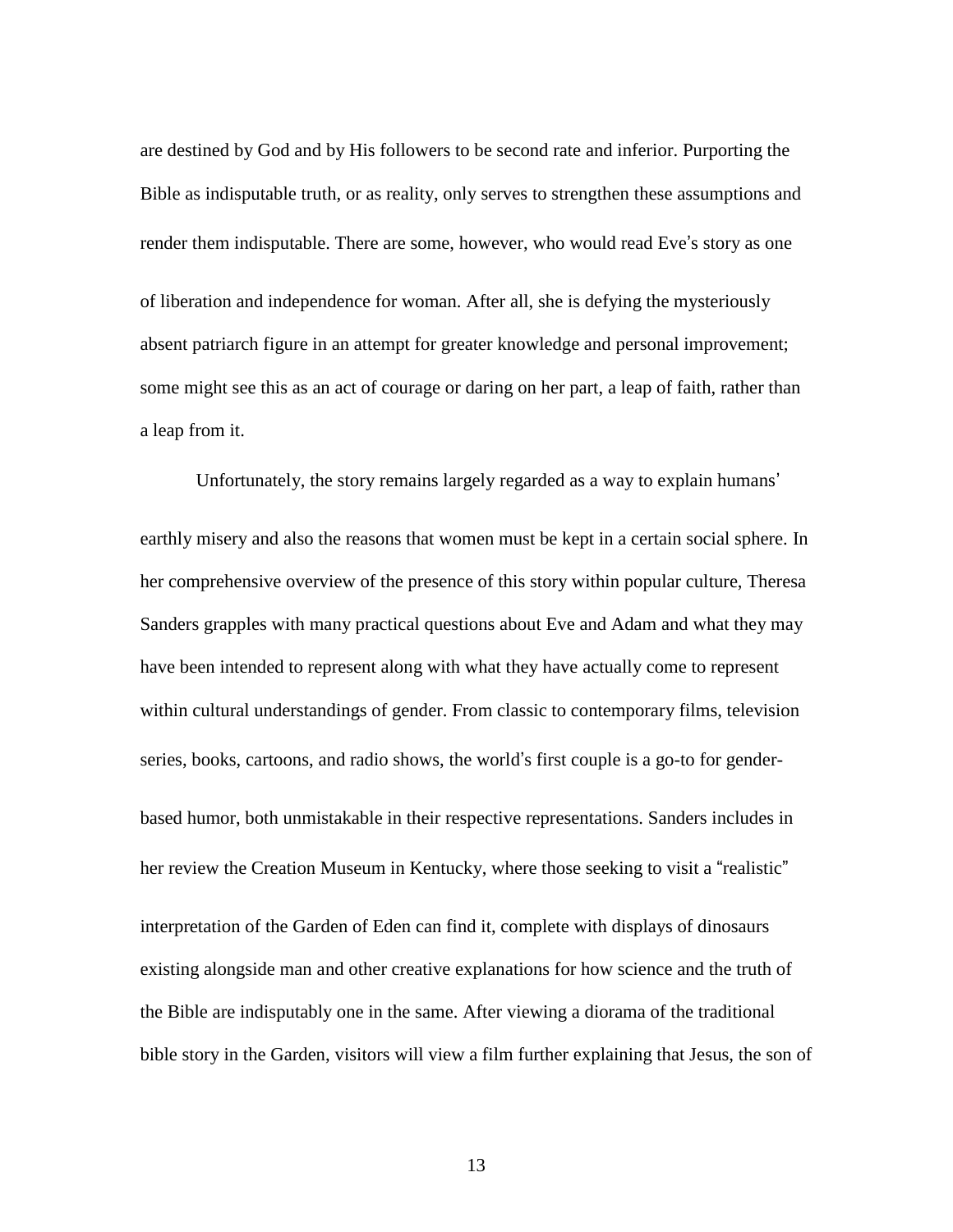God, would come to earth as the answer to Adam and Eve's transgressions (Sanders 148). The museum tour is focused, as the name of the organization that sponsors the Creation Museum, Answers in Genesis (AiG) suggests, on the first book of the Bible as the basis for imperial knowledge, reappropriating science as well as using sensationalism to offer proof of their explanations.

To further complicate popular explanations of women's role within the Judeo-Christian tradition, there is another cultural figure that deserves attention within this discussion: "she is the inverse figure of the sinner Eve; she crushes the serpent under her foot; she is the mediator of salvation, as Eve was of damnation" (De Beauvoir 189). When Christ, in the form of a discernibly male body, came to save all humans from their state as sinners (a state attributed to Adam and Eve), he was born of a common woman named Mary. The most important thing to note about Mary, aside from her celebritymom status, is that she was a virgin and has been the only woman in history to escape unscathed and rather worshiped for her ability to bear a child out of wedlock, creating the most impossible of unattainable standards for women: the virgin mother. Thus, women were no longer inherently evil, because at least one of them was necessary to bring salvation to earth (that she had heretofore damned). However, if all women are assumed to be privy to the qualities of Eve, it could only be expected that all women also be able to adhere to the qualities of Mary as strictly as possible, especially in hopes of keeping the dark alternative from taking precedence. Virginal wife/mother becomes woman's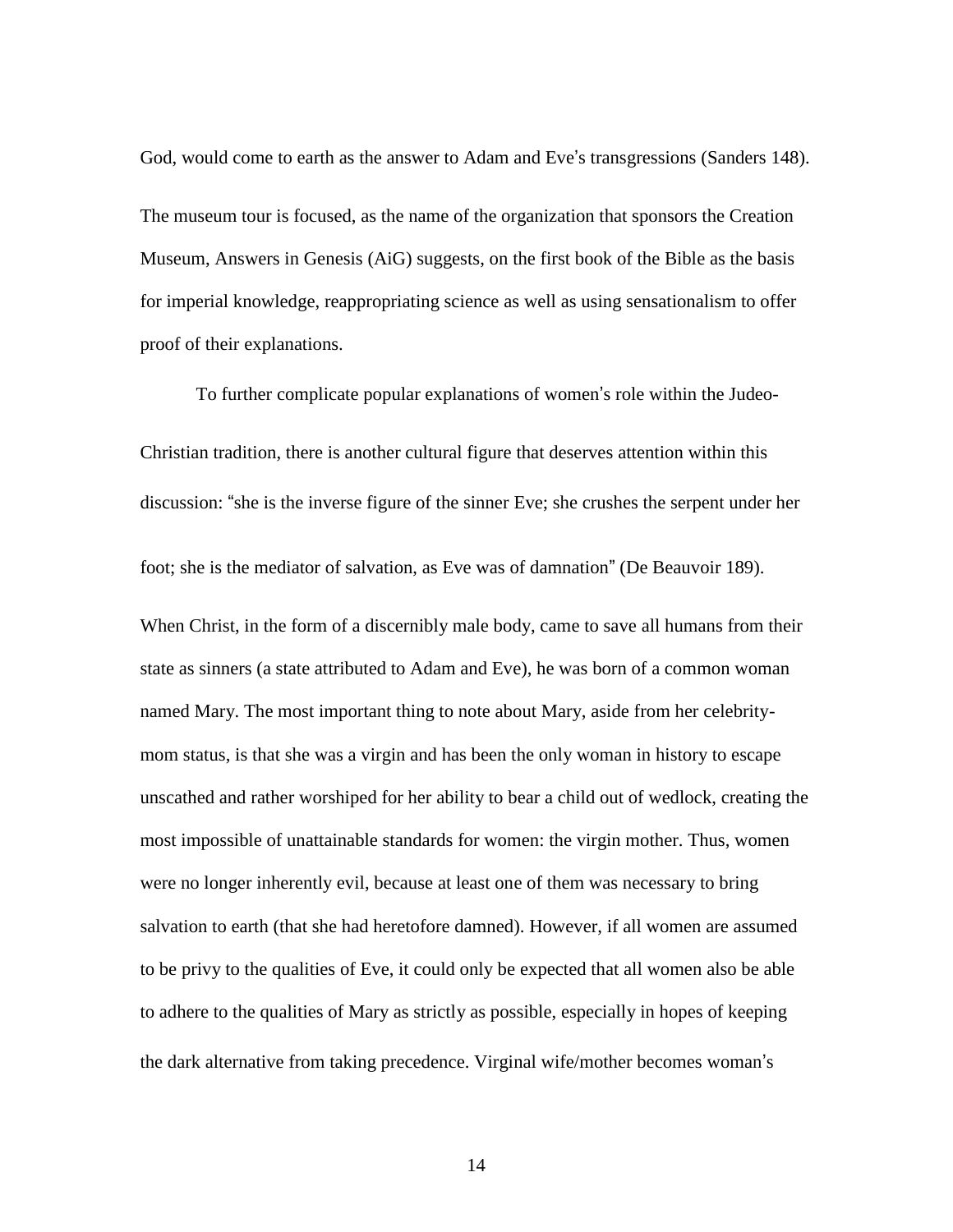alternative to the previously offered biblical extreme of the eternal feminine embodied by Eve. "If woman wishes to overcome the original stain in herself, her only alternative is to bow before God, whose will subordinates her to man. And by this submission she can assume a new role in masculine mythology" (De Beauvoir 189), and that role splits at this junction in the text (the immaculate conception and birth of Christ) from woman as the sole reproductive counterpart for man to his ultimate nurturer and caretaker, implying perhaps an even greater obligation for woman, if under a more socially appropriate and respected pretense. The Madonna/Whore complex, as it is referred to in popular culture, creates a new dichotomy of femininity and prompts men to view women either as disposable sexual objects or as those who are in men's service as pious, selfless mothers to their offspring. In either of these versions of the eternal feminine, women are subscribed to their role as a body meant for male use. The short passages in the Bible that include Eve after her starring role in Eden inform readers that she, in addition to being the world's first woman and original sinner, was the first mother, though she is never heralded for this role. Furthermore, she is barely recognized as a mother in her appearances throughout popular culture; she remains most memorably the temptress. Mary replaces Eve as the poster girl for popular Christian conceptions of femininity and assumes all of the positive attributes (if very few) that the Church historically aligned with being female. Eve, then, remained to bear the brunt of imperfection and carry on as the example of what happens when a woman reaches beyond the confines into which she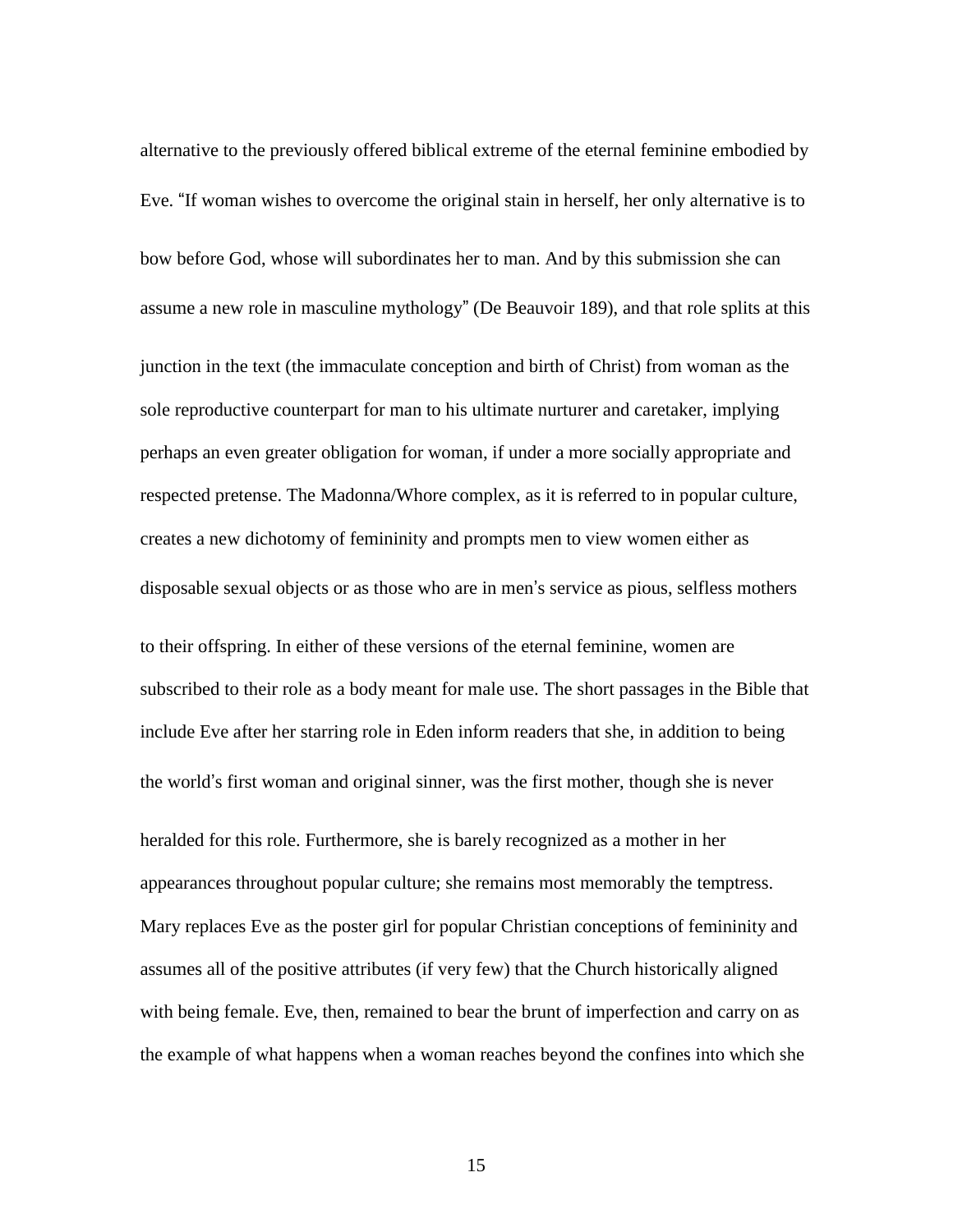has been placed. Her story continues to emphasize how the actions of woman have power that is specifically destructive and damaging if not properly contained. This notion aligns with other myths of femininity as well, most notably that of Pandora and her legendary box. The conclusion that can be easily drawn time and again from these myths is that a safe and good woman is one who is kept within the realm of the home and in the service of motherhood; she must remain an object who can be kept. Mary and Eve, though in different ways, both provide explanations for the necessity of the eternal feminine, of women as reproductive bodies, tied to nature, though not in control of it.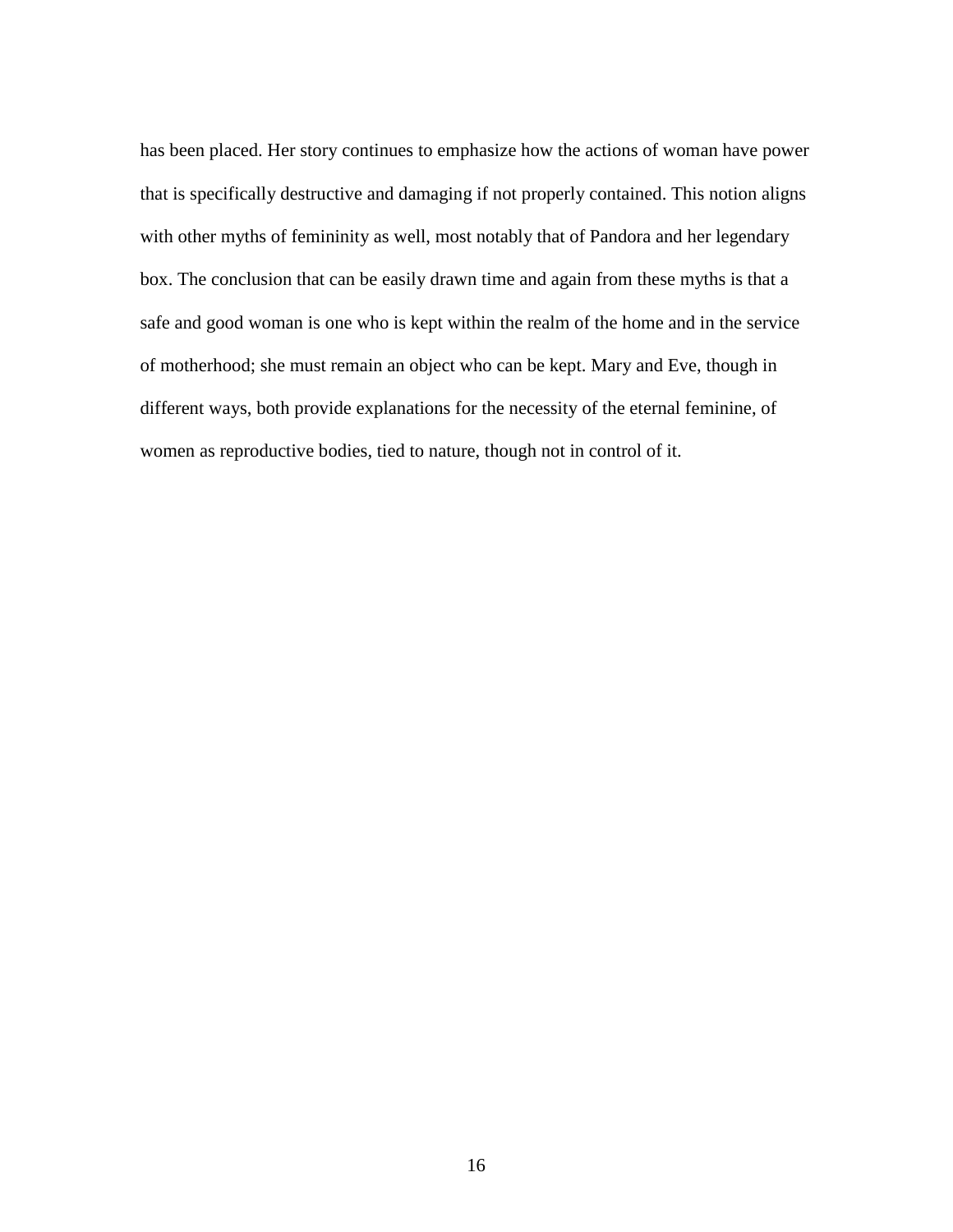#### CHAPTER THREE

#### FOLLOWED OUT THE GARDEN BY CAMERAS

## *My husband is one of the top plastic surgeons in Miami, and I am his best creation.* Lisa Hochstein, *The Real Housewives of Miami*

Within the past decade, reality television has become an inescapable cultural phenomenon. With minimal production costs, endless possibilities for material, and a wide pool of willing subjects, the genre has become a cash cow for most major networks. *The Real Housewives* franchise (TRH) on Bravo has brought notable success to the network, which was acquired by NBC Universal (now owned by Comcast and GE) in 2002 (Cox and Proffitt 297) and currently features six American cities in its programming<sup>1</sup>, along with three international spin-offs in Australia, France, and Canada. As one might infer from the title of the show, the younger, sexier version of the soap opera serves to provide a view into the lifestyles of *real* housewives living in affluent neighborhoods throughout the U.S. While the monikers "real" and "housewife" precede the women in these shows, they seem to be representative of anything but the traditional perceptions of those respective titles.

It is no secret that these shows thrive on their representations of wealth. They function under the sub-genre of lifestyle television, intended to monitor the lives of a certain interest group (Pozner). The action in the shows revolves largely around the women's homes, vacations, parties, and other activities of leisure. While the families of

 1 Orange County, CA; NYC; Atlanta, GA; New Jersey; Beverly Hills, CA; Miami, FL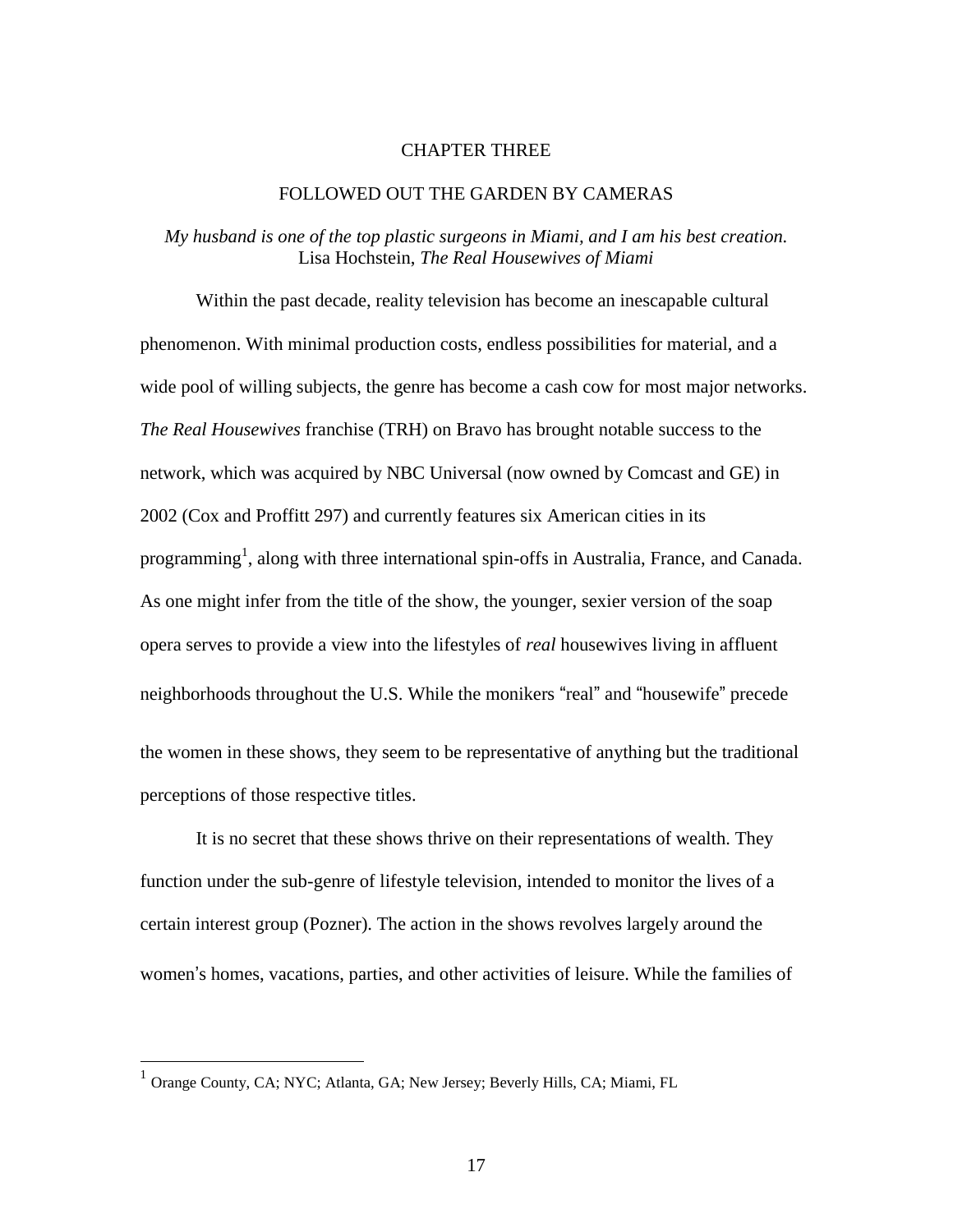the women are featured, some more prominently than others, in the shows' story lines, the housewives are the essential focus. It is also clearly established that these types of housewives are not tied by their apron strings to their children and stoves, but rather are presented by the show as more independent and socially mobile housewives, who are granted power through material wealth. However, the scope of the power purported by the show is deceptive for a reason that should not go without mentioning. TRH is focused on people who are presumed to be the upper class of their featured area of the country. Historically, women in higher classes in America have faced greater challenges to their gender than those who were in working class situations. In working class families, a sense of equality can be gained from sharing the familial burden. However, as Betty Friedan explores in her critique of the American housewife, in affluent families, where the male is generally in control of earning and managing the family's wealth, women are seen as having the privilege of not working and are expected to find fulfillment in their relegation to the domestic sphere. In the case of the characters featured on TRH, who can afford a staff of people to take care of their housewifely duties, they must reimagine their role not as servant but as spender. Thus, it is important to notice that the conspicuous consumption depicted in these shows, while symbolic of social mobility, is actually a representation of woman's role as passive consumer rather than active producer within the familial relationship. While the power to spend is no less of a power, it grants rewards that are a means to another end. The objects bought are not truly markers of success but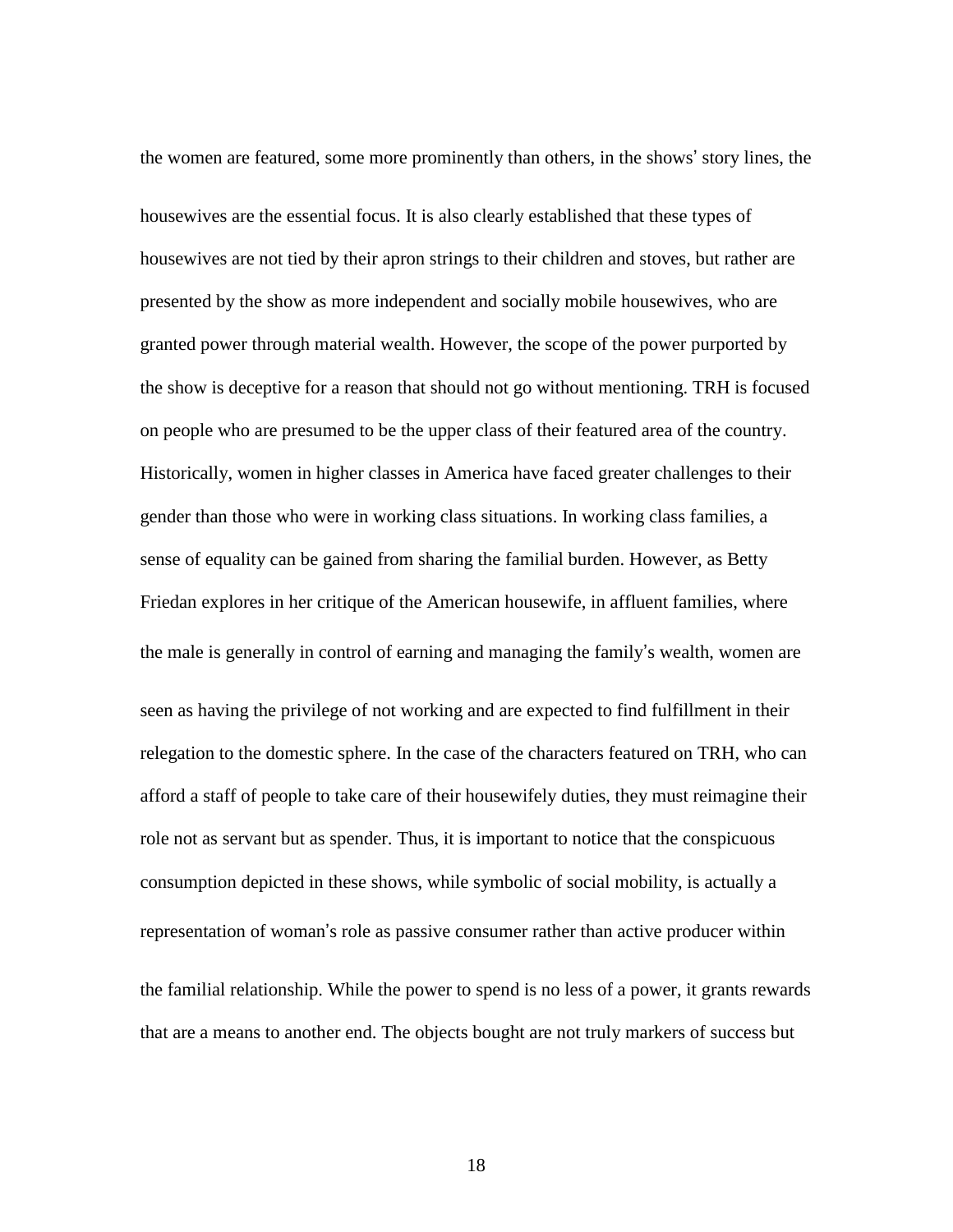rather attempts at personal improvement. However, if one looks to Tertullian's remarks about the adornment of women's bodies, presented in the previous section, one can begin to understand the double standard that women face in attempting to improve themselves through material consumption, only to be continually reduced to the sinful female body, forever cursed by the myth of Eve's transgression. While women are encouraged to and heralded for adorning their bodies, there is also an underlying understanding that no amount of jewels can eradicate women from their bodily confinement.

The presence of reality television within American popular culture has provided a plethora of spectacle, which serves to construct a certain brand of reality and to offer a selection of roles within that reality. The strange balance that these shows, particularly TRH, strike between illusion and reality prepares viewers for an immediate suspension of expectations of either. This suspension of the ability, let alone the desire, of viewers to question their visual consumption is what makes these shows strangely influential in unexpected ways. Andrejevic quotes Theodor Adorno's assessment of this phenomenon, which Andrejevic refers to as "the promise of the 'real'": 'the mind is indeed not capable of producing or grasping the totality of the real, but it may be possible to penetrate the detail, to explode in miniature the mass of merely existing reality'" and goes on to explain that these representations of the real on television, while perhaps perceived as superficial, are actually fed by social tensions. By labeling these women, who are in fact real people,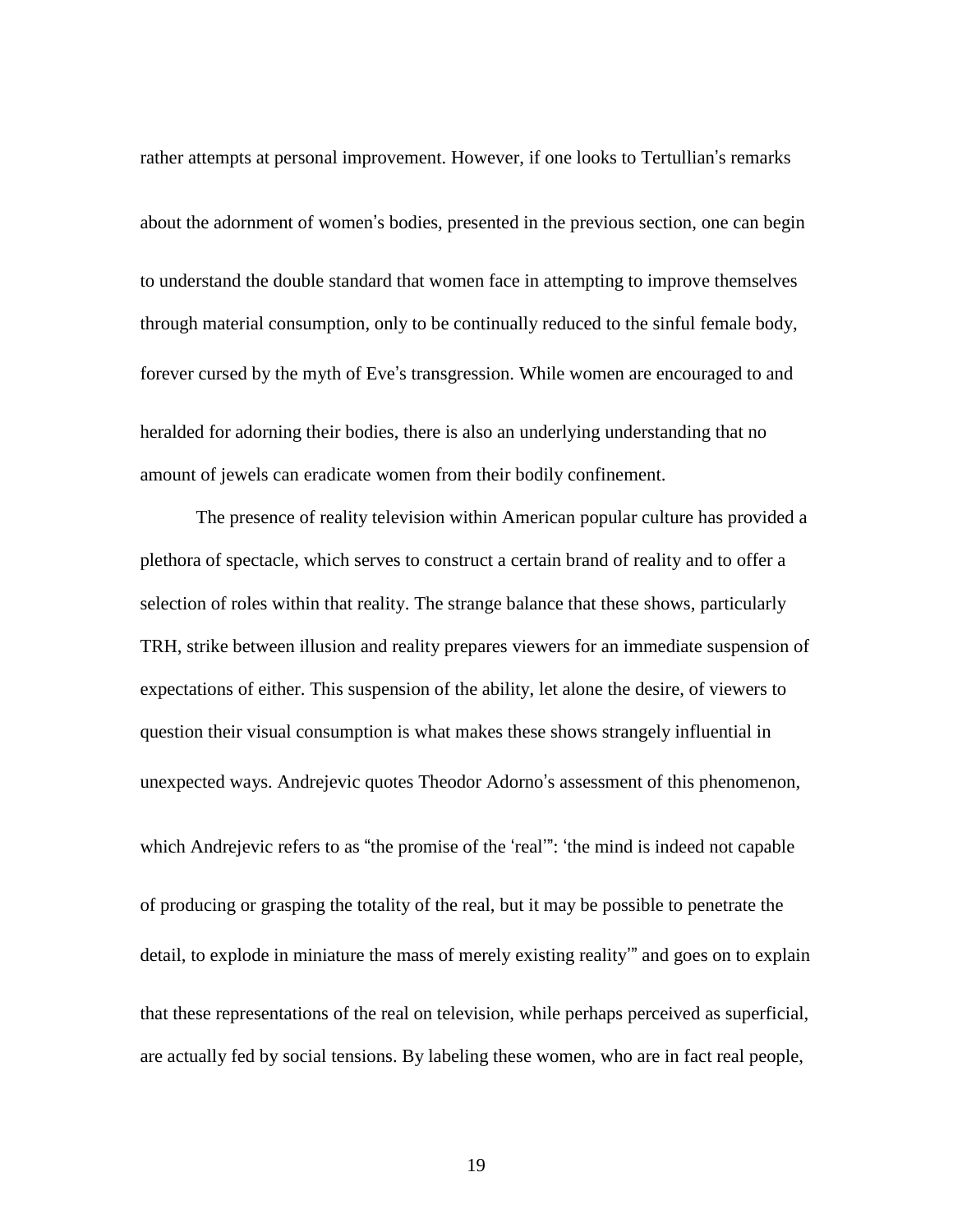as the "real housewives" of a given area, the show seems to insinuate not only that they are the truest form of that role but also that they represent that role as it should be desired by most women. It also puts an emphasis on the terms, *house* and *wife*, making a direct connection between reality and the place where a woman belongs within that reality, thus perpetuating the social tension surrounding women's societal roles.

The words "real" and "housewife" can be read as interesting choices for the show's title for a variety of reasons. For one, the amount of plastic surgery represented on the show renders the term "real" ironic from the first thirty seconds of TRH of Miami, for example, in which Lisa Hochstein introduces herself as the wife of one of the best plastic surgeons in Miami, and also calls herself "his best creation." The women become walking billboards for new procedures and for surgeons in their area, and more than a few of these women are married to them. Lisa's husband reportedly goes by the "Boob God" in Miami, and his wife's presence on the show serves as a perfect example of how reality television provides a platform for lifestyle commerce. While Mrs. Hochstein is a self-proclaimed, "professional housewife," many women represented on these shows are single in addition to being shrewd businesswomen. While viewers may quickly assume that the women are on the shows in a quest for fame, the somewhat less obvious truth is that these shows are driven purely by their ability to make excellent returns on production costs, both for the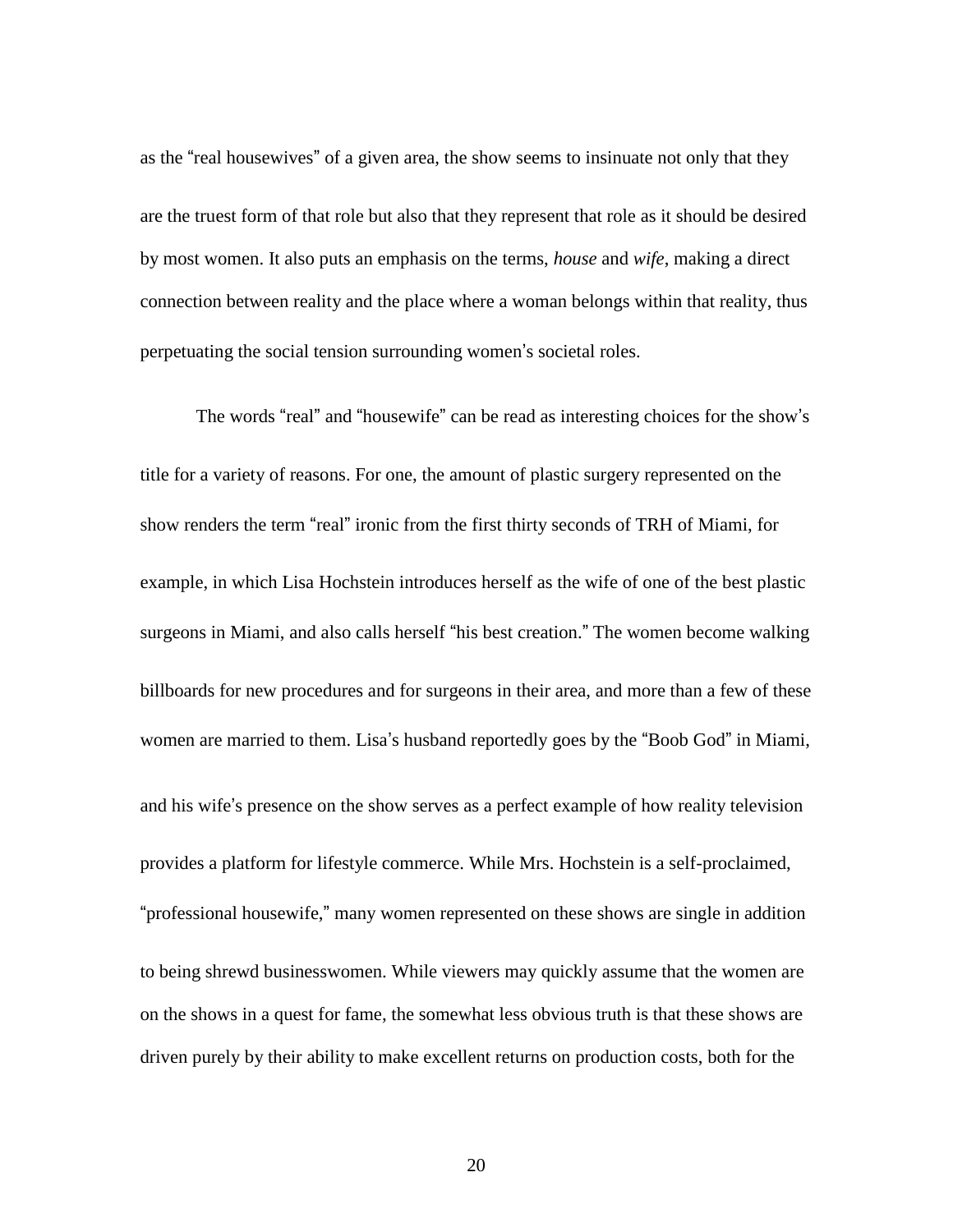investment put out by the networks and by the participants who gain subsidiary monetary rewards from the self-promotion provided by the show. Whether it is for their husbands' plastic surgery office or for their own music records, clothing lines, or workout videos, there is never a missed opportunity for product placement. On the contrary, this aspect of the genre is what drives the success of the shows for networks and participants. Of course, seeing women in positions of power on television should reinforce positive ideas of femininity, and it is refreshing that so many of the women on the show *do* work and are creating success for themselves, even the ones who are married and have children. Contrary to the prevailing messages put forth by the programming, on many of the shows, a number of the women are shown carrying the financial burden for their respective male partners, and very few of the characters list "professional housewife" as their full-time occupation. However, the show is not called *The Real Women of Upper Class America*. It is called *The Real Housewives* (of a Place You Can't Afford to Live).

Regardless of their professional achievements, these women are presented as interesting or valuable in their status as housewives. No amount of adornment or professional success outside of the home can remove women from their status, inherited from Eve, as subordinate maternal bodies, doomed to continually reach and fall and then reach again.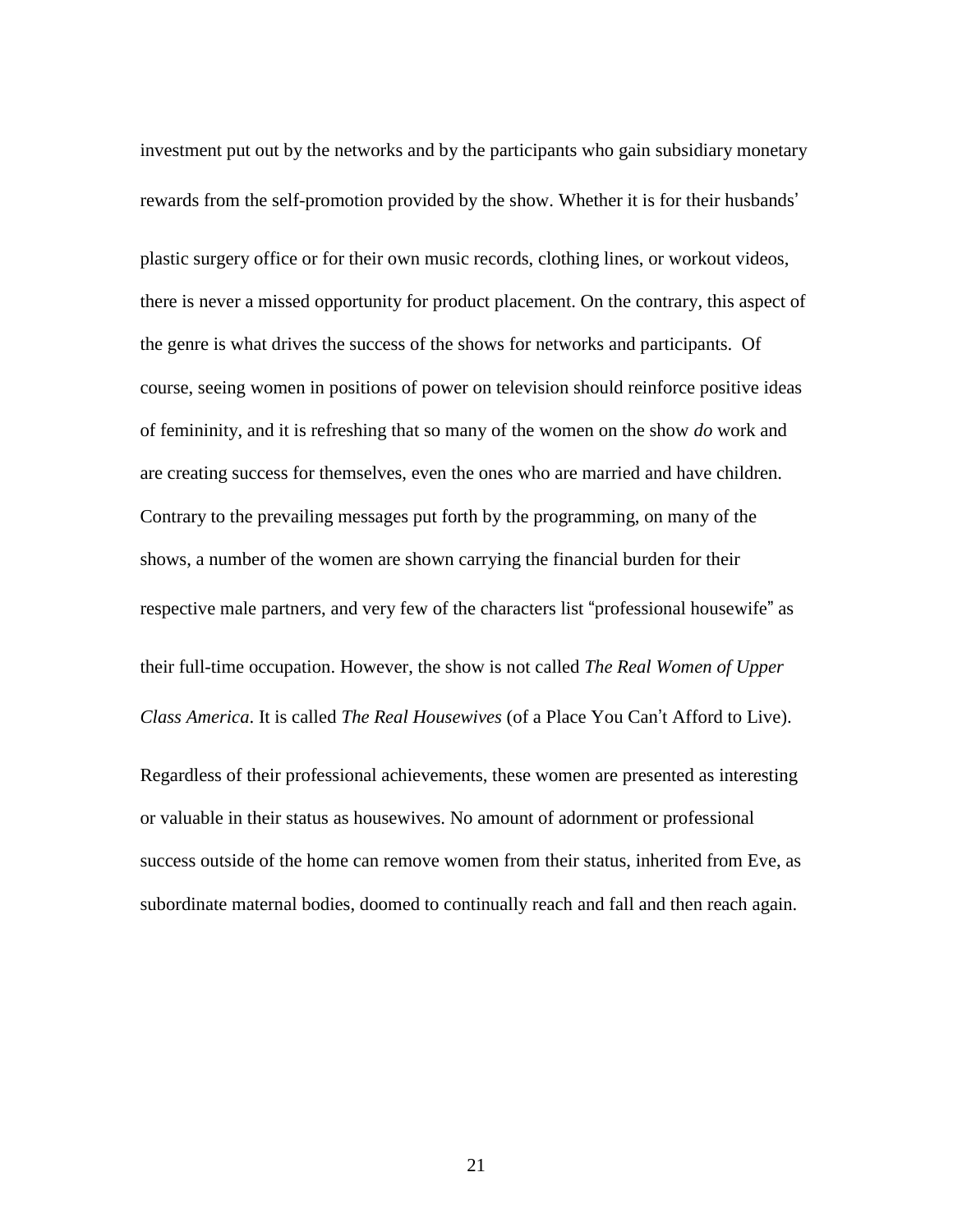#### CHAPTER FOUR

#### THE MYTH OF THE ETERNAL FEMININE

*Perhaps the myth of woman will be phased out one day: the more women assert themselves as human beings, the more the marvelous quality of Other dies in them. But today it still exists in the hearts of all men.* De Beauvoir 162

In light of all the progress that women have achieved socially, on an international level and within American culture specifically, it might seem unclear how these myths still infiltrate cultural understandings of gender. To move to a closer realization of just how these myths work, whether ancient or revivals coated in shiny newness, requires an understanding of the "mystification which transforms petit-bourgeois culture into a universal nature" (Barthes 9). One of the easiest myths to glean from the current media spectacle is that women love to shop, and TRH takes this classic stereotype to the level of myth in that it suggests that shopping is not only women's greatest pleasure but also their most important duty. All women represented on these shows appear to know how, have the desire, and are desperate to go shopping for clothes and luxuries at any given time. When a significant amount of women are indulging in programming that uses shopping as one of its main plot points, it is only logical that the viewer culture would be prompted to respond with shopping. But how is the woman as shopper a problematic role? Why is spending money a point of contingency? In the context of a culture that is shaped and represented by shows such as TRH, the issue lies in the acts of simulation that occur when lifestyle television fills the role of mythmaker. As Eve reached for knowledge beyond her own body, so do the real housewives reach for something beyond their maternal bodies, in a variety of forms, through shopping. In his interview with Bill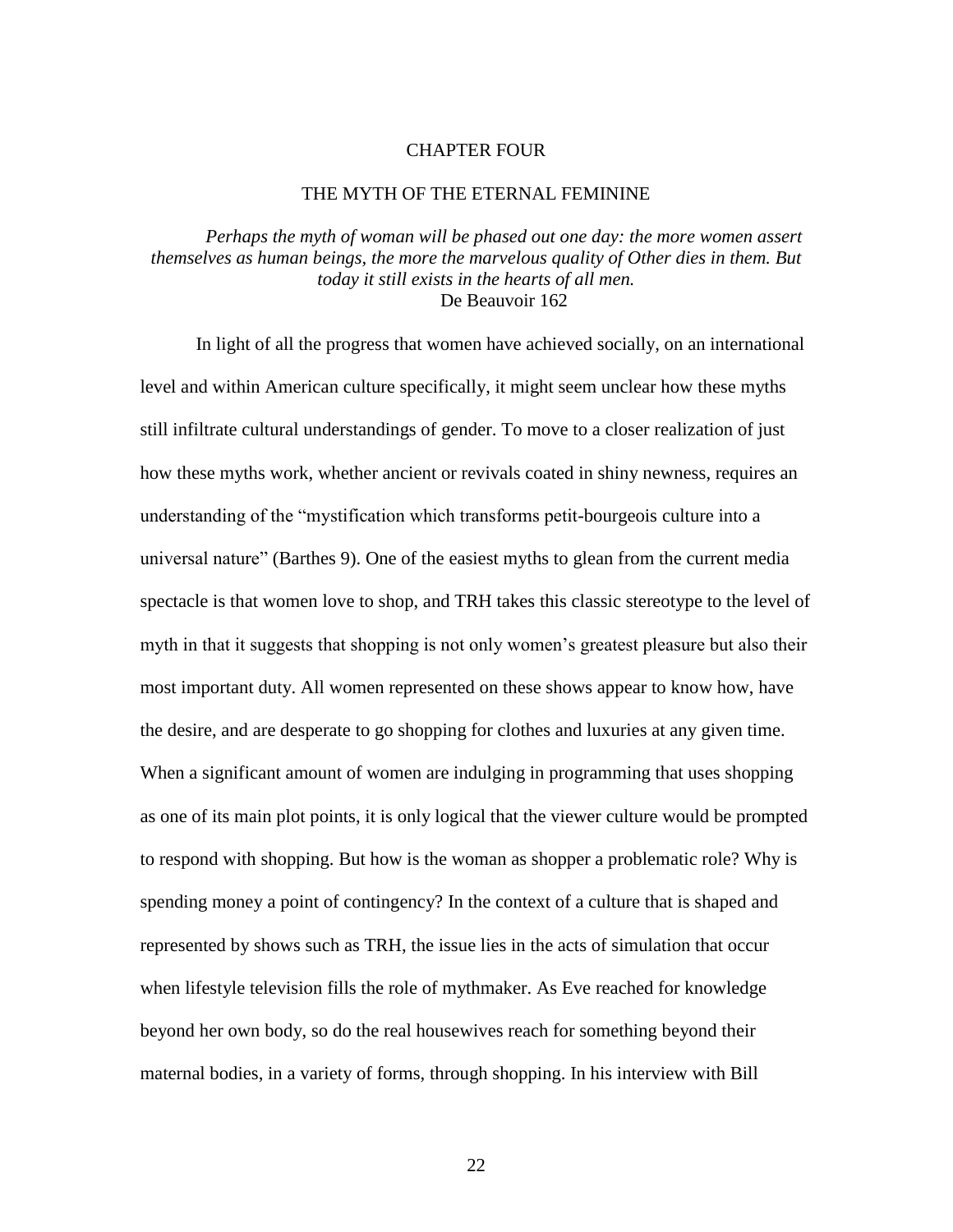Moyer, Joseph Campbell states, "we're kept out of the Garden by our own fear and desire in relation to what we think to be the goods of our life" (107), and this speaks to how women are kept, through these popular myths of femininity, from reaching a state of existence beyond the confines of the eternal feminine. The desire to embody the role most readily assigned to them paired with the fear of having to fulfill such a role creates this pattern of reaching and falling that can never result in stability. The act of spending, as represented by TRH, illustrates this pattern of desire and fear, of reaching and falling, that keeps women in a constant struggle, and "imposes an expectation that the feminine subject will vigilantly and consistently reinvent her femininity according to market trends" (Lee and Moscowitz 67). What remains cleverly concealed within the myth of Eve and the myths of femininity purported by TRH is this: women are made to feel that they must play into their role as spender in order to achieve perfection, reaching for something that they lack, but there is no perfection to achieve, as Eve discovered through her exile from paradise and as women continually discover through their failure to gain access to this mythical paradise. However, this realization does not keep women from attempting.

In his work *Simulacra and Simulation*, Jean Baudrillard discusses television, referring to it, appropriately for the purposes of this discussion, as "the liturgical drama of a mass society." But his context for reality television was the very first ever produced in America, in which the Loud family was filmed for seven uninterrupted months in 1971. Regardless, Baudrillard writes on the ways in which this type of programming is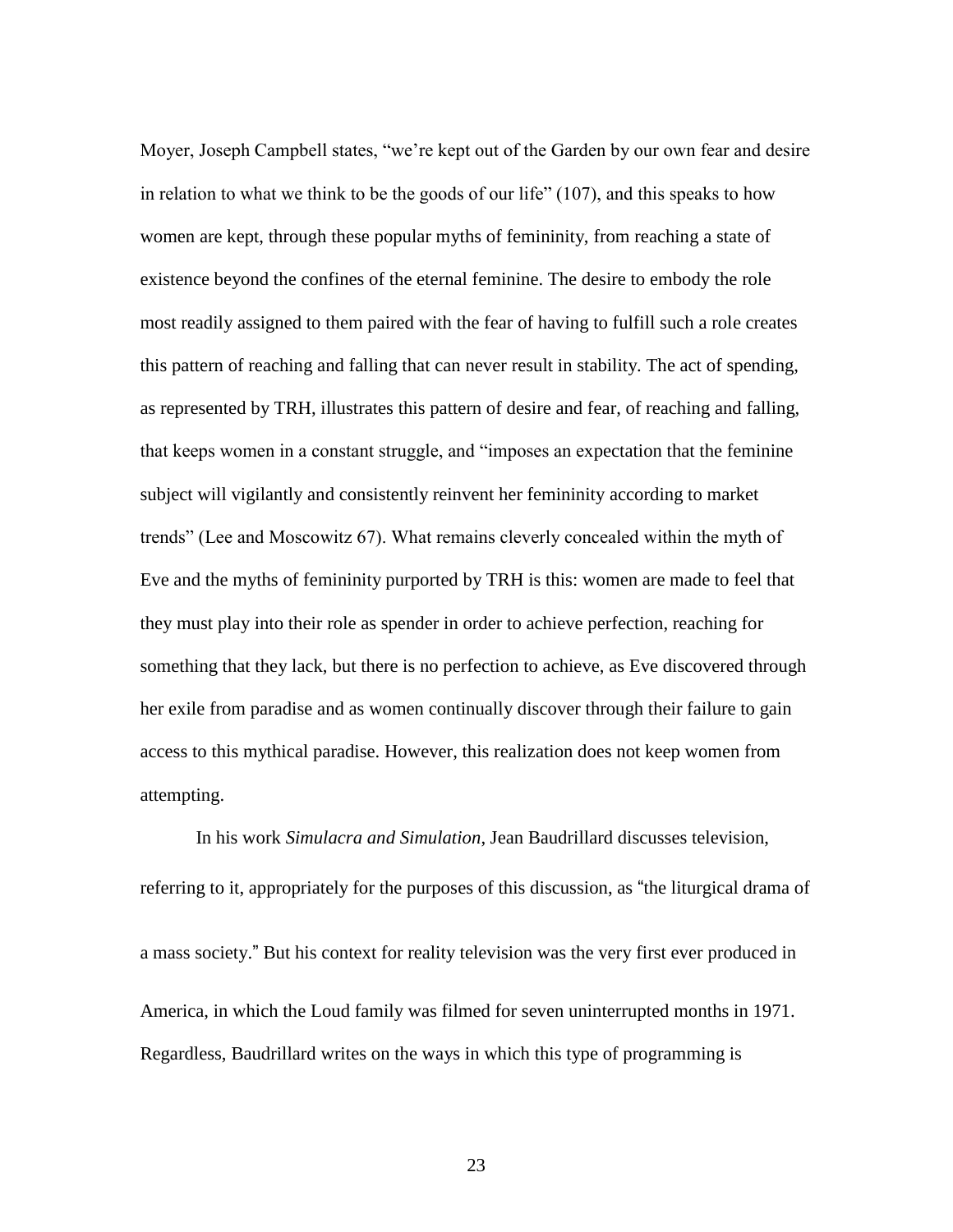simulated because the assumption that these shows are filmed "as if no one is watching" is neither true nor untrue. The suspension of critical thinking involved in viewing reality television is similar to what Baudrillard describes in that because viewers are allowed a simultaneously microscopic yet safely distanced view, because they are positioned as judge and holder of the gaze yet looking for something of themselves within the spectacle presented, there is a simulation that occurs. For example, a woman who watches TRH may buy a pair of \$700 Christian Louboutin shoes that she saw featured on the show. She may give the show credit for her purchase, or she may not, but in either scenario, the question of simulation leaves the influence of the show ambiguous, although the purchase is certainly not. Baudrillard also claims that in the case of the Louds, television is no longer spectacle at all. It moves past the realm of spectacle, he argues, into a strange blended space where reality and affectation cannot be distinguished and therefore become one in the same: "dissolution of TV in life, dissolution of life in TV" ("The End of the

Panopticon"). If this is so, then the realization that these programs are intended to be read as spectacle and received as spectacular representations becomes irrelevant. Viewers are, by way of interacting with reality television, already assuming simulation as reality, and in this interaction, rendering the two indistinguishable. Furthermore, the simulation of the shows by the viewers creates a form of reality that is tangible. Intentions are subjective, but the sales reports for companies and products featured on TRH cannot be mistaken or misread. What becomes culturally pertinent and impressionable from these shows is not how they are intended to be received but the results they render. Women continue to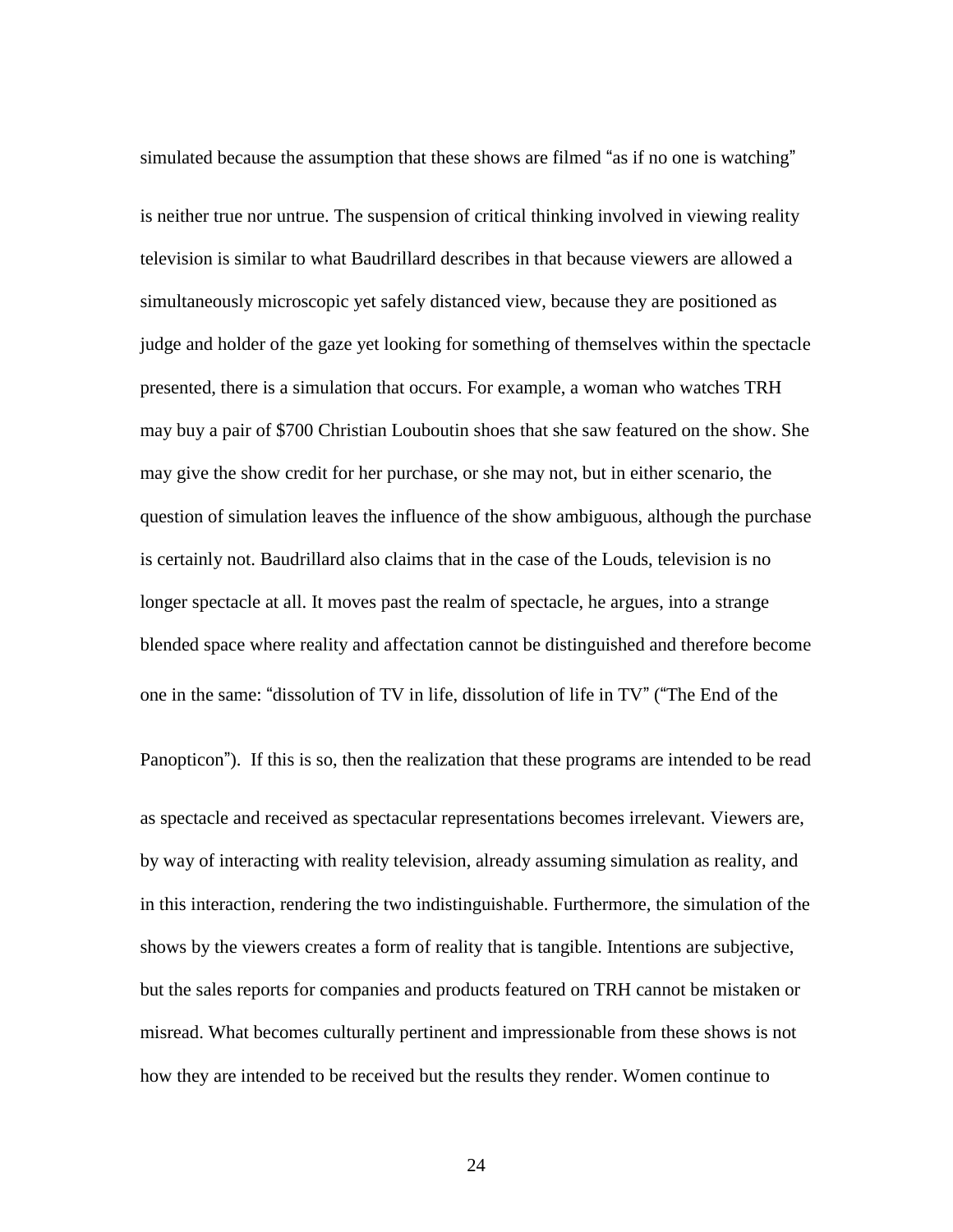embody the eternal feminine as it is presented to them through TRH, despite attempts to buy their way out of its confines. This process of attempting redemption through consumerism results in the creation of a new sub-reality, based on the programs, which Debord describes as a "limitless artificiality," in which constant accumulation of

commodities replaces basic human desires, creating "a falsification of life" (45) that begins with the spectacle but then permeates reality in ways that start to make reality something that is spectacular in and of itself. As a society of the spectacle, to use Debord's terminology, people become less able to distinguish the real from the spectacular, and reality television is a major catalyst in this melding.

When one reads Eve's story as it is translated in most English language bibles, it seems quite clear that she is tricked into thinking she needs to eat the forbidden fruit. And while Genesis has God punishing the snake in a few ways, Eve still appears more at fault in the story because she buys into his trickery. She is conned into thinking that partaking in the fruit will bring her a knowledge of which she has been deprived; consequently, Eve becomes a woman infamous for the whole world's unhappiness. Through buying into the idea that purchasing things will lead to an otherwise unattainable status of perfection, women set themselves up for a lifetime of disillusionment and disappointment. If viewers begin to accept realities that are constructed, manufactured, and sold, they lose the ability to transcend the hyperreal and gain a sense of who they are versus who the shows tell them they are supposed to be. As Douglas points out, though producers of this brand of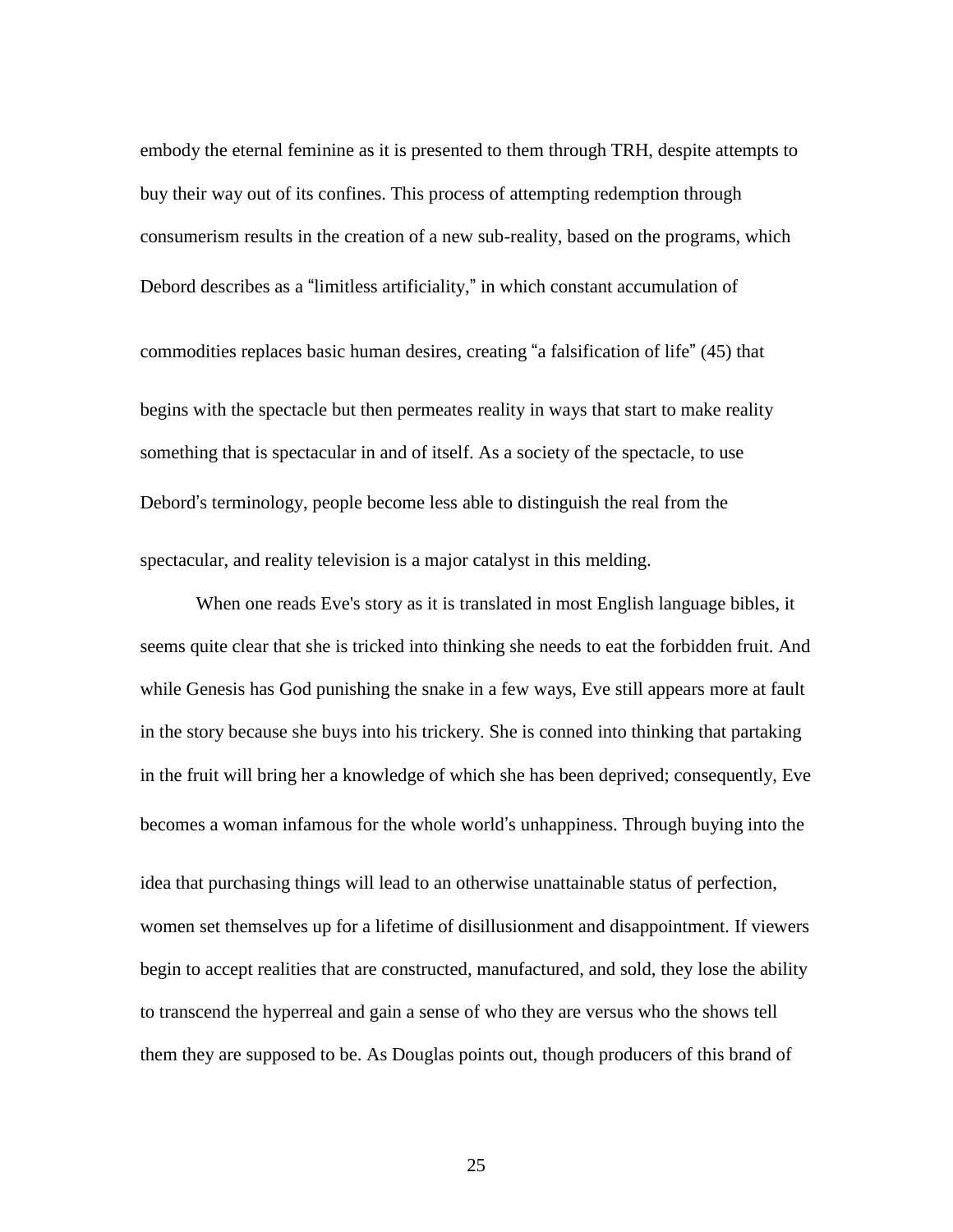media may purport that these shows serve as a mirror of the culture, they are the type of mirrors that reflect distorted and unrealistic images of the female gender (18).

In the hyperreal world created within TRH, viewers can see women struggling as well as spending. But often, the latter is posed as remedy for the former. When a woman feels bad inside, she can simply make improvements on the outside. Plastic surgery has become an unfortunate addition to routine hygienic upkeep for those who can afford it. Whereas a haircut and a fresh application of make up could once suffice for a makeover, now there are needles and icepacks required. TRH has often featured Botox parties hosted by the cast members, one which featured a "Bo-tini" as the signature cocktail, complete with a syringe garnish (for squirting the beverage in one's mouth). Most of the women have noticeable additions or alterations to their bodies and many freely admit it. Throughout each season of each installment of TRH, the plot will unfailingly address each of the women's beauty secrets. Breast lifts/augmentations, facelifts, dermal fillers, and rhinoplasty are as common as hair spray and lipstick, often posed as rights of passage for the younger cast members and as inevitable maintenance for the slightly less young of the group. As Brenda Weber notes in her book *Makeover TV*, "the female made-over body thus indicates a postfeminist egalitarian utopia where sexual, racial, and ethnic differences between women subordinate to a primary identity as consumers" (129). Though not tackling the issues of race and ethnicity in this particular discussion, it is important to note the reductive quality of this makeover culture that renders all women passive purchasers. As Eve's transgressions in the garden have created a myth of feminine imperfection, surgery and bodily alteration are not only posed as a solution to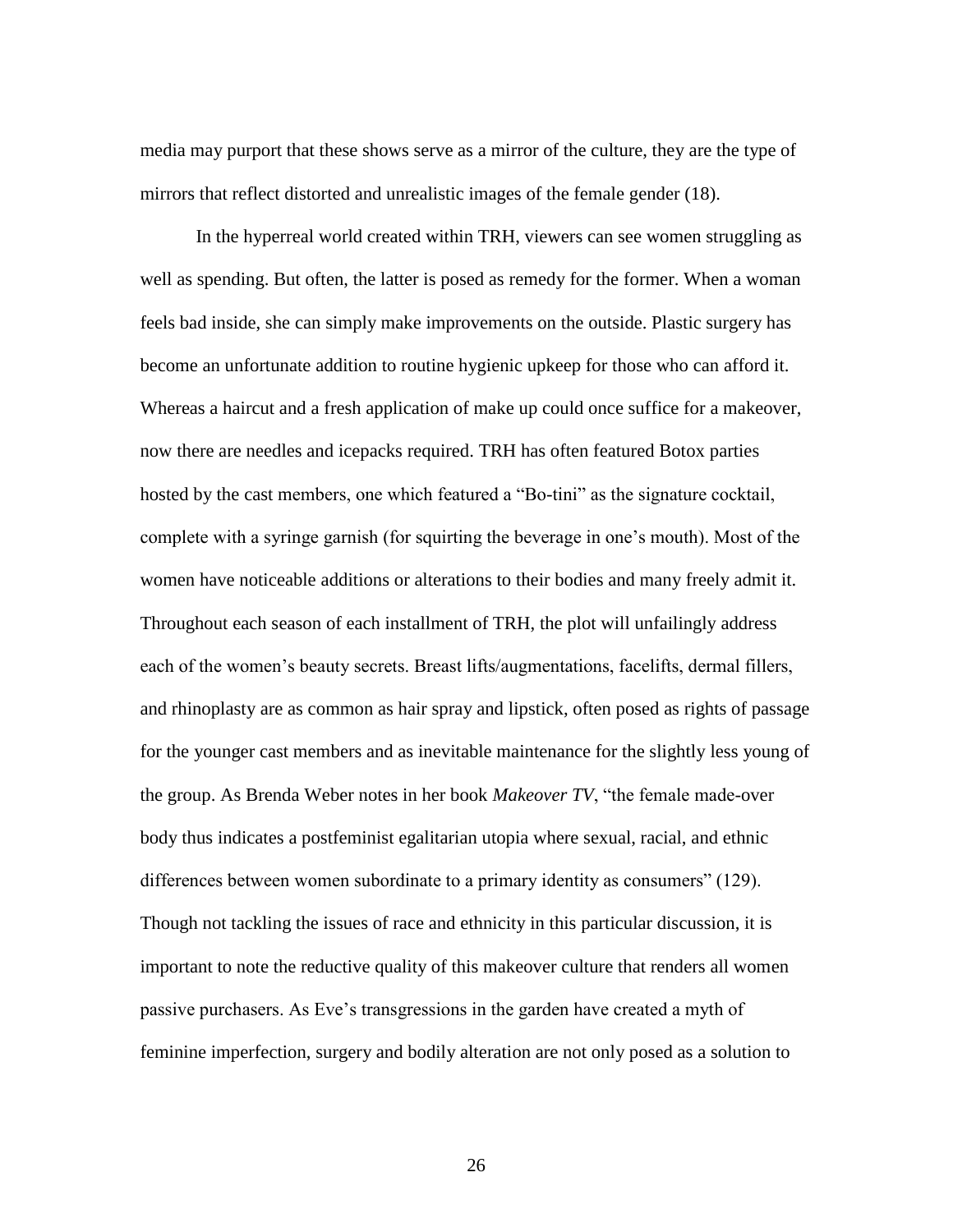this imperfection but also posited as a necessary endeavor for all women. Once again, Tertullian's double standard of femininity is illustrated through women's attempts to alter their cursed state through adornment, only to find that no amount of alteration will excuse them from being women.

In lieu of surgery, there are always outfits and jewels to lift the spirit, but the undeniable presence of bodily alteration as part and parcel of women's domestic obligations as wives and mothers is becoming disturbingly commonplace. There is no mistake that regardless of fulfilling the duties of mother, women must be careful to also retain the qualities that make them desirable to their husbands, lest they become virginal mothers by proxy. De Beauvoir writes, "Man succeeded in enslaving woman, but in doing so, he robbed her of what made possession desirable," (204) and this is true in that the Madonna/Whore or Mary/Eve complex remains a relevant myth. While playing the role of mother and wife, it is hard to retain the rebellious passion and sexuality associated with the other essential (mythical) female role. How do women cope with this double standard? How is this challenge handled by the real housewives? To quote Adrienne Maloof of *TRH of Beverly Hills*, "The higher the heel, the closer to God." While not a

theme that most viewers likely notice when viewing these programs, the dichotomy of chaste mother versus sexual female is addressed by the ways in which these women in their 30s and 40s (and upwards) maintain a visual status as youthful, and therefore still sexual, through expensive and trendy designer clothing, conspicuous bodily alteration, and make-up and hair extensions applied by professionals. The visual signifiers of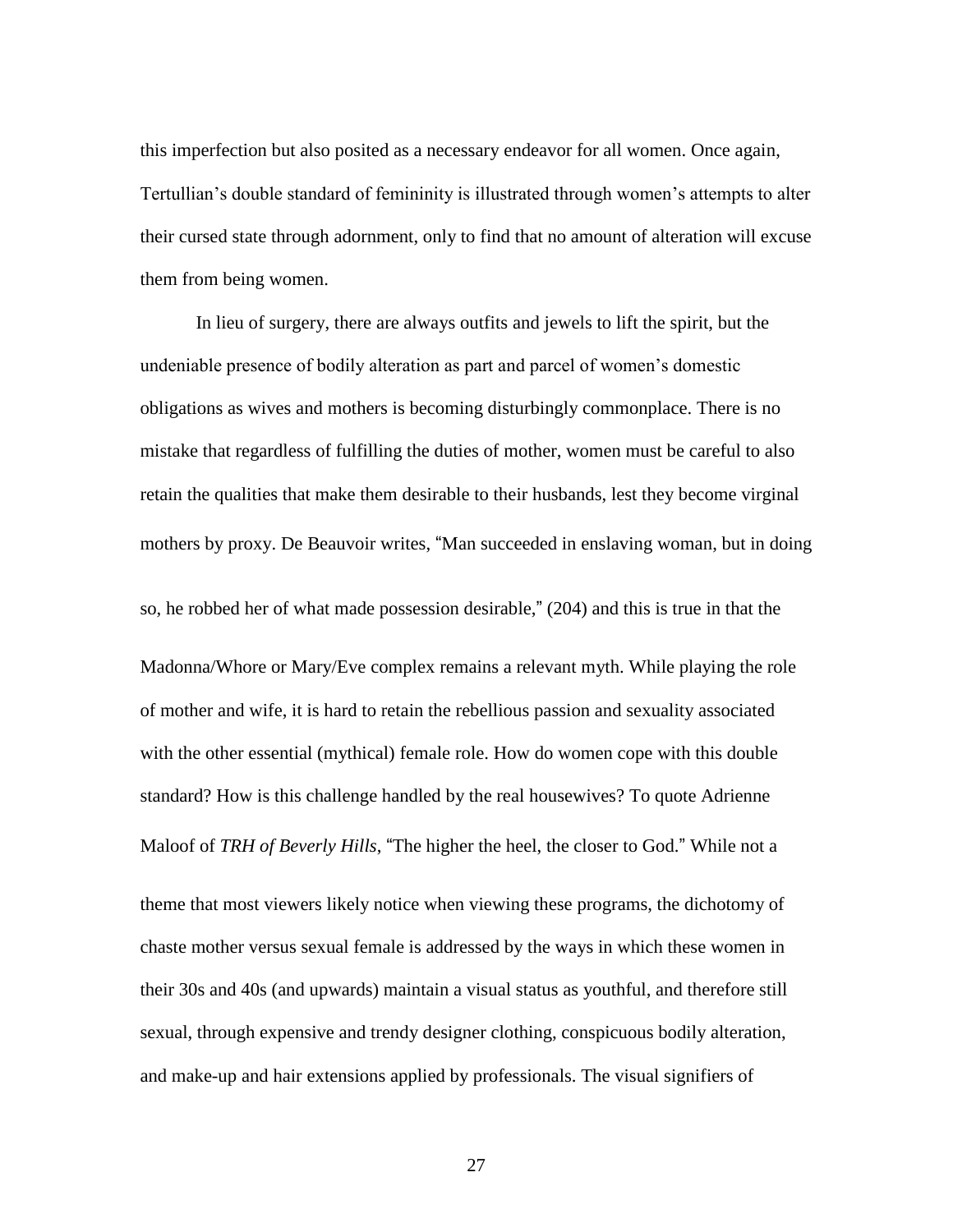motherhood on the shows are actually far more difficult to surmise; it would seem that the homes themselves, which receive most of the airtime, encompass the characters' essential realm, but there is very little that signifies them as mothers when they are not being filmed with their children. The plot points, again, revolve around either expenditures or drama-filled parties and trips. There is little direct address of the traditional responsibilities of motherhood or housewifedom as it was previously recognized within American culture. A show that did portray these traditional ideals would be problematic in its own set of ways, but the point to be drawn here is that when simulation of cultural representations occur, resulting in a hyperreal culture, the lack of recognition of this simulation leads to a confusion among all genders of what it means to be real, a housewife, and a mother, all at the level of success that is implied by these shows. There is a confusing message being transmitted, once more, that casts femininity as in need of a pattern to follow and a myth to embody so that it can function safely and correctly within society. The eternal feminine, while still centered on woman as body, has made a shift from the maternal function to the function of a sex object. While Eve's punishment took the form of pain in childbirth, TRH exemplify the burden of the eternal feminine as bodily alteration, though this is still performed, ultimately, as a service to men.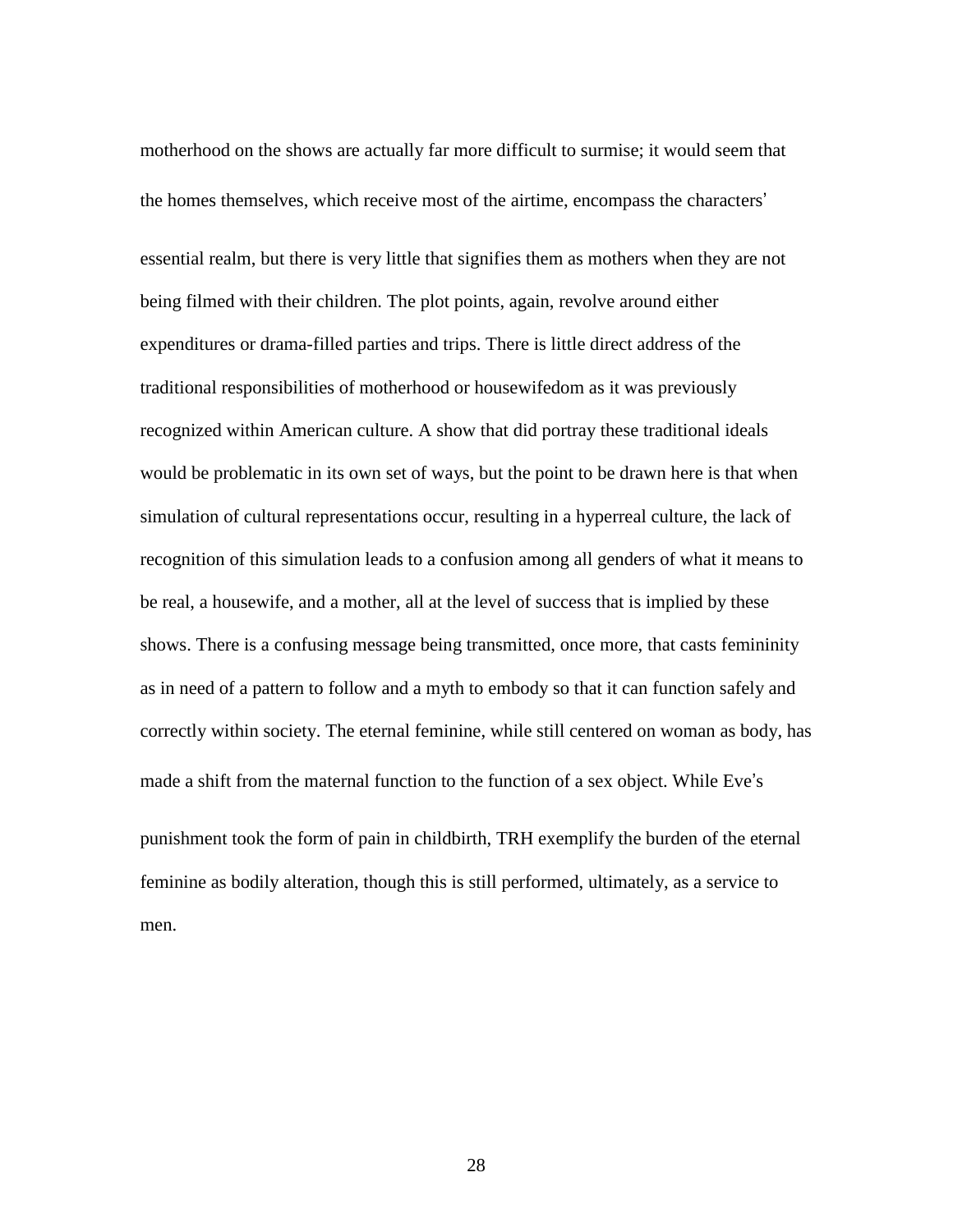#### CHAPTER FIVE

#### BUYING INTO THE IMMEDIATE PANTOMIME

*It is always difficult to describe myth; it does not lend itself to being grasped or defined; it haunts consciousnesses without ever being posited opposite them as a fixed object. The object fluctuates so much and is so contradictory that its unity is not at first discerned: Delilah and Judith, Aspasia and Lucretia, Pandora and Athena, woman is both Eve and the Virgin Mary.* De Beauvoir 162

While the Bible has long been the source for anthropological information as well as mythological interpretation of the human state, the  $21<sup>st</sup>$  century is certainly marked by its undivided attention to the media spectacle, and it is here where the modern person can most easily and effortlessly gain a sense of the world they are living in. However, while the media may be a relatively new phenomenon, especially in regard to its scope and reach, the spectacle has always been present in the development of social understanding. Much as the media subsumes ancient myths, so does the media now encapsulate all of the customary modes of spectacle. Everything from ancient theatre, sporting events, to political gatherings, is now part and parcel of what television is able to offer to a public eager for interaction with larger-than-life representations of their world. Debord writes on how cultures are shaped by their obsession with and reliance on the spectacle. It is "the

very heart of society's real unreality" and "epitomizes the prevailing model of social life"

(Debord 13); in short, spectacle, like myth, is nothing less than necessary to a society's understanding of itself. Television was in no way the dawn of revolution for spectacle, but it did serve to synthesize and streamline it, making even more ambiguous its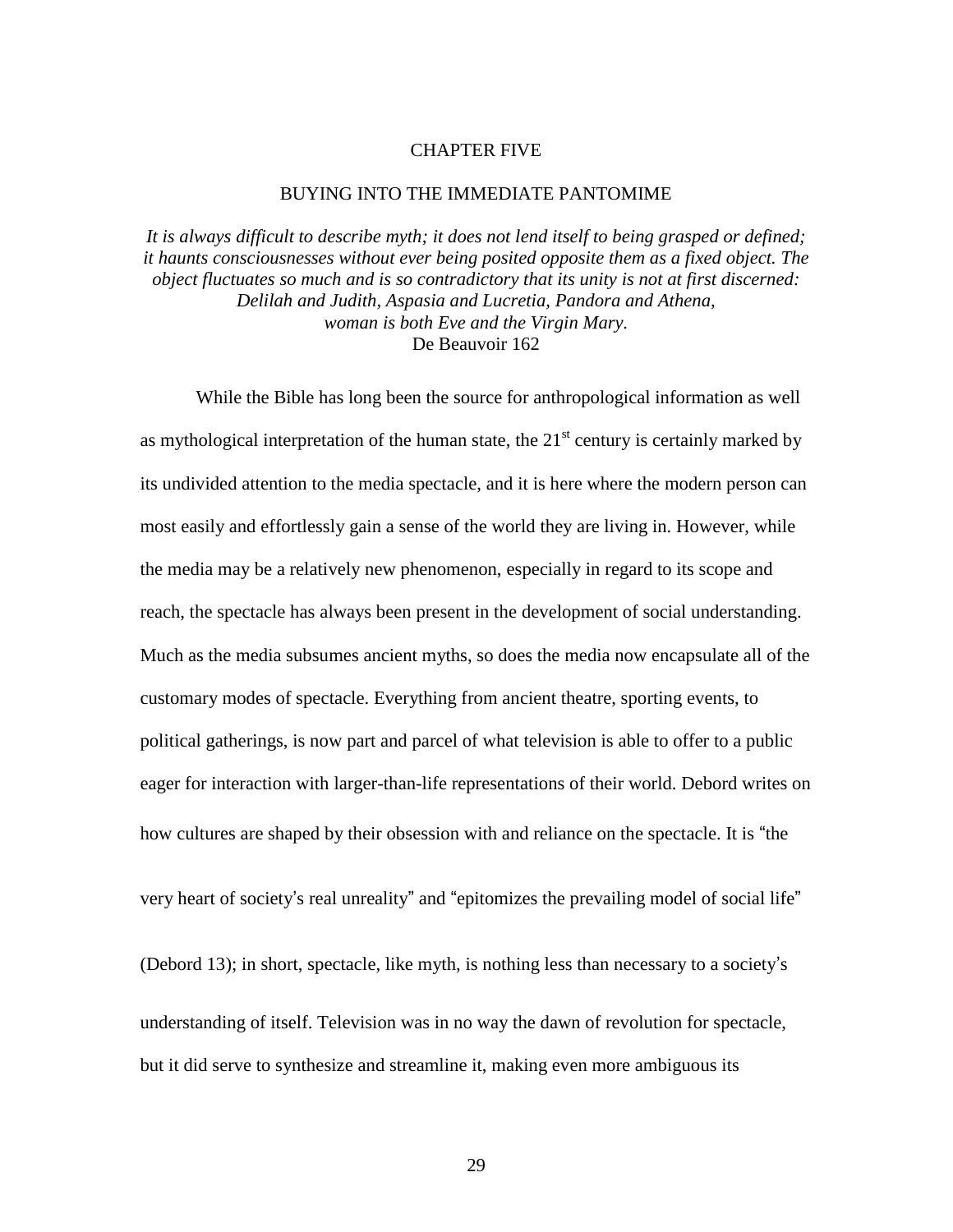relationship to reality through the mesmerizing quality of its universal yet personalized distribution. Television is most often viewed privately in the home but is representative of the public world and posed metaphorically as a window to that world. So while television allows spectacle to be enjoyed in an isolated, reclusive environment, it still presents an illusion or causes a simulation of extroverted activity and social interaction. While people want and need to see this time watching television, as "mindless

entertainment," it is clear from cultures' reliance on myth and spectacle that a certain type of engagement with these fixtures is fundamental to how people form understanding. What becomes problematic is that the feeling of disengagement that supersedes the engagement with the spectacle precludes viewers from realizing the ways in which these interactions form personal belief. In this way, myth is a cornerstone of the hyperreal and of television culture. Despite the distinct division in the spectacle and the personal, the two become intersected.

What does this mean for members of a culture? Some may wonder wherein lies the problem of the overlapping of fantasy and mundane reality, whereas humans could not possibly mistake one for the other. In his book of essays, *Mythologies*, Roland Barthes writes about different aspects of French culture that are essentially myths created out of human's need to understand and to intermingle their personal fears with their fantastic desires. Barthes asserts that "what matters to the public is not what it believes

but what it sees" (4), suggesting that it is not belief that often precludes an understanding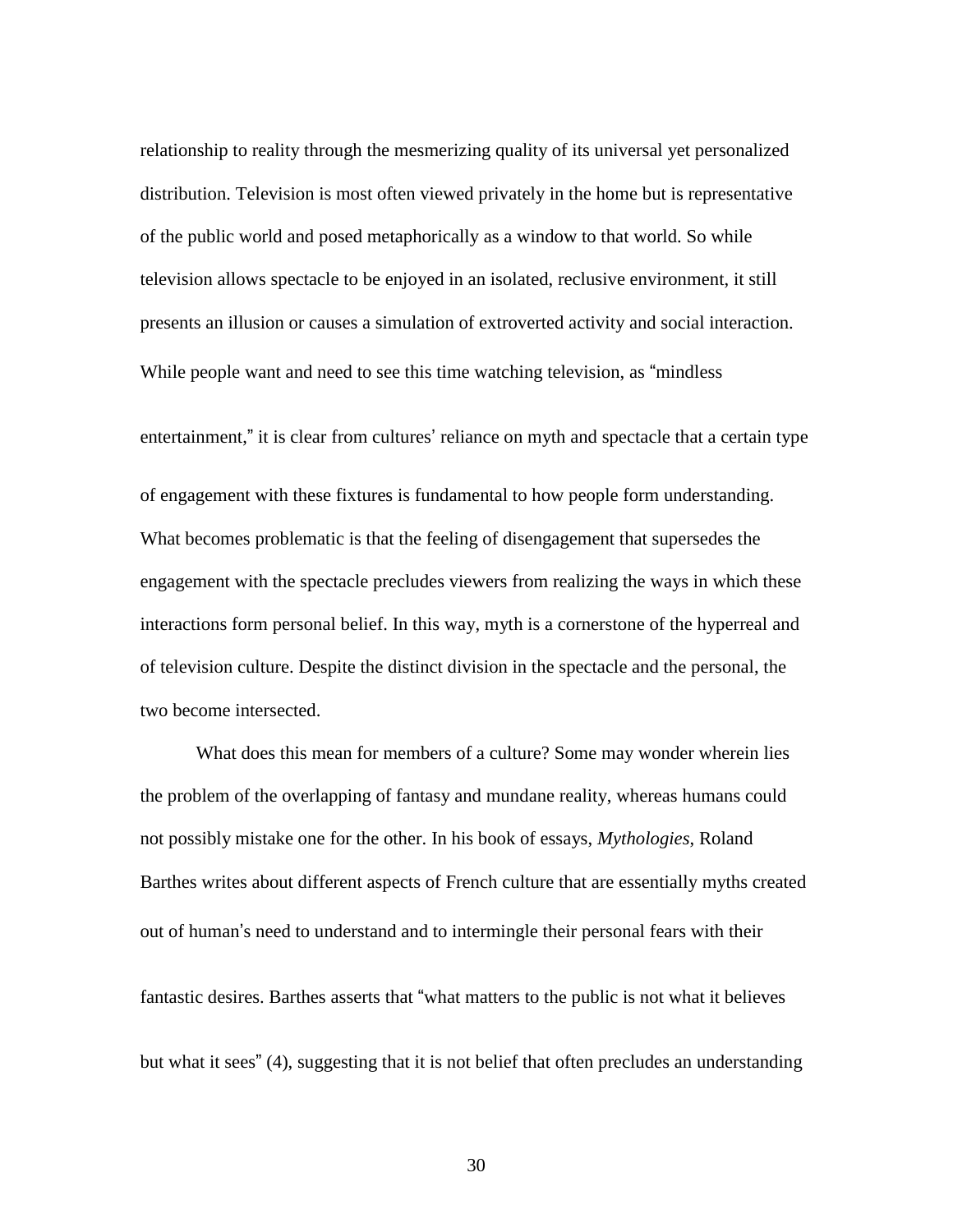of culture but rather the culture writ large that in turn shapes the belief of its members. Regardless of indoctrination, whether familial, religious, or otherwise, people will look to what they see in their surroundings as example and ultimate indication of meaning. Spectacle is one of the ever-present forces in society that provides a platform for judgment and functions based on its audience's ability to see and evaluate what takes

place. Truth is not the ultimate goal of spectacle, in fact it may be considered its antithesis, but what does play an important role is the ability of the viewers to form their own truths. Though their minds are suspended at the prospect of pure entertainment, the role of the viewers in recognizing and making some meaning, however inconsequential, of what they are seeing before them is the soul of the whole endeavor. It is the very appearance of the antithesis of truth as true that allows the spectacle to delight and impress. Barthes's essay, "The World of Wrestling" offers a theory of the "immediate pantomime," which proves useful in the discussion of how reality television prompts cultural mythmaking:

[Wrestling is]. . . "similar to ancient theatre: concurred in the exaggeratedly visible explanation of a Necessity. . .In wrestling, as on the stage in antiquity, one is not ashamed of one's suffering, one knows how to cry, one has a taste for tears. . .In either world what is expected is the intelligible figuration of moral situations ordinarily secret…Wrestling [like reality TV] is an immediate pantomime,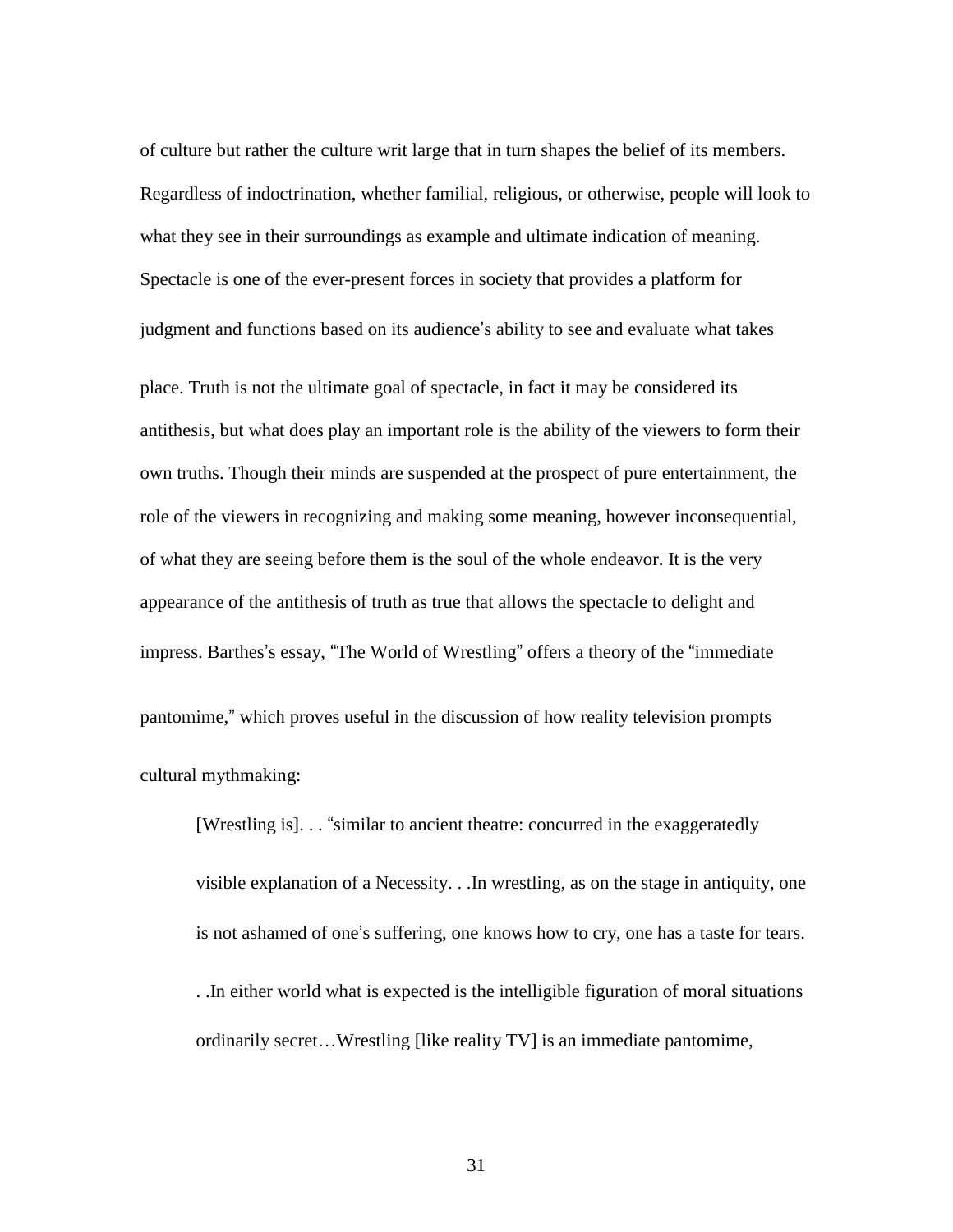infinitely more effective than pantomime on stage, for the wrestler's gesture needs

no fabulation, no décor, in short no transference in order to appear true." Barthes

5-7

The immediate pantomime represented on reality TV allows for audiences to receive that which they view as either real, scripted, or some indistinguishable hybrid of the two. Whatever option the viewer assumes, the engagement with the spectacle results in the forming of a reaction and an opinion, regardless of its basis in fact or fiction. Reality television is a bountiful breeding ground for both spectacle and myth; its function is to reveal usually restricted visions to the audience, allowing insight into a sort of imperial knowledge that can be gained only though a suspension of both logic and common sense to accept what appears as truth. Pozner points out how "viewers of all ages

do ourselves a disservice by watching reality TV with our intellects on pause" (32).

However, the easier the truth appears and seems ripe for the plucking, the more tempting it is to taste it.

To spend too much time learning about others by seeing them as mindless entertainment is to risk using one source or one story to make conclusions about the whole on the basis of the miniscule fraction that is represented. To not use one's mind and to declare freely that one is not doing so is to admit that what is observed and thereby learned from the spectacle in question is not subject to critical thought or to mediated insight. So while television programs may be directly influencing the way an individual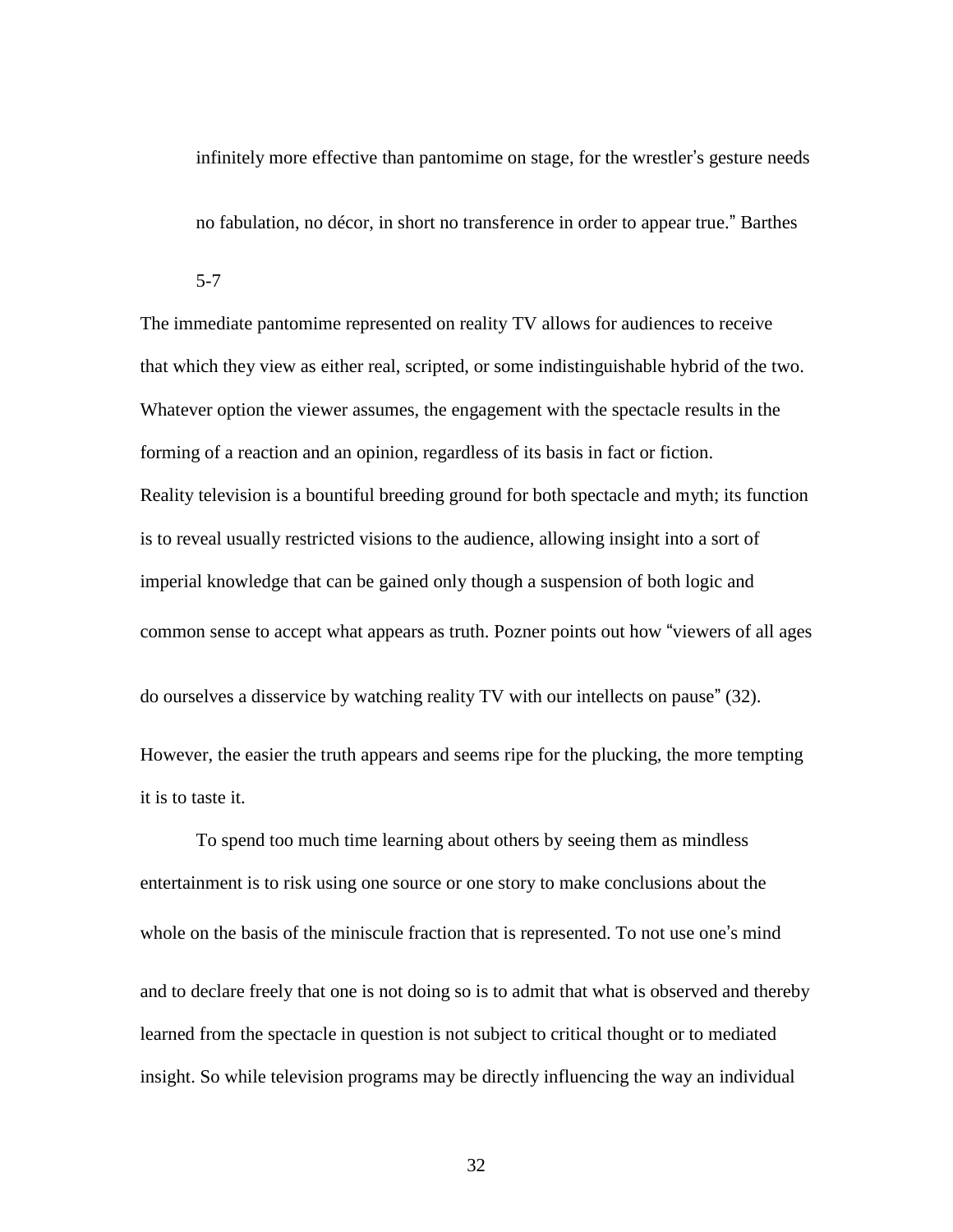views gender or other cultural or social concerns in the outside world, there can never be an acknowledgment of or presumption of personal accountability for this apparent influence. However, even the best intentions become lost in the wake of what can actually be used as a tangible, measurable results from these shows' cultural influence:

sales.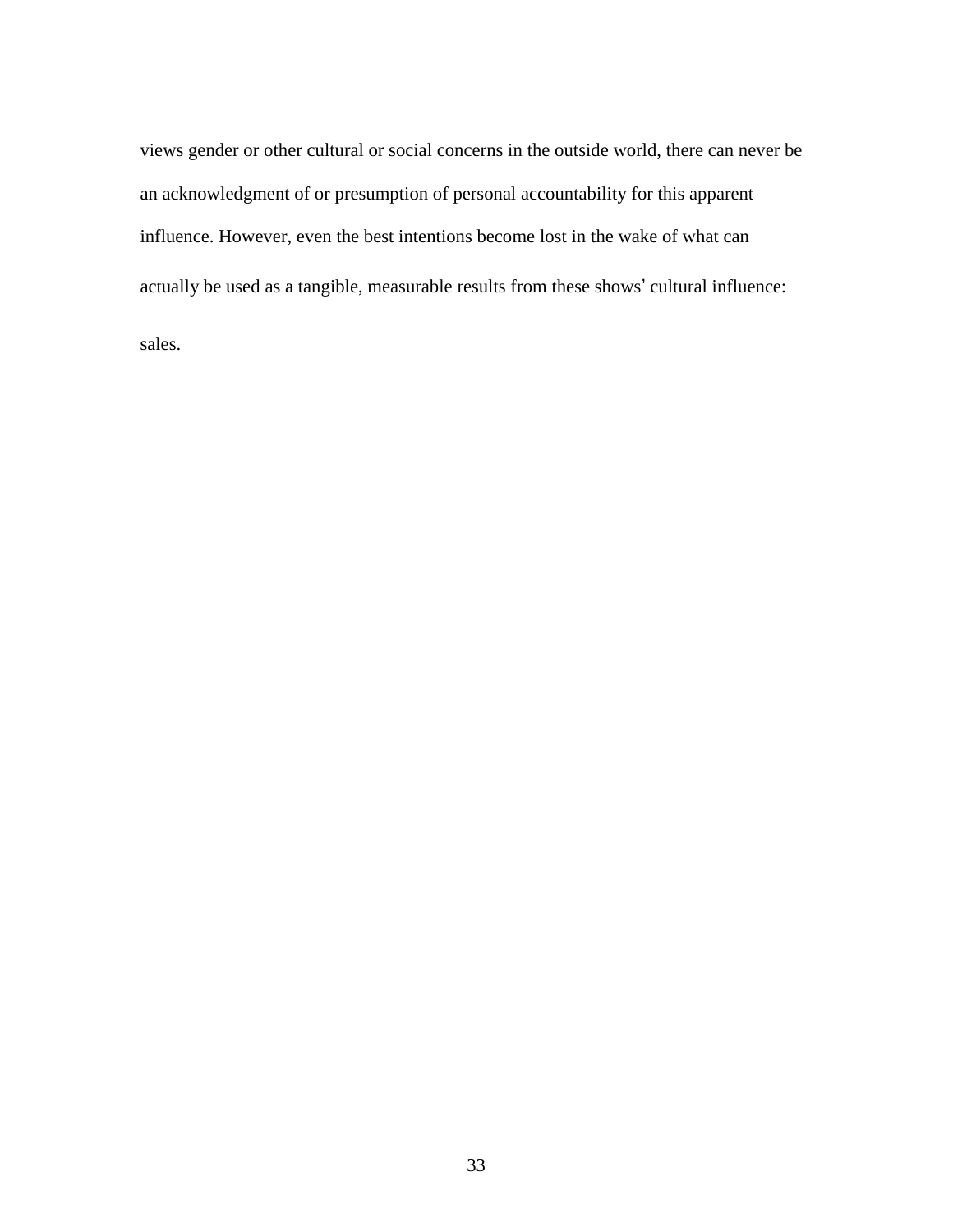#### CHAPTER SIX

#### SHE WAS TEMPTED… "THANKS TO THE VELVET, SILKS, AND CHINA"

*Her home is thus her earthly lot, the expression of her social worth, and her intimate truth. Because she does nothing, she avidly seeks herself in what she has.* De Beauvoir 471

> *People call me a gold-digger, but they just want what I have*. Kim Zolciak, *The Real Housewives of Atlanta*

Eve was tempted by the idea of knowledge, presented to her by a snake, which resulted in her punishment of being forever bound by her duty to laborious childbirth and to her husband. TRH, who constitute the same cultural figure in a reimagined context, are tempted (and tempt viewers) with ideas of perfection, or perhaps a search for alteration to the maternal body that enslaves them to the eternal feminine. However, like Eve, the housewives and their fans will find that the very act of trying to reach beyond their maternal bodies is what continues their relegation to them. When a real housewife is now constituted by wealth, her role of mother and wife becomes displaced (due to her ability to hire others to fulfill these duties for her), and she is left with the task of reconfiguring her body into some amalgam of mother and sexual object, but in either case, she remains valuable as a body. Furthermore, her attempts to succeed at being both Eve and Mary, both temptress and virgin, cause her to fail at both, as noted by Lee and Moscowitz (65). As the myth of the eternal feminine is perpetuated through the mass dissemination of this show, women who have left Eve and Mary in antiquity now look to their modern counterparts, the real housewives, as examples of femininity. Debord writes, "Media stars are spectacular representations of living human beings, distilling the essence of the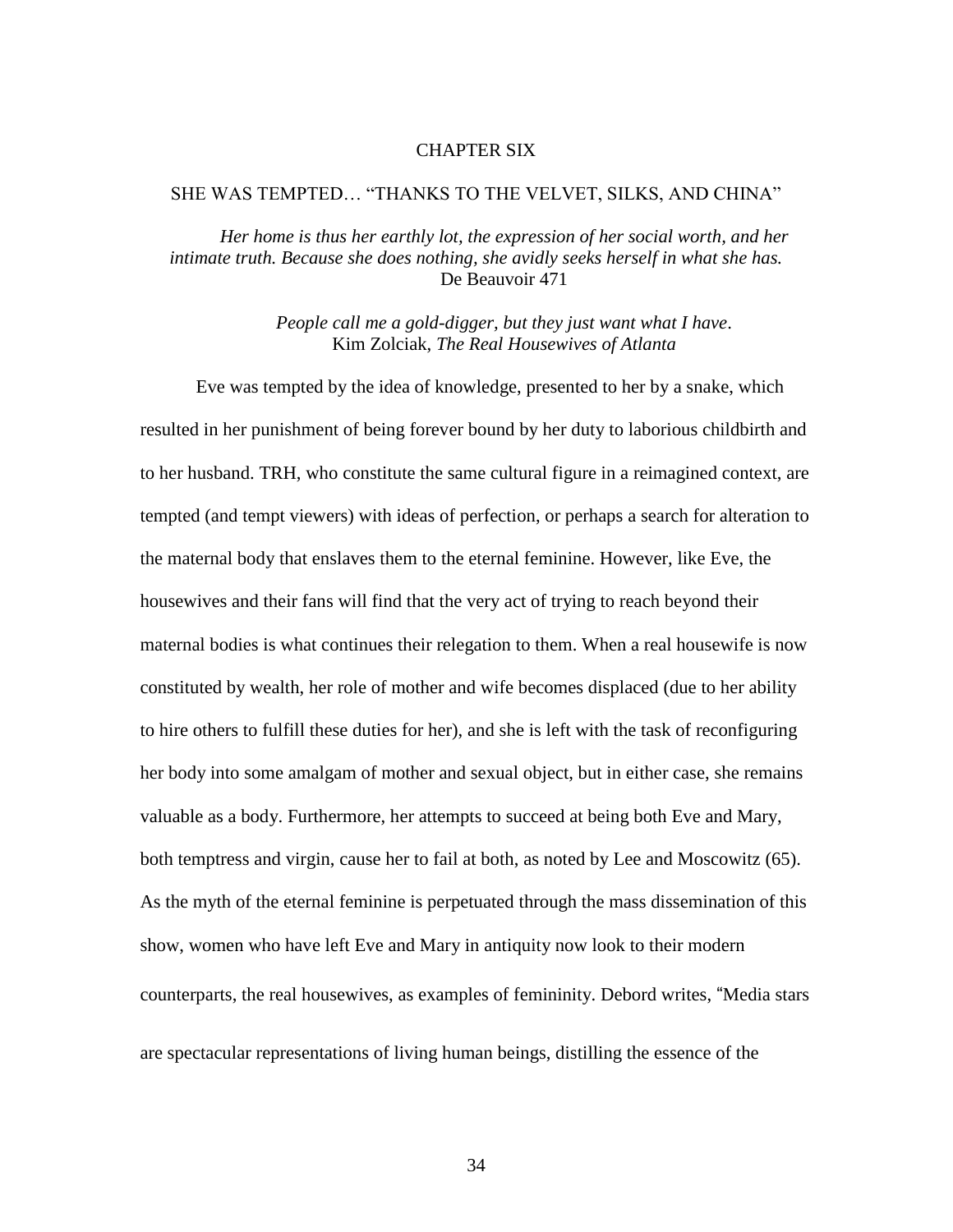spectacle's banality into images of possible roles" (38), and *The Real Housewives* does nothing if not present female viewers with a homogenized, if slightly varied, portrayal of the ultimate female role. Whether holding these women up as a standard of domestic perfection and virginal motherhood (not likely) or hissing at them as a disgrace to the entire female and human population, viewers are shown exactly how femininity is shaped by wealth, power, and being a "real" "housewife."

In their article "The Housewives' Guide to Better Living," Nicole Cox and Jennifer Proffitt provide some evidence of the influence of what they call "feminist political economy" within TRH by providing an analysis of comments left by viewers on Bravo's website. While the subject of woman as consumer is frequently discussed, the issues most often taken with the show by viewers are the constant representations of conspicuous consumerism rather than the philosophies implied within those representations (308). In other words, the women who are choosing to comment on Bravo's website are those who are offended by the ridiculous range of the spending and

not the representation of women's role as spender. The women who watch these shows are probably aware that the scope of the material items portrayed on the show are not necessarily within their financial reach. What is within women's reach however, might be the type of shoes the women on the shows are wearing or the handbags they carry. This is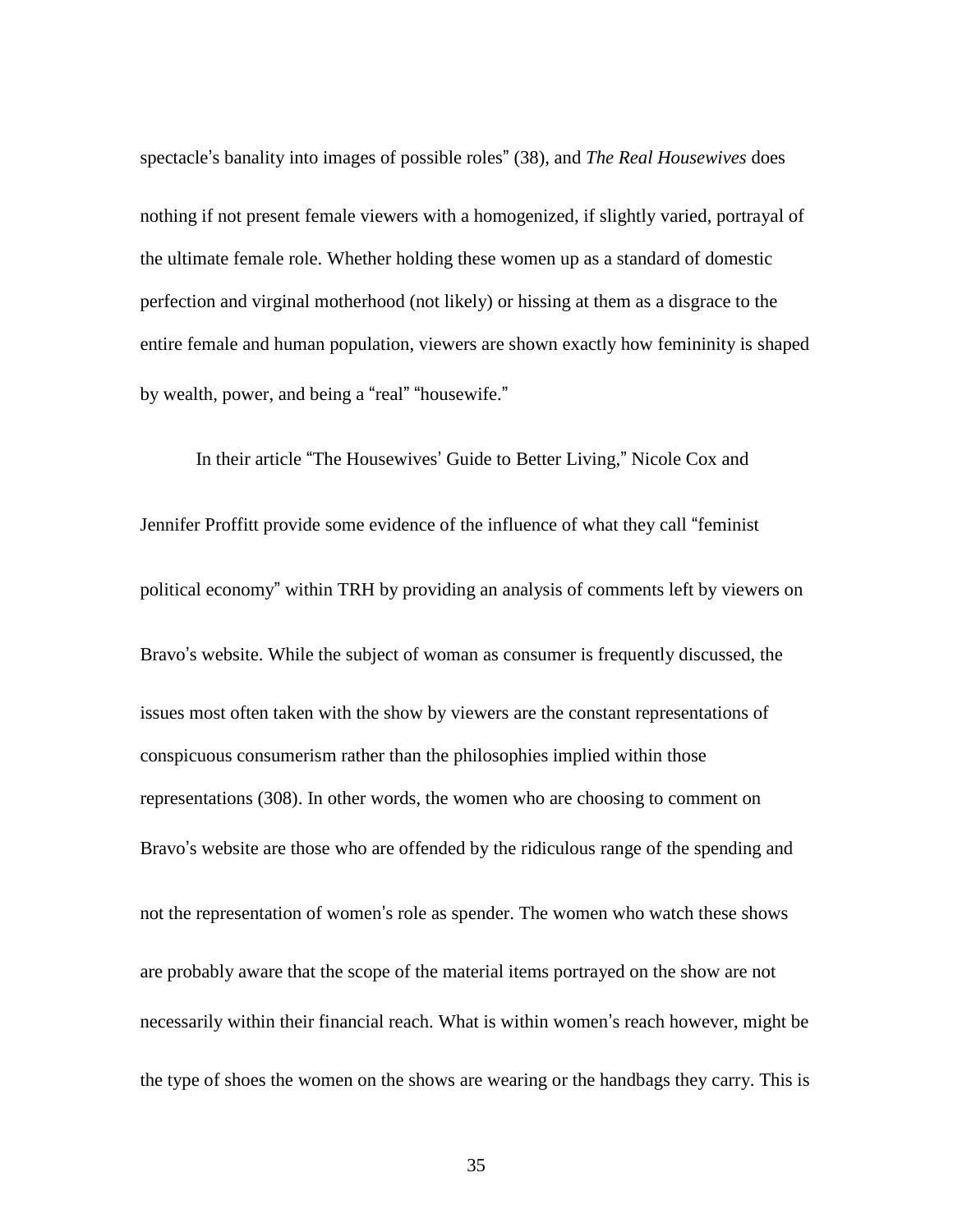where the cultural influence of these visual representations of wealth becomes apparent. Most notable in Proffitt and Cox's research is that those who took the time to comment on Bravo's website about TRH were unanimously interested in one thing: where they could buy the swag. Despite the complaints voiced on the website (mentioned above), women are still interested in participating in the actions that they simultaneously criticize. From dresses, to jewelry, to make-up, to flowers, women want to know where they can buy these symbols of successful femininity from the moment the items appear on the show. Despite previously discussed theories of simulation and cultural influence, this research provides indisputable proof that while women respond to these representations with a variety of emotions—anger, awe, indifference—they react most strongly and most notably with emulation. This is the trap that the myth of Eve and TRH creates: regardless of critical analysis of either narrative, gender is still defined by the terms put forth in the context of the myths.

This discussion does not seek to problematize the desire of some women to have nice homes and nice things. It is in placing this desire as essential to the eternal feminine, representing it as real in popular culture, and distorting the ideas of home and motherhood into a game of spending and accumulating that is problematic. The pattern that emerges from being tempted by these mindless ideas that are prompted by the ironic sexism within reality TV is detrimental to overcoming the eternal feminine. The luxury of mindlessness, sought after by so many Americans night after night, seems Edenic. In Genesis, it seems that God is very much in control of all that is happening, so it is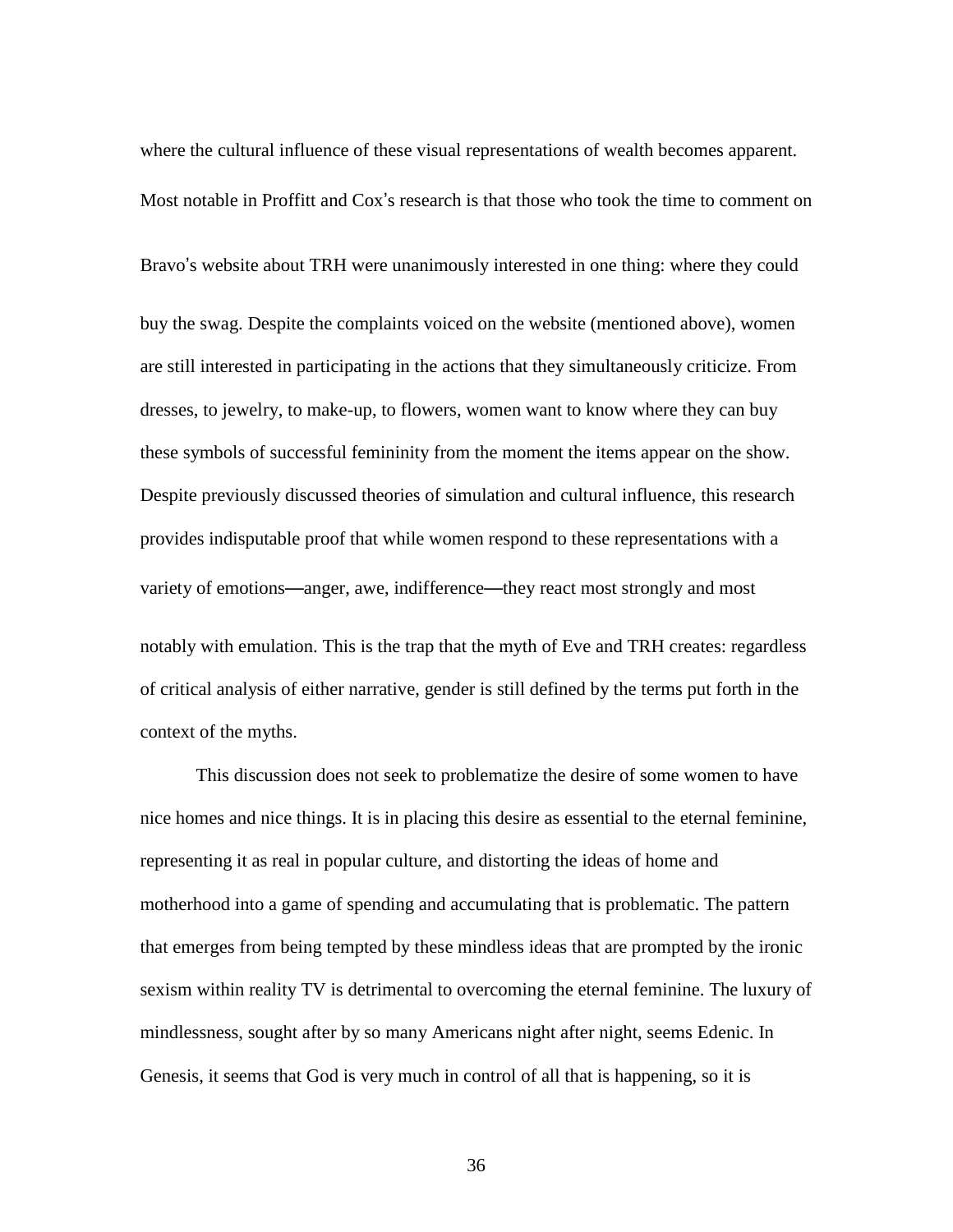confusing how the snake, one of God's creatures, seems to throw off the whole balance of paradise in a matter of minutes. As Rooke, points out, "…both God and the (hu)man must take some responsibility for subsequent events, because one of them creates the snake and the other one determines its nature. In effect, they set each other up for a fall" (164). But, nonetheless, the sneaky snake seems to have tricked Eve and did so in a way that was not easily remedied and was damaging not only to one culture's view of woman, but to her view of herself. It is obvious to most that this story can simplify the resounding question of woman: she is unpredictable and can't be trusted, so she must be controlled.

But what of the snake? How does the snake's role in Eve's story play into this interpretation of femininity? Some might discount the snake due to his obviously inferior status as an animal, assuming that he merely served to bring out woman's dark nature that was already brewing below the soft surface. Perhaps that is the myth that these shows promote as well, but in a different context: the wealth is what brings out woman's natural tendency toward gluttonous spending and shameless reaching for self-improvement. A new reading might venture to reconfigure the Edenic snake as capitalism, seeing parallels in the temptations provided by indulgent solutions to woman's binding to nature and to her body, solutions that are no more than "repressed contradictions ... supposed at once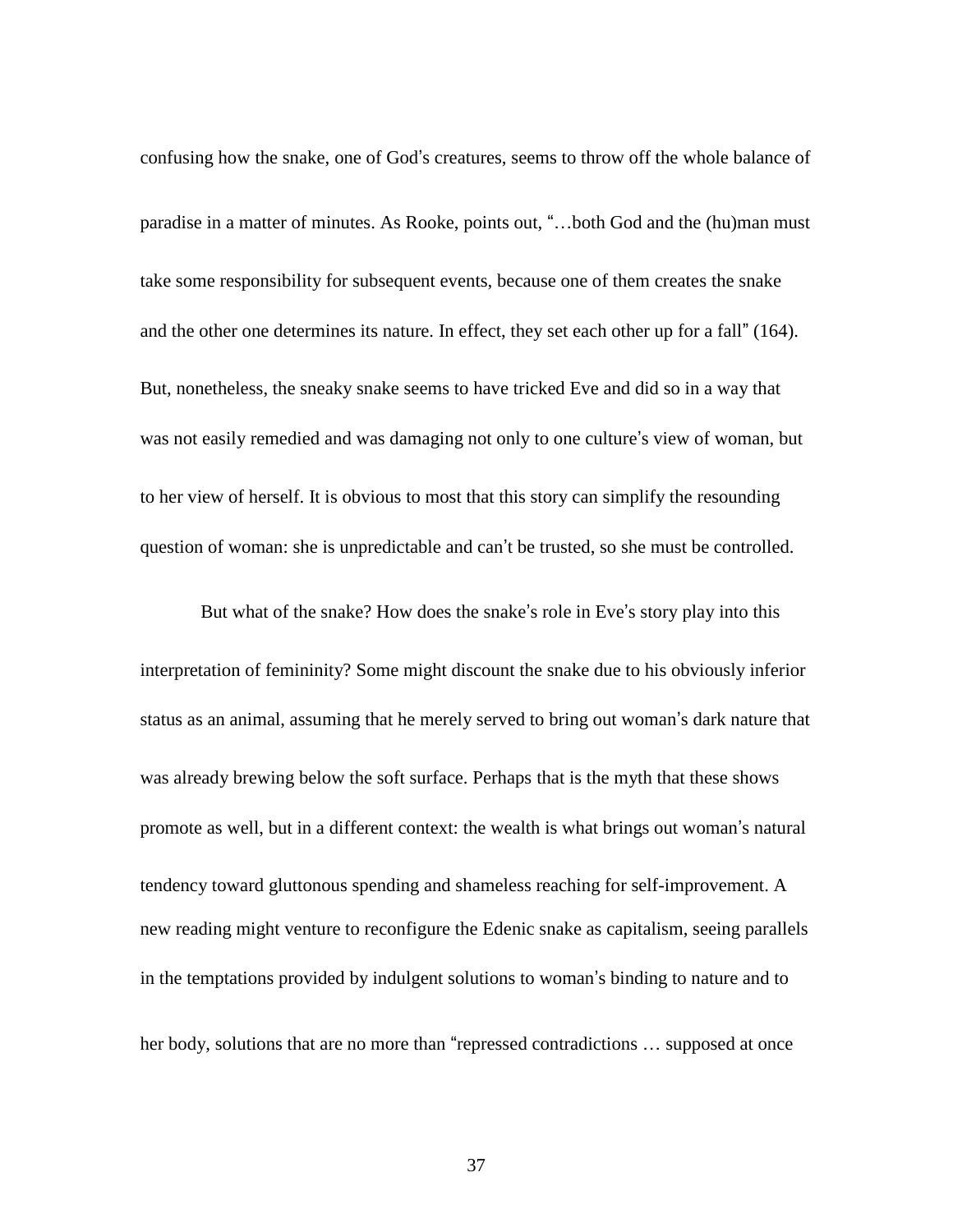to deny and sustain" (Debord 41). While the snake offered Eve a solution for a problem that she did not even know that she had, conspicuous consumerism, as it is represented through lifestyle shows such as TRH, offers women an unending display of ways in which they could improve or make themselves better. However, this process is one that will inevitably continue to defeat women's quest for perfection because, as Debord points out, the very nature of capitalism does not allow for perfection, despite promises that it can be purchased: "this continual process of replacement means that fake gratification cannot help but be exposed as products change, and as changes occur in the general conditions of production" (46). There is a never-ending cycle of desire, purchase, and defeat, resulting in new desires, new purchases, and new defeats. Because women are seen constantly buying into (literally and figuratively) the myth of the eternal feminine, because the results of their response can be marked, the temptations that women face become forgotten. Intention is lost and culture continues to be shaped by the visible results that survive: the spectacle of material wealth and its mythological framing as the basis of domestic success.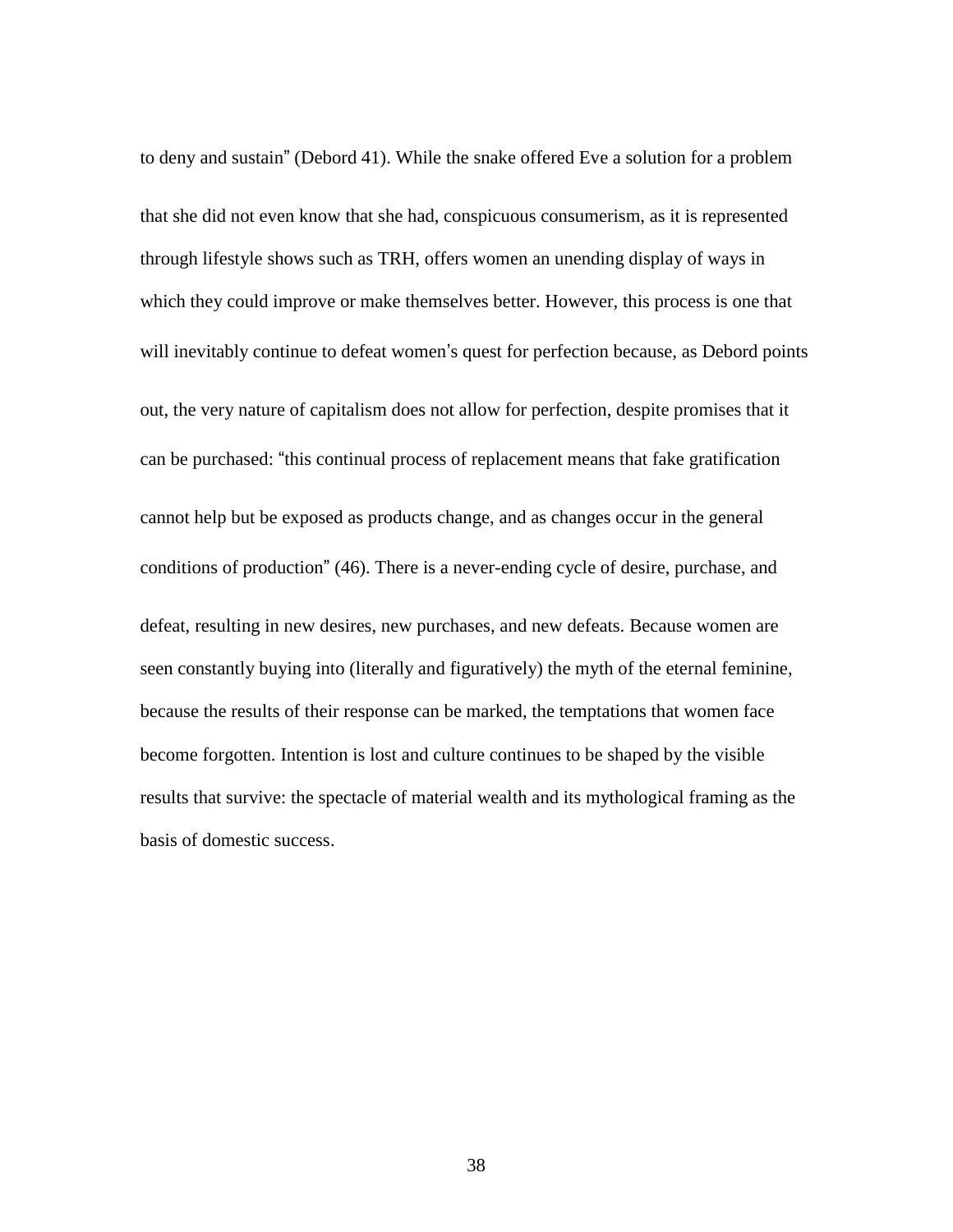#### CHAPTER SEVEN

#### REVELATIONS

*What is certain is that today it is very difficult for women to assume both their status of autonomous individual and their feminine destiny*… De Beauvoir 274

> *People try to figure me out, but I*'*m one of a kind*. Kim Richards, *The Real Housewives of Beverly Hills*

It must not be ignored that according to the popular myth, Eve, woman, was the one who made the first subjective choice, free from and in opposition to the ultimate bearer of subjectivity, God himself. After this unforgettable transgression passes, Eve still goes on to inhabit the role of mother, which reinforces the essential nature of this role to femininity. For Mother should not be considered a derogatory title, so women should not be made to feel that its implications are such. The term "housewife," however, perpetuates

the problematic nature of relegating women's role to her body or her objectified status as a wife in the house. For as women and men of all ages can learn from less than an hour spent on the Bravo network, real housewives are always first and foremost of value in their role as guardian of the home and representing that home through bodily displays of material wealth. And the show never ceases to offer what viewers can receive as a sampling of what it looks like to reach the ideal, to be the *real* housewife of the Edenic city to which you aspire to move. This program prompts interactions between the viewer and the spectacle, however seemingly inconsequential, that urges recognition of women who appear successful as housewives due to their ability to buy the unattainable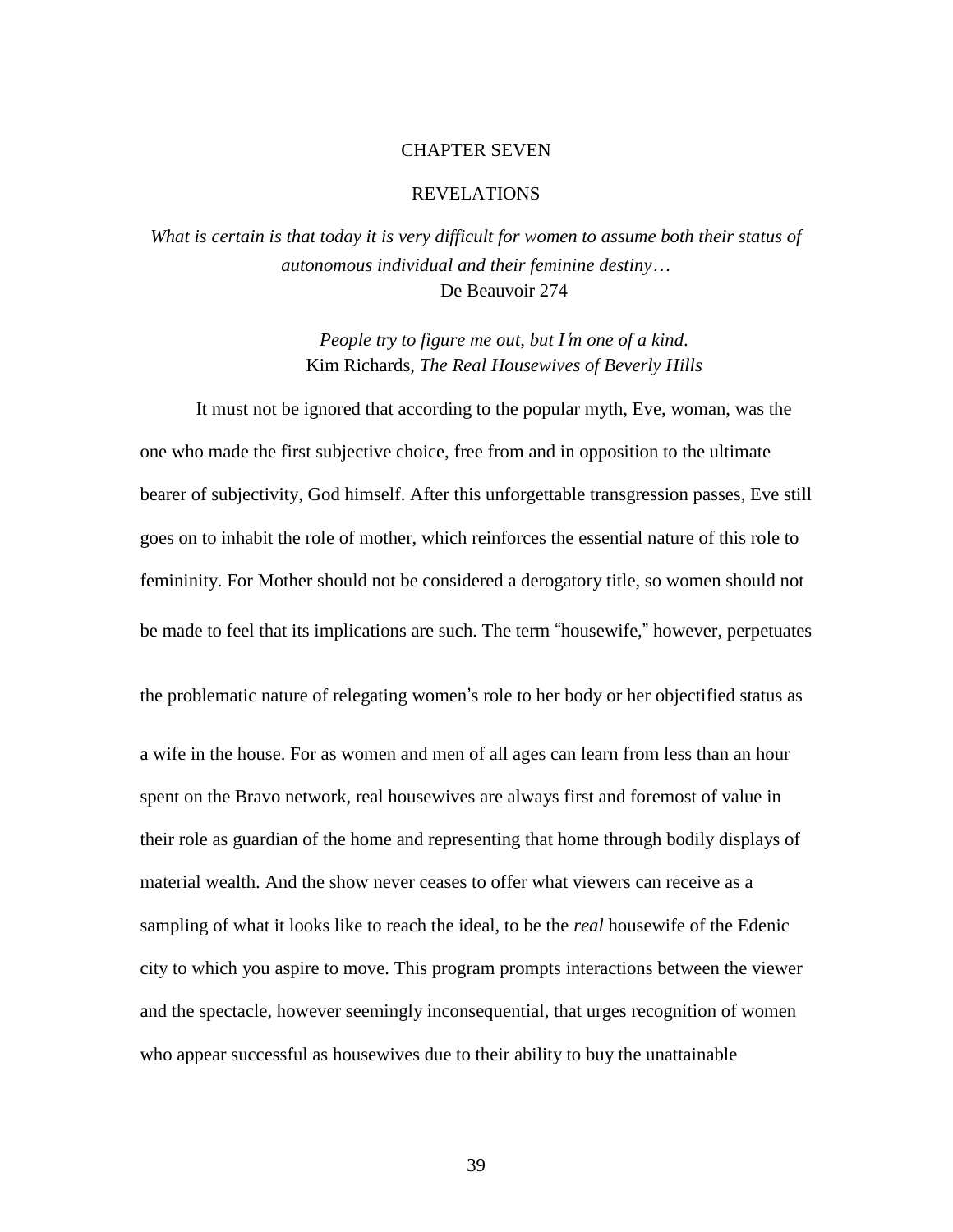perfection of the maternal body and its realm, the home. However, it is important that viewers acknowledge that the perfection suggested by the show is not only spectacle in the context of TRH but also in the context of realistic notions of femininity.

Much like postbiblical scholarship came to shape popular notions both of Eve and femininity at large, TRH can be read as yet another postbiblical text that presents Eve yet again in a modern interpretation of the eternal feminine. Though TRH exist within the realm of spectacle, because the subjects are, in fact, real people and because viewers simulate what is presented on the shows, a very tangible reality is created in which women are still striving to simultaneously reach for knowledge beyond their function as maternal bodies while also perpetuating their unbreakable bond to them through subscribing to the serpent that is capitalism. As the first woman was scorned for her reach, "the populist scorn that the show provokes is not gender neutral; its sights are set on the rich, to be sure, but only rich women, especially those who transgress the traditional gender roles of supportive friend, nurturing mother, doting wife, and ceaseless caretaker" (Lee and Moscowitz 65). The myth of the eternal feminine, begun in Judeo-Christian culture by Eve, continues now within the realm of reality television.

*The Real Housewives*, despite the criticism it receives in this discussion, should not be condemned for what it is. The shows' entertainment value is indisputable, and its creators have hit a goldmine of spectacle with each cast. However, much like Christians who are criticized for following too ignorantly in their faith, followers of the Church of Reality Television must also remain at a safe distance from their texts in order to maintain a more complete perspective of how and why the associated antiquated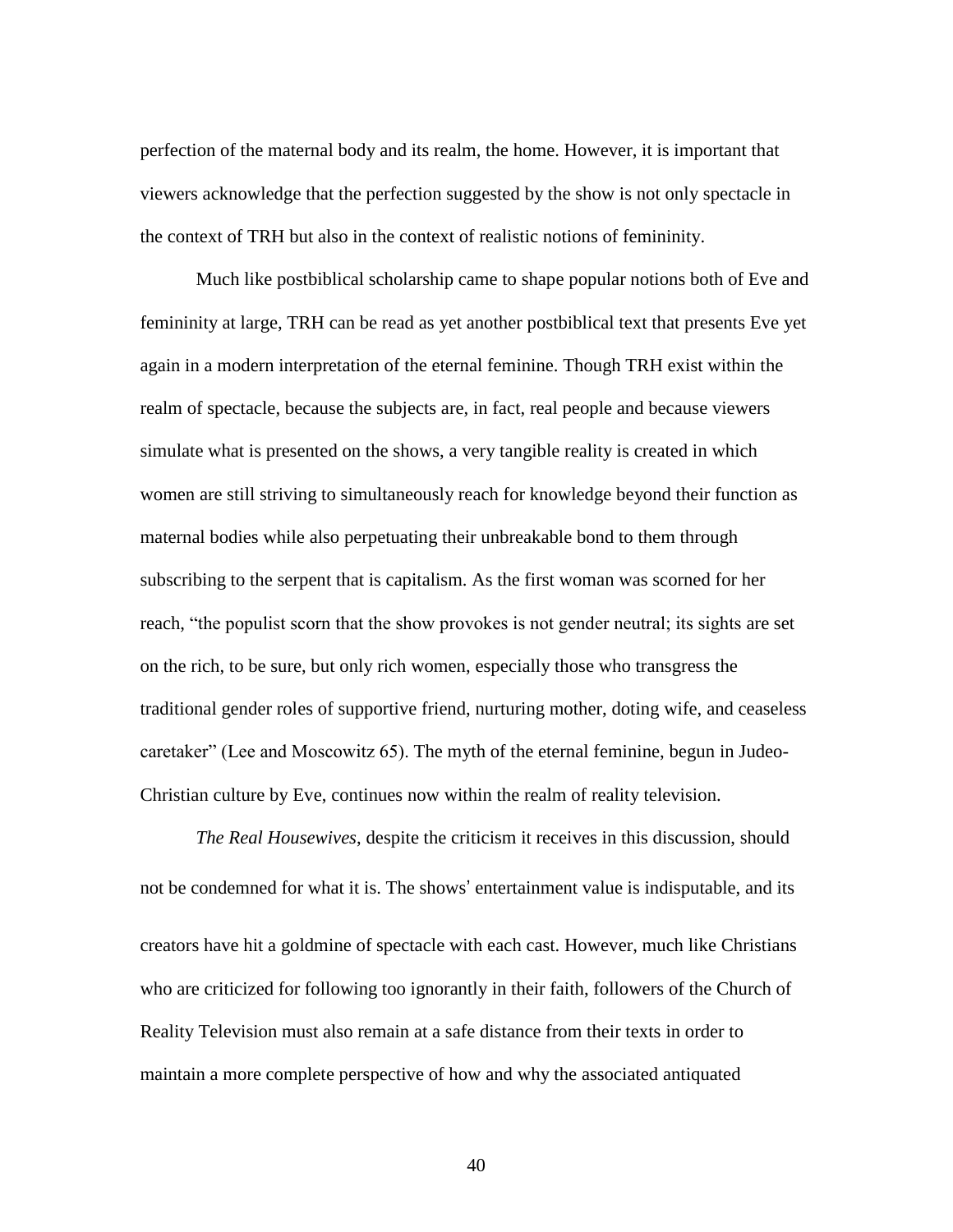mythologies must be kept from reproducing themselves infinitely and without proper reconsideration. There must be an understanding of the effects of receiving spectacle as reality and of allowing members of a culture to participate in entertainment that is scrutinizing yet simultaneously selling ideas of perfected femininity. There should also be recognition of the ways in which the capitalistic tone of these shows, with their shameless and endless representations of conspicuous consumerism, is selling more than just an ideal. These shows sell a lifestyle that is based on purchasing as a means to overcome a stereotype of flawed femininity that has been passed down from Eve and still resides within popular media such as *The Real Housewives*.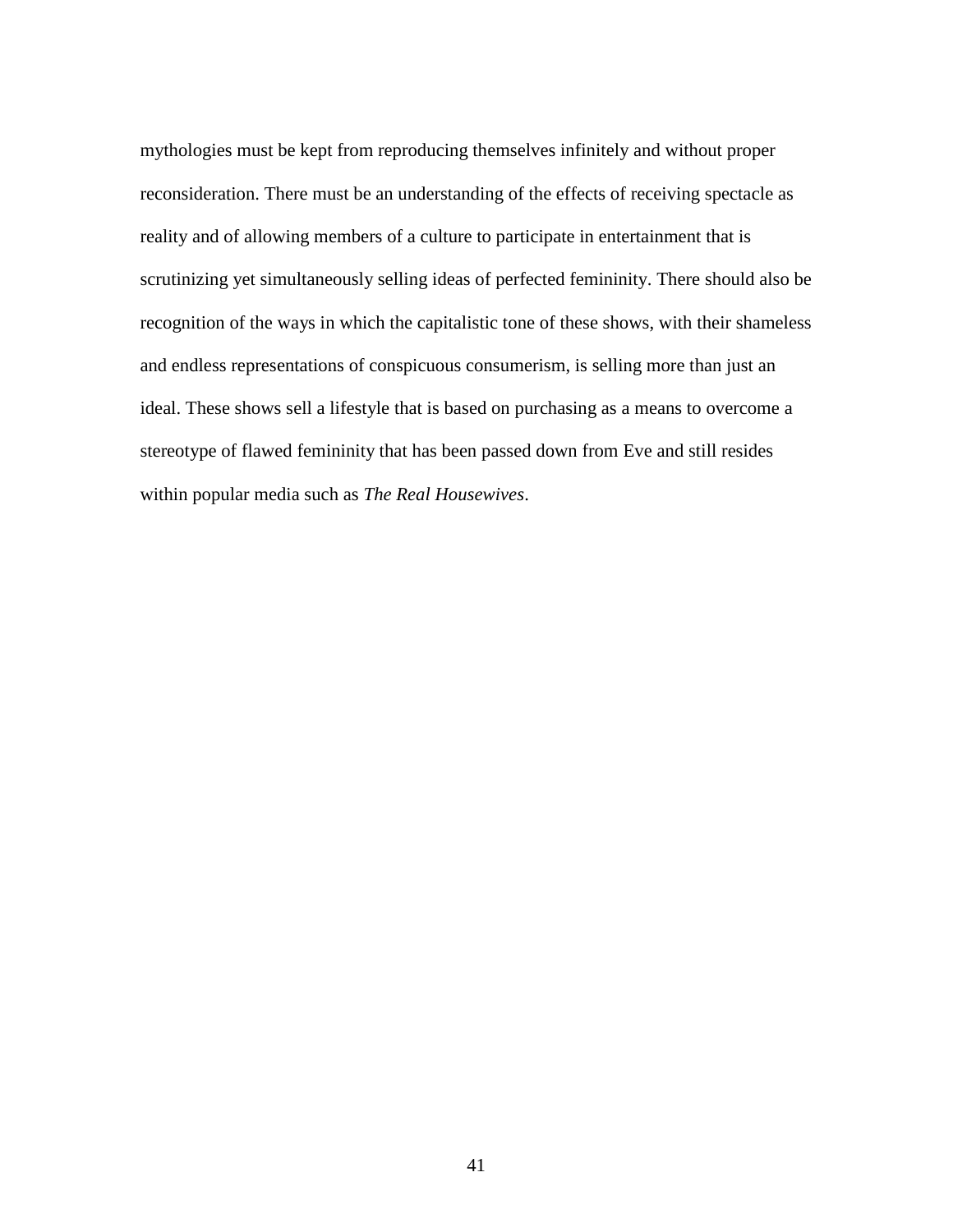#### REFERENCES

- Andrejevic, Mark. *Reality TV: The Work of Being Watched*. Plymouth, UK: Rowman and Littlefield (2003). Print.
- Barthes, Roland. *Mythologies*. New York: Hill and Wang (1957). Print.
- Baudrillard, Jean. *Simulacra and Simulation*. University of Michigan Press, 1994. Print.
- Bauman, Zygmunt. "The Making and Unmaking of Strangers." *Debating Cultural Hybridity: Multi-Cultural Identities and the Politics of Anti-Racism.* Eds. Pnina Werbner and Tariq Modood. London: Zed Books, 1997. 46-58. Print.
- Boylorn, Robin M. "As Seen on TV: An Autoethnographic Reflection on Race and Reality Television." *Critical Studies in Media Communication* 25.4 (2008). Web.
- Campbell, Joseph with Bill Moyers. *The Power of Myth*. New York: Doubleday (1988). Print.
- De Beauvoir, Simone. *The Second Sex*. New York: Knopf, 2010. Print.
- Debord, Guy. *The Society of the Spectacle*. New York: Zone Books, 1994. Print.
- Douglas, Susan J. *Enlightened Sexism: The Seductive Message That Feminism's Work is Done*. New York: Times Books, 2010. Print.
- Dubrofsky, Rachel E. "Fallen Women in Reality TV: A Pornography of Emotion." *Feminist Media Studies* 9.3 (2009). Web.
- Fiorenza, Elisabeth. *But She Said: Feminist Practices of Biblical Interpretation*. Boston: Beacon (1992). Print.
- Foucault, Michel. "Panopticism." *Discipline and Punish: The Birth of the Prison*. New York: Vintage, 1995. Print.
- Friedan, Betty. *The Feminine Mystique*. E-book.
- Hurwitz, Siegmund. *Lilith, The First Eve: Historical and Psychological Aspects of the Dark Feminine*. Einsiedeln, Switzerland: Daimon Verlag (1992). Print.
- Knight, Douglas A. and Amy-Jill Levine. *The Meaning of the Bible: What the Jewish Scriptures and Christian Old Testament Can Teach Us*. New York: Harper Collins. 2011. Print.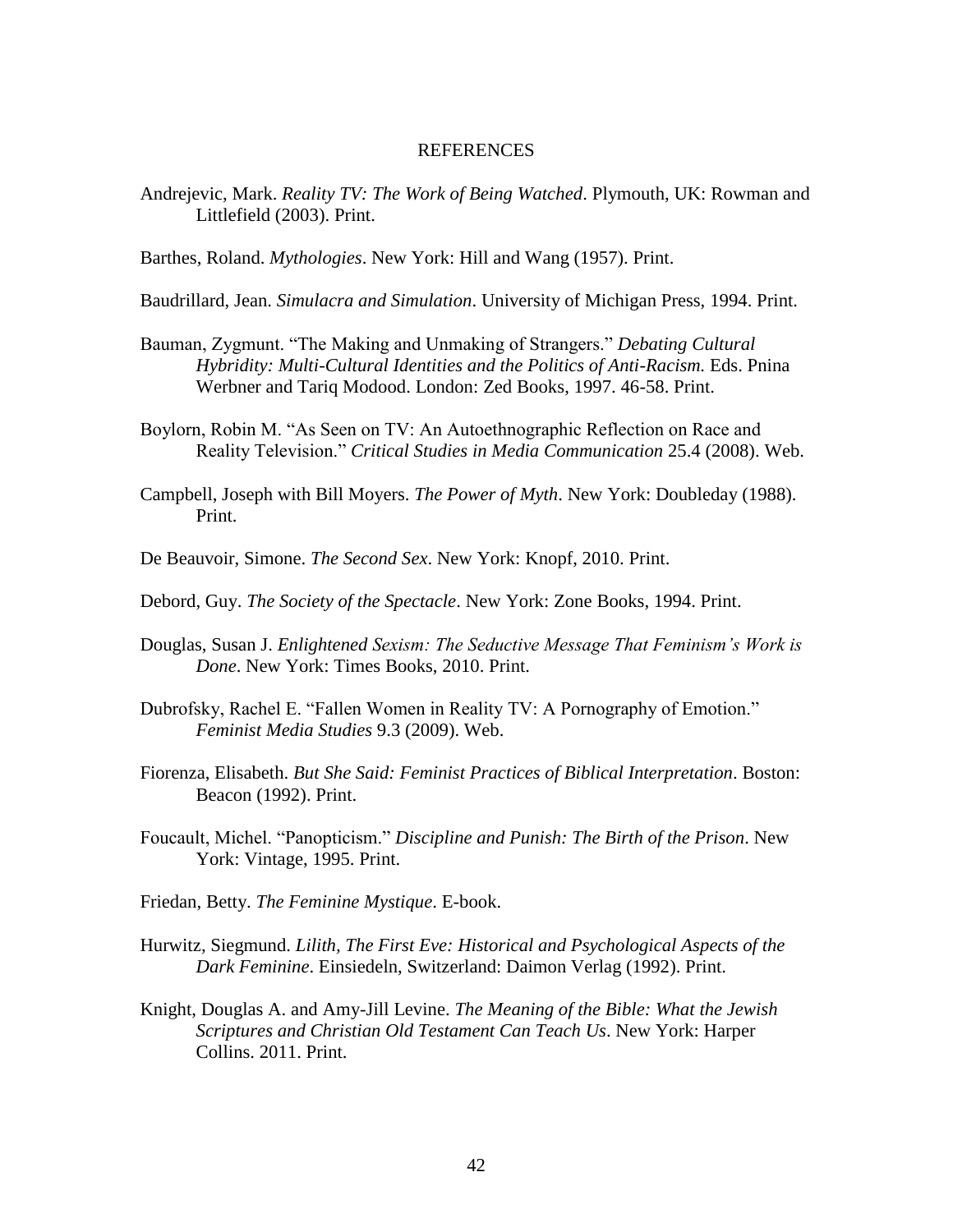- Kristeva, Julia. "From Filth to Defilement." English 653 Course Packet. Clemson University.
- Kvam, Kristen E., et al. *Eve and Adam: Jewish, Christian, and Muslim Readings on Genesis and Gender*. Bloomington: Indiana University Press (1999). Print.
- Lee, Michael J. and Leigh Moscowitz (2013): "The Rich Bitch: Class and gender on *The Real Housewives of NYC*" *Feminist Media Studies* 13:1, 64-82.
- Lyon, David. "An Electronic Panopticon? A Sociological Critique of Surveillance Theory." *The Sociological Review* 41.4 (1993). Web.
- Maher, Jennifer. "What do Women Watch? Tuning in to the Compulsory Heterosexuality Channel." *Reality TV: Remaking Television Culture*. New York: NYU Press (2004). Print.
- Meyer, Carol. *Rediscovering Eve: Ancient Israelite Women in Context*. New York: Oxford University Press, 2013. Print.
- Moorti, Sujata and Karen Ross. "Reality Television: Fairy Tale or Feminist Nightmare?" *Feminist Media Studies* 4.2 (2004). Web.
- Morrissey, Lee. "Eve's Otherness and the New Ethical Criticism." *New Literary History* 32:2 (2001). Web.
- Mulvey, Laura. "Visual Pleasure and Narrative Cinema." English 453 Course Packet. Clemson University.
- Phillips, John A. *Eve: The History of an Idea*. New York: Harper Collins (1985). Print.
- Plaskow, Judith. *The Coming of Lilith: Essays on Feminism, Judaism, and Sexual Ethics, 1972-2003*. Boston: Beacon Press (2005). Print.
- Pozner, Jennifer L. *Reality Bites Back: The Troubling Truth about Guilty Pleasure TV*. Berkeley: Seal Press, 2010. Print.
- Rooke, Deborah, W. "Feminist Criticism of the Old Testament: Why Bother?" *Feminist Theology* 15.2 (2007). Web.
- Sanders, Theresa. *Approaching Eden: Adam and Eve in Popular Culture*. Plymouth, UK: Rowman and Littlefield (2009). Print.